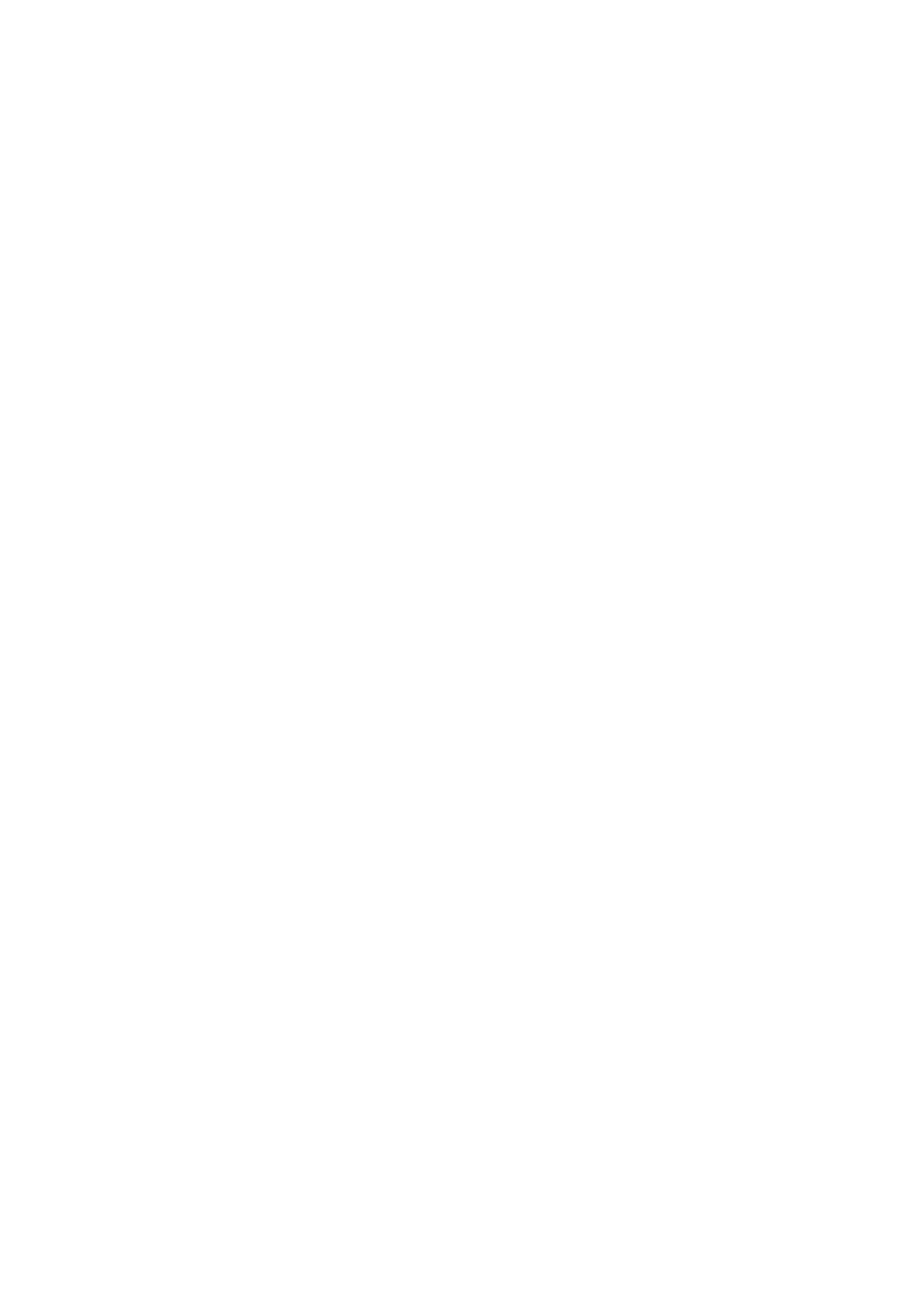# **24 months in the Early Years Education Program: Assessment of the impact on children and their primary caregivers**

| <b>Yi-Ping Tseng</b>        | Melbourne Institute of Applied Economic and Social Research, University of Melbourne                                               |
|-----------------------------|------------------------------------------------------------------------------------------------------------------------------------|
| <b>Brigid Jordan</b>        | Department of Paediatrics, University of Melbourne; Royal Children's Hospital; Murdoch<br>Children's Research Institute            |
| <b>Jeff Borland</b>         | Department of Economics, University of Melbourne                                                                                   |
| <b>Nichola Coombs</b>       | Department of Economics and Melbourne Institute of Applied Economic and Social Research,<br>University of Melbourne                |
| <b>Kate Cotter</b>          |                                                                                                                                    |
| <b>Mael Guillou</b>         | Melbourne Institute of Applied Economic and Social Research, University of Melbourne                                               |
| <b>Alice Hill</b>           |                                                                                                                                    |
| <b>Anne Kennedy</b>         | Melbourne Graduate School of Education, University of Melbourne; Faculty of Arts and<br><b>Education, Charles Sturt University</b> |
| <b>Jane Sheehan</b>         | Department of Economics and Melbourne Institute of Applied Economic and Social Research,<br>University of Melbourne                |
| <b>Corresponding author</b> | Jeff Borland (jib@unimelb.edu.au)                                                                                                  |

#### **Acknowledgements**

Our greatest debt is to the children and families who have been willing to participate in the research trial of the Early Years Education Program. We are grateful for the expertise, care and professionalism of the many staff who were involved in providing the Early Years Education Program between 2010 and 2018. The Early Years Education Program was initiated and has been substantially funded by the Children's Protection Society (now trading as Kids First). We have appreciated the opportunity to work in partnership with, and the support we have received from, the Children's Protection Society Board and its senior management. A complete list of staff from the Children's Protection Society and University of Melbourne who have been involved with delivery of the Early Years Education Program and the research trial is in Appendix 1. Funding for the trial of the Early Years Education Program has been provided by the Children's Protection Society, Commonwealth Department of Education, Employment and Workplace Relations (now Department of Education), Commonwealth Department of Families, Housing, Community Services and Indigenous Affairs (now Department of Social Services), the Victorian Department of Human Services (now Victorian Department of Health and Human Services), the Victorian Department of Education and Training, Matt and Julia Rockman, the Ian Potter Foundation, the RE Ross Trust, the Pratt Foundation, the Barr Family Foundation, the Sidney Myer Fund, VicHealth, the Antipodean Family Foundation, the Murphy-McNicol Family, the Crawford Foundation, the Brougham Family Trust, the William Buckland Foundation, and Australian Research Council Linkage Grant LP140100897. The study uses unit-record data and parts of questionnaires from Growing Up in Australia: Longitudinal Survey of Australian Children (LSAC). The questionnaires are the property of the Commonwealth Department of Social Services (DSS). LSAC is being undertaken in partnership between the Commonwealth Department of Social Services, Australian Bureau of Statistics (ABS) and Australian Institute of Family Studies (AIFS). The findings and views reported in this paper are those of the authors and should not be attributed to DSS, ABS or AIFS.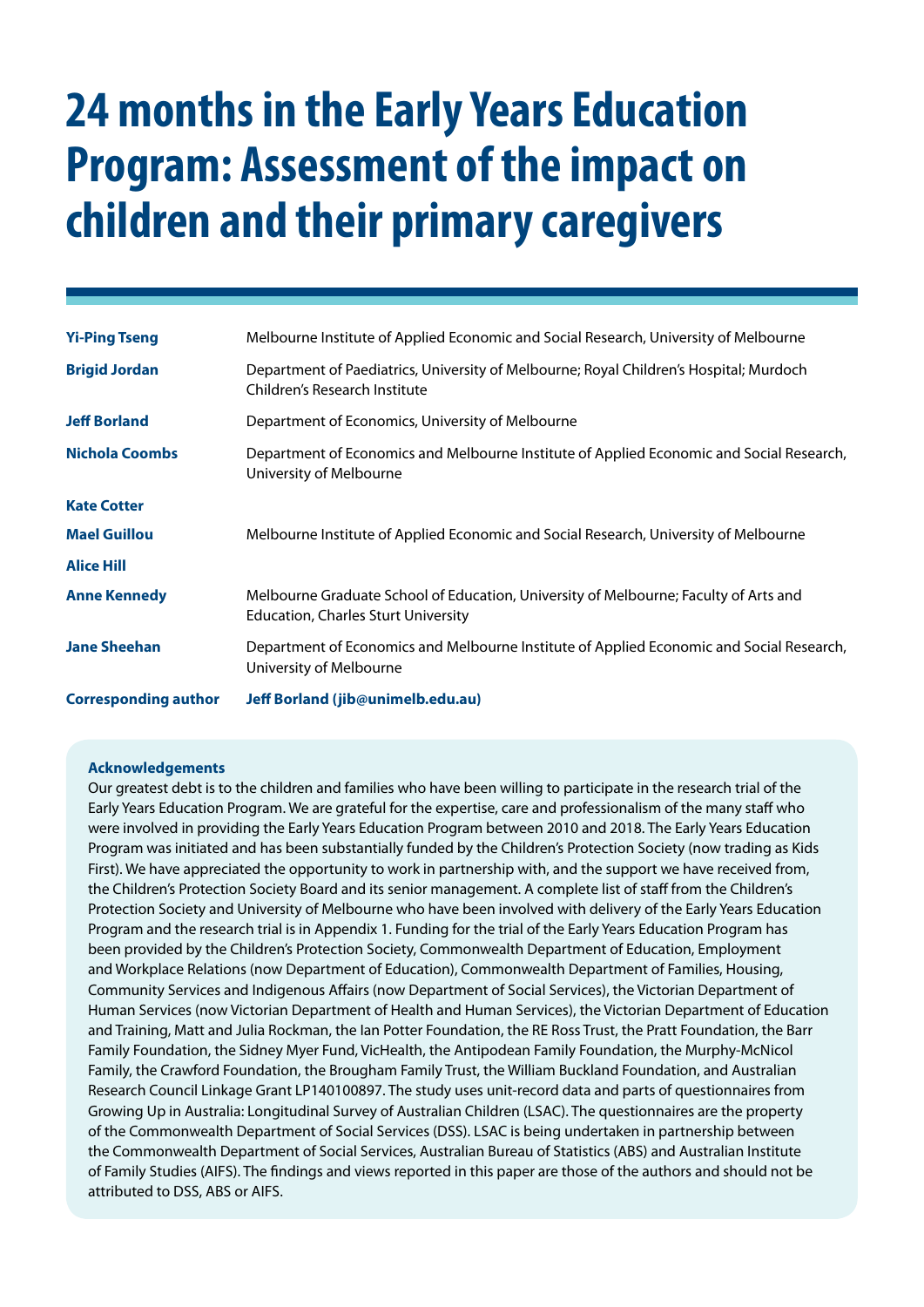# **Contents**

| 7. Details of participation in EYEP by the intervention group and in early years care and education services |
|--------------------------------------------------------------------------------------------------------------|
|                                                                                                              |
|                                                                                                              |
|                                                                                                              |
|                                                                                                              |
| Appendix 2 Victorian Department of Human Services 2007 Best Interest Case Practice Model -                   |
|                                                                                                              |
|                                                                                                              |
|                                                                                                              |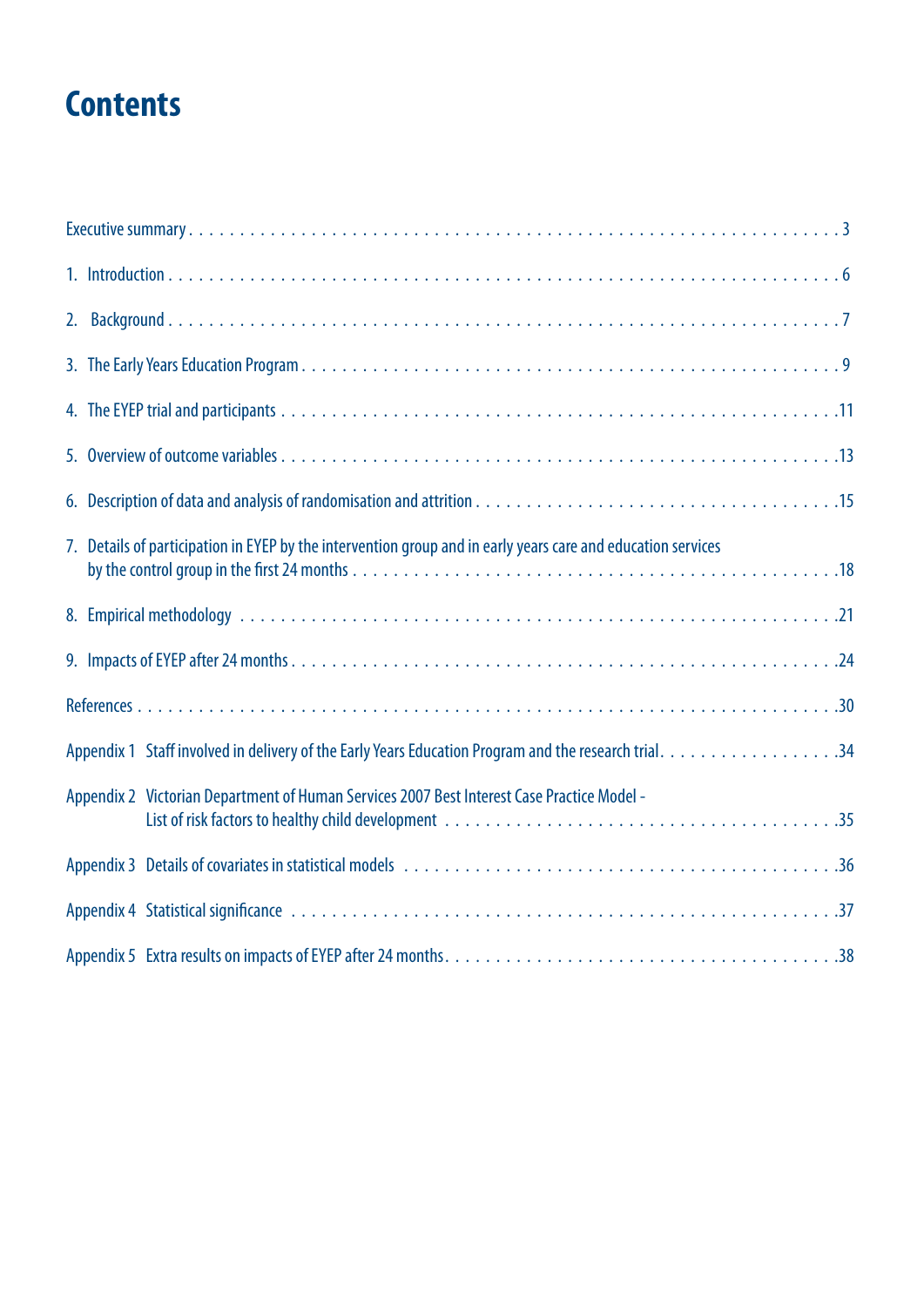### <span id="page-4-0"></span>**Executive summary**

#### **Overview of main findings**

This report presents findings on the impact on children and their primary caregivers of 24 months of enrolment in the Early Years Education Program (EYEP). After 24 months the impact of attending EYEP on children and their families is broad and powerful. Large positive impacts of EYEP are found on children's cognitive and non-cognitive development – primarily IQ, protective factors related to resilience and social-emotional development. There is also some evidence that EYEP improves children's language skills and lowers the psychological distress of their primary caregivers.

#### **EYEP and the research trial**

EYEP is a centre-based, early years care and education program targeted at the needs of children who are exposed to significant family stress and social disadvantage, including being at heightened risk of, or having experienced, abuse and neglect. The program has a dual focus: to address the consequences of family stress on children's development and to redress learning deficiencies. The ultimate objective of EYEP is to ensure that at-risk and vulnerable children realise their full potential, and arrive at school developmentally equal to their peers and equipped to be successful learners.

Children who participate in EYEP are offered three years of care and education (50 weeks per year, five hours per day each week). Key features of EYEP are high staff/child ratios, qualified and experienced staff, inclusion of an infant mental health consultant as a member of the staff, and a rigorously developed curriculum.

The impact of EYEP is being evaluated through a Randomised Controlled Trial (RCT) as part of the Early Years Education Research Program (EYERP); otherwise referred to in this report as the 'EYEP trial'. Children for whom consent was given to participate in the EYEP trial were randomly assigned into either an intervention group who were enrolled in EYEP or to a control group. Estimates of the

impact of EYEP on children and their primary caregivers are derived from comparisons of outcomes between the groups.

### **Characteristics of children and primary caregivers in the EYEP trial**

To be eligible for the EYEP trial, children had to be aged less than 36 months at the time of entry to the trial, assessed as having two or more risk factors as defined in the Department of Human Services 2007 Best Interest Case Practice Model, be currently engaged with family services or child protection services and have early education as part of their care plan.

The eligibility criteria enabled the selection of a group of participants in the EYEP trial for whom the program was designed – children with substantial developmental delay living in families experiencing high levels of stress (Tseng et al., 2017). Compared with a general population of children, participants in the EYEP trial are highly disadvantaged on a variety of dimensions. EYEP trial participants had lower birth weight and, at the time of entry to the trial, had compromised development of IQ, language skills, motor skills and adaptive behaviour. The primary caregivers of children in the EYEP trial have lower levels of labour force engagement and family income, are more likely to experience stressful events and have higher levels of psychological distress than the general population of caregivers.

#### **Outcomes**

The main objective of the EYEP trial is to test whether the program is meeting its goal to improve children's cognitive and non-cognitive skills (Jordan et al., 2014, p. 3). Outcomes relating to children's cognitive skills (IQ and language skills) and their non-cognitive skills (within-child protective factors related to resilience and social-emotional development) are therefore examined. Possible impacts of EYEP on primary caregivers are evaluated using outcomes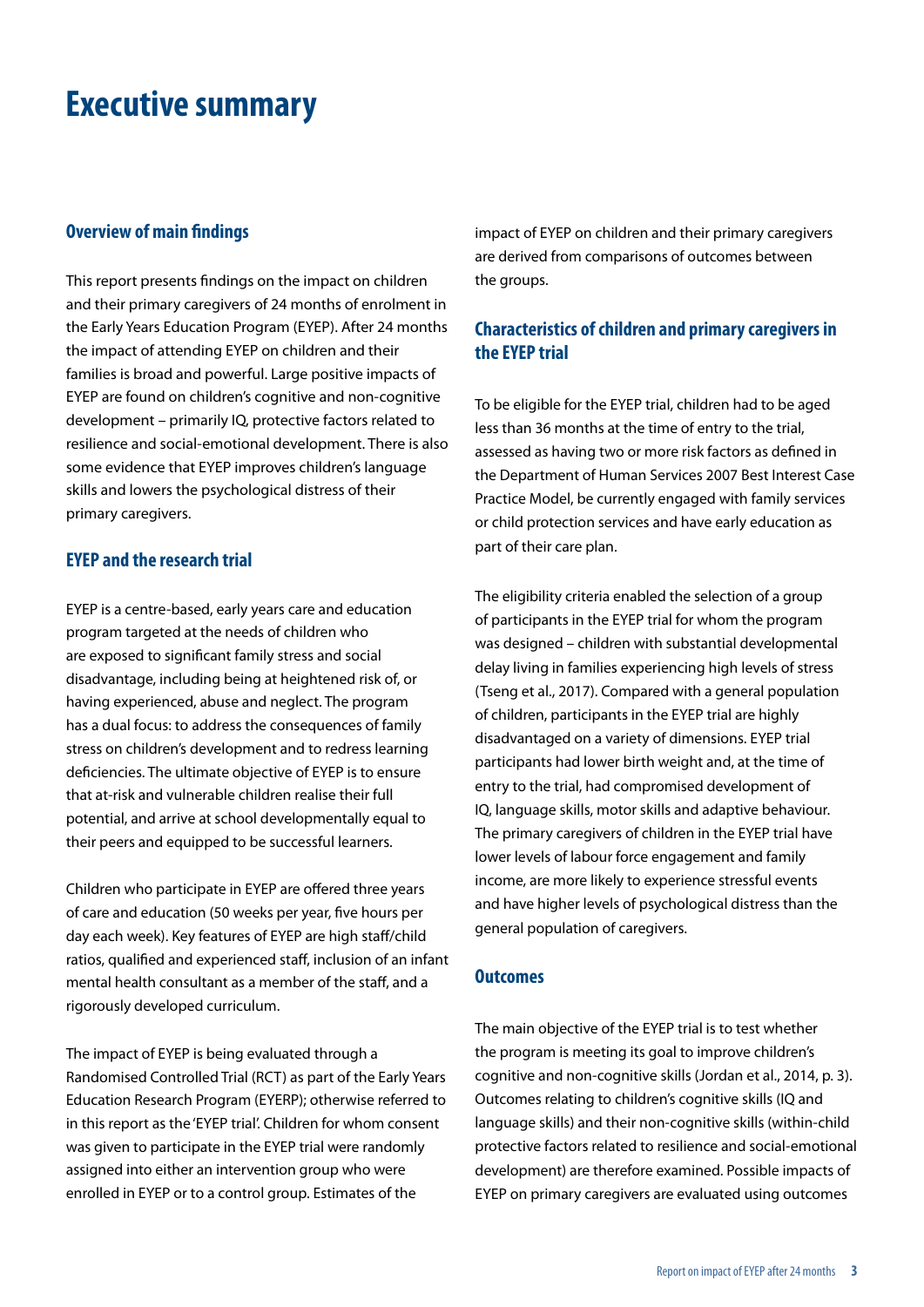relating to perceptions of the level of stress they are experiencing and the quality of home environment.

### **Sample size**

A total of 145 children were recruited to the EYEP trial. These children come from 99 families. There are 72 children who are in the intervention group and 73 in the control group, and respectively 50 and 49 families in those groups. There are 64 girls and 81 boys in the trial.

Over time, there has been attrition from the group of 145 children who were originally recruited to the EYEP trial. The data collection at 24 months, on which the analysis in this report primarily relies, obtained responses from 104 children and their primary caregivers. In addition, it was not possible to collect a complete set of data on outcomes for all these 104 children and primary caregivers. Hence, the analysis of the impact of EYEP on outcomes at 24 months is based on samples that usually consist of 85 to 95 children or primary caregivers.

### **Empirical method**

Initial random assignment of participants in the EYEP trial achieved balance in the characteristics of the intervention and control groups. However, due to subsequent attrition of participants from the trial, by the time data were collected on outcomes at 24 months, several characteristics were no longer balanced. Some characteristics which are unbalanced are likely to affect children's outcomes at 24 months. Hence, it is not possible to estimate the impact of EYEP simply by comparing the average outcomes for children in the intervention and control groups. Instead, for the estimated impact of EYEP to reflect only the effect of participation in the program, it is necessary to use empirical methods that can correct for differences in characteristics between the groups. For this study we have applied two alternative methods to estimate the impact of EYEP – a regression method and a propensity score matching method.

### **What is the 'impact' of EYEP that is estimated in this study?**

The impact of EYEP is estimated for children who attended the program for at least 60 days over 24 months (out of a possible total of approximately 480 days). We restrict our attention to this sample in order that all children in

the intervention group have had a level of exposure to EYEP that could conceivably be expected to affect their development. This is the same approach as was taken in estimating the impact of EYEP after twelve months (Tseng et al., 2018).

The impact of EYEP on outcomes for children after 24 months is likely to derive from two sources: first, children in the intervention group receiving a larger number of hours of early years care and education services than the control group (for example, over the first 24 months, children enrolled in EYEP received an average of 20.4 hours per week of formal early years care and education compared with 15.7 hours per week for children in the control group); and second, differences between the design and attributes of EYEP and the services received by the control group.

### **Main findings**

Large and statistically significant EYEP impacts are found at 24 months for several outcomes for children: (i) IQ; (ii) protective factors related to resilience; and (iii) socialemotional development. There is also a relatively large impact on children's language skills, but this estimate has limited statistical significance.

The estimated impact on IQ is one-third to one-half of a standard deviation. This compares with average impacts on IQ from early years demonstration programs in the United States of about one-quarter of a standard deviation. The estimated impact on within-child protective factors related to resilience is about one-third of a standard deviation. The proportion of children enrolled in EYEP who are classified in the clinical range for social-emotional development is lower by 30 percentage points compared with the control group, a substantial impact.

Evidence that EYEP is having an impact on the stress experienced by primary caregivers is emerging at 24 months. Primary caregivers of children in EYEP show a reduced level of distress on the Kessler Psychological Distress K6 Scale (K6) of about 1.5 points (on a zero to 30 points scale), which is marginally statistically significant. Participation in EYEP is also estimated to be associated with small decreases in the frequency (one point on zero to 80 points scale) and in intensity (three points on zero to 100 points scale) of parenting daily hassles, but these estimates are not statistically significant. The estimated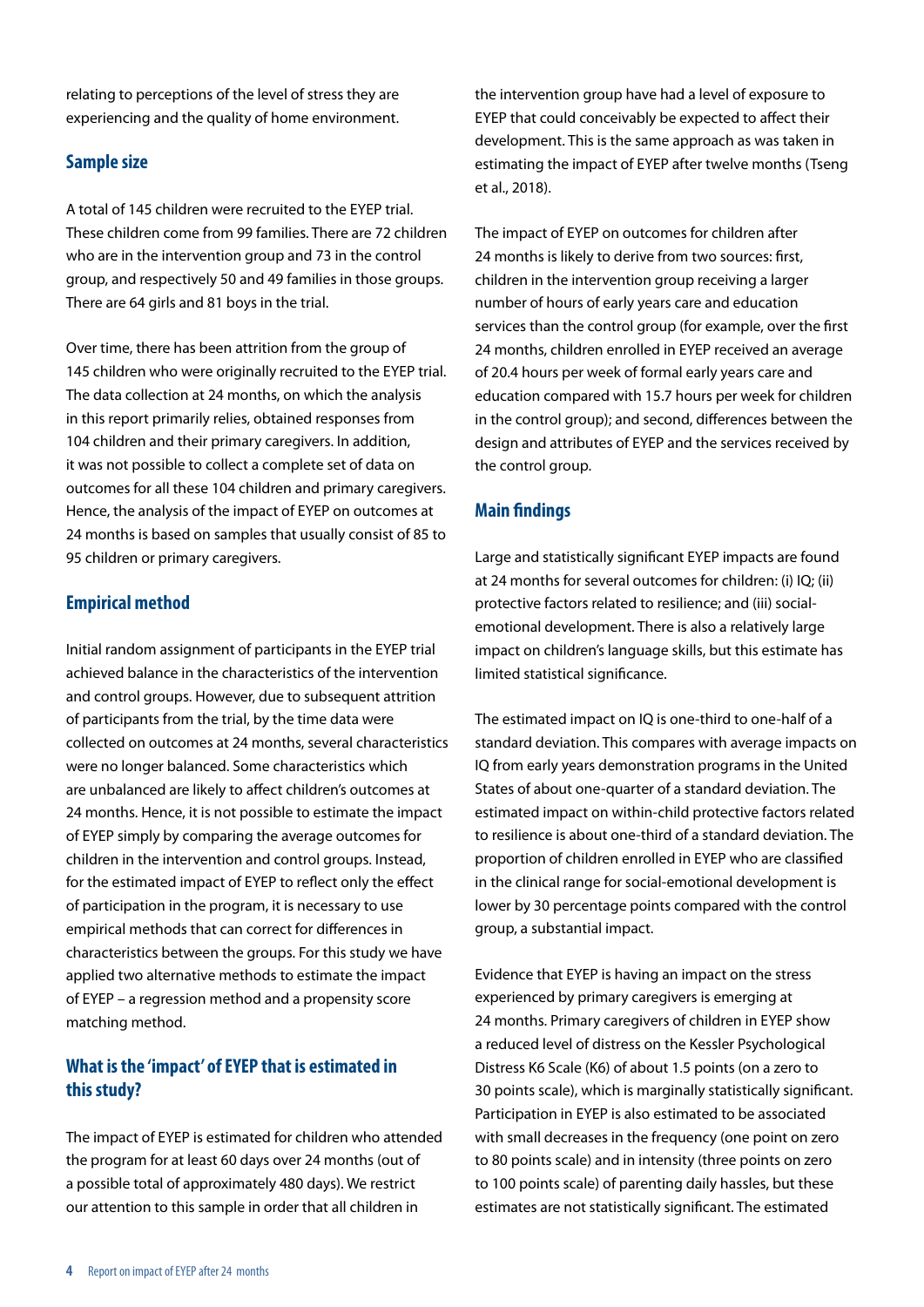impact of EYEP on the home environment is small and not statistically significant.

Major differences are apparent in the impact of EYEP on boys and girls – especially for non-cognitive skills. For children's IQ and language skills the estimated impacts are larger and have higher levels of statistical significance for boys than girls. For protective factors related to resilience a large and highly significant impact is found for boys, compared to a zero impact for girls. By contrast, the estimated impact of EYEP on social-emotional development exhibits the opposite pattern, with a much larger impact for girls than boys. Impacts on outcomes for primary caregivers at 24 months are confined to families with girls enrolled in EYEP. For the primary caregivers of girls there is a decrease in psychological distress and in the frequency of parenting hassles. There is, however, no evidence of an impact on these outcomes for the primary caregivers of boys.

The timing of the impact of EYEP over the first 24 months has varied across outcomes. The impact of EYEP on children's IQ appears to have been concentrated in the initial twelve months of the program, as the estimated impact size does not change appreciably between twelve months and 24 months. This result is consistent with evidence from previous trials of early years demonstration programs in the United States. Other outcomes for children show a more pronounced impact from EYEP after the second year of being enrolled in the program. The estimated impact on children's language skills increases from zero after twelve months to about three to four points after 24 months. For protective factors related to resilience the estimated impact size after 24 months is two to three times larger than after twelve months. While distinguishing the exact timing of impact on social-emotional development is difficult, there does seem to have been a positive impact spread across both the first and second years of the program. Where there have been positive outcomes for primary caregivers, these have been concentrated in the second year of their child's enrolment in EYEP.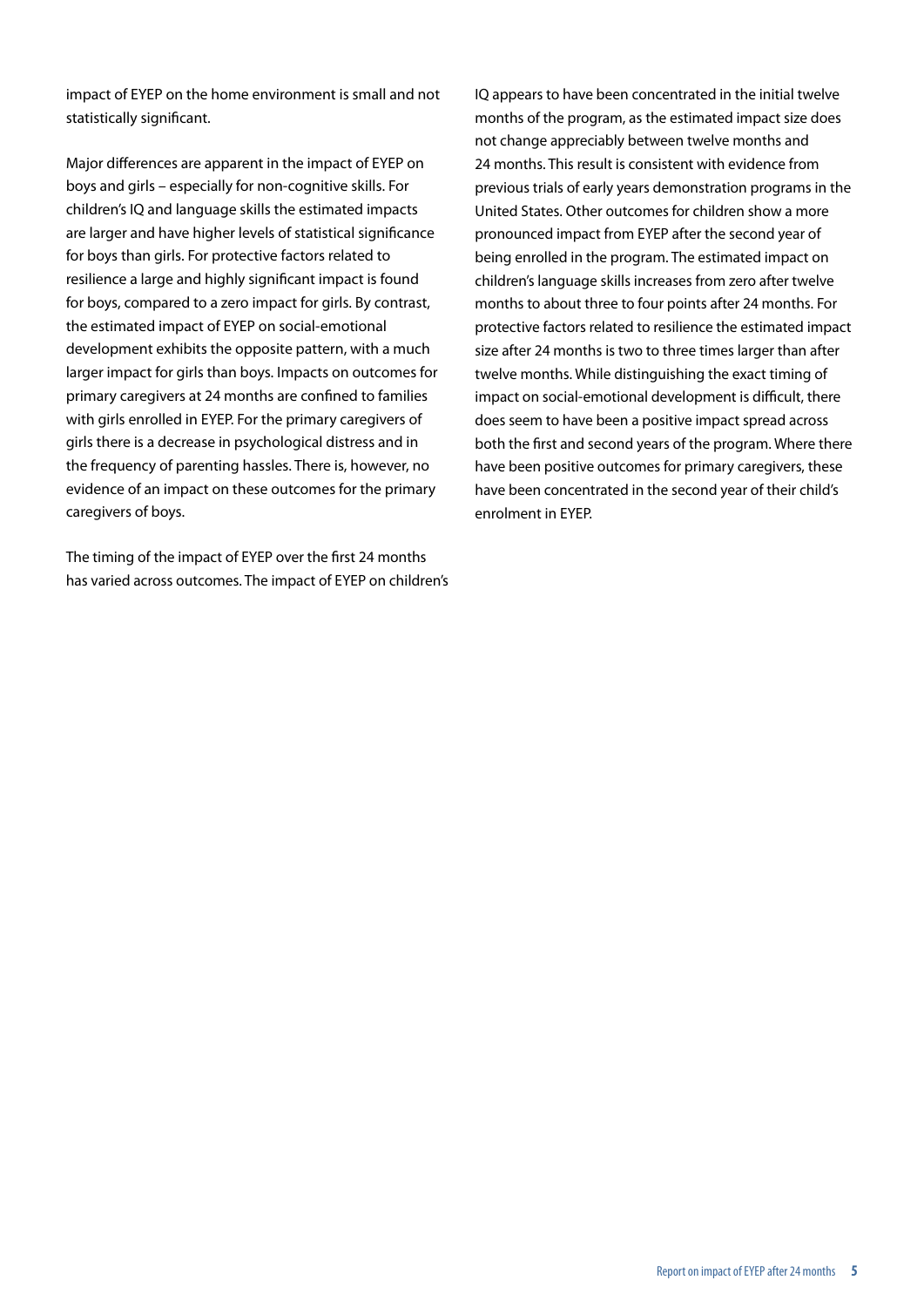# <span id="page-7-0"></span>**1. Introduction**

This report presents findings on the impact on children and their primary caregivers after 24 months of enrolment in the Early Years Education Program (EYEP). It follows the initial evaluation of the impact of EYEP after twelve months presented in Tseng et al. (2018).

EYEP is a model of early years care and education targeted at the needs of children who are exposed to significant family stress and social disadvantage. The impact of EYEP is being evaluated through a Randomised Controlled Trial (RCT) as part of the Early Years Education Research Program (EYERP); otherwise referred to in this report as the 'EYEP trial' (Jordan et al., 2014).

EYEP was initiated by the Children's Protection Society (CPS) (now trading as Kids First), an independent not-forprofit child welfare organisation based in the north-east of Melbourne. The program was designed and implemented by CPS in collaboration with Associate Professor Brigid Jordan and Dr Anne Kennedy.

The EYEP trial is being undertaken by a consortium of researchers (who are authors of this report) with support from their institutions and in partnership with CPS. Funding for the research trial has come from CPS, government departments at the Commonwealth and State levels, philanthropic organisations, individual donors, and the Australian Research Council.

Section 2 describes the motivation for the EYEP trial. Section 3 presents an overview of EYEP. Section 4 provides background information about the EYEP trial, and details on the characteristics of children and their primary caregivers who are participants in the trial. Section 5 introduces the outcome variables that are examined in this report. Sections 6 and 7 present preliminary information relevant to interpreting the impact of EYEP. Section 8 describes the empirical methods used to estimate the impact of EYEP. Section 9 presents and discusses the main findings on the effect of enrolment in EYEP after 24 months.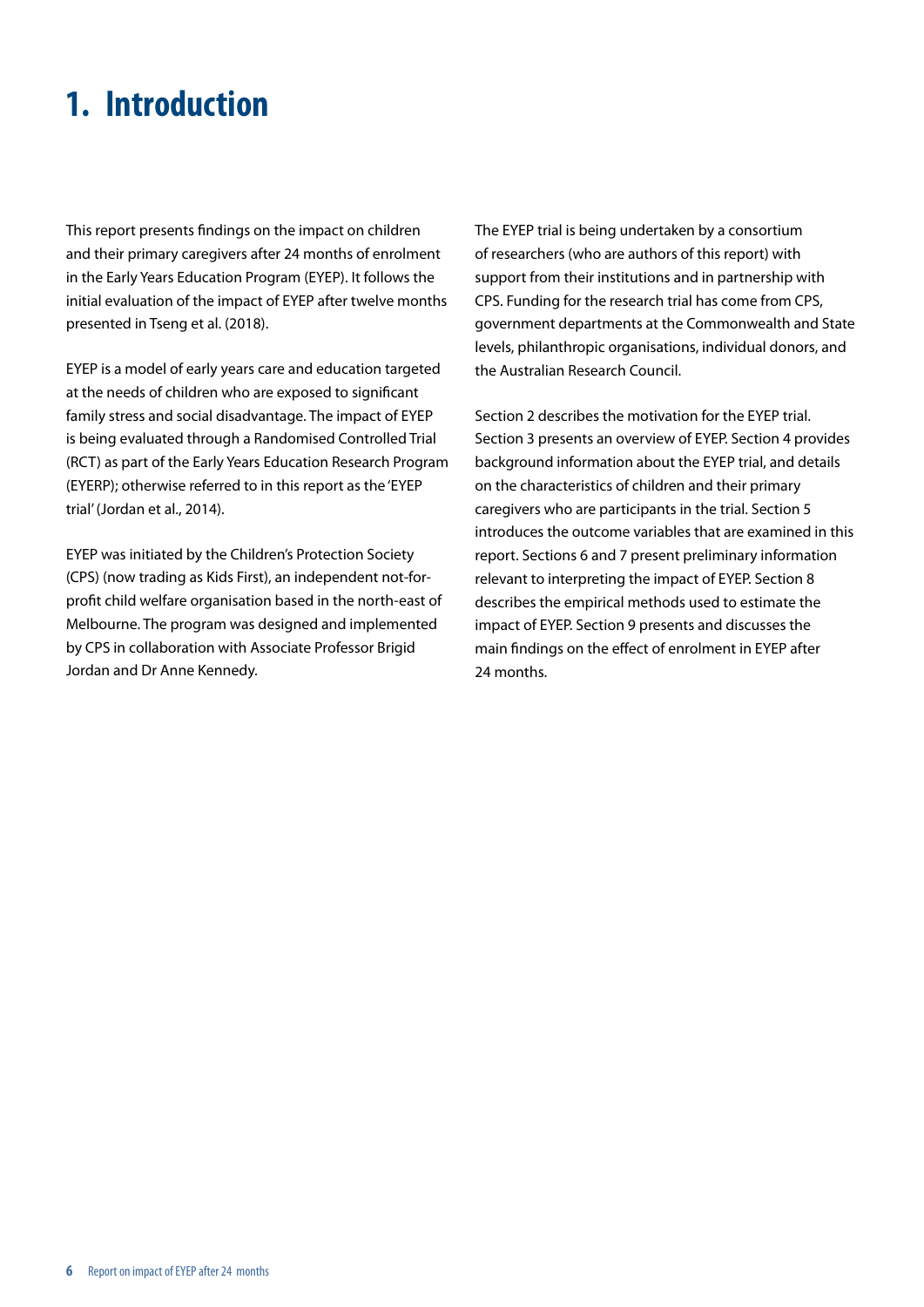### <span id="page-8-0"></span>**2. Background**

Children's experiences in the years immediately after birth are a major determinant of their lifetime circumstances and well-being. Early life experiences have a fundamental influence on brain architecture, gene expression, and physiology. Critical aspects of children's early experiences are the interactions they have with the people around them and the degree of stress they live with. Having relationships with adults that are 'reciprocal and dynamic' and a lack of excessive stress are regarded as essential to healthy development (Center on the Developing Child at Harvard University, 2016b, pp. 7–8).

The impact of the early years is especially pronounced for children who experience neglect, abuse and toxic stress. Prolonged exposure to physical, emotional and/or sexual abuse and traumatic experiences early in life have been established to cause profound long-term adverse effects on brain and physiological development.

The impacts of trauma and abuse on brain development include negative effects on self-regulation capacities and the ability to cope with stress (Perry, 2002; Evans et al., 2008; Shonkoff, 2012; Center on the Developing Child at Harvard University, 2016a, pp. 7–12).

Disruption to brain development in turn affects the ability to learn, with recent studies, for example, showing that self-regulation is linked to the development of literacy and numeracy skills (Koenen et al., 2003; Raver et al., 2011). When children fall behind in their development of cognitive and social skills early in life, this disadvantage can become entrenched in later years. By missing out at an early age, children may lack the necessary building blocks and foundation for subsequent learning (Cunha and Heckman, 2007; Heckman, 2008; Heckman and Mosso, 2014; and for an overview see Tough, 2016, pp. 48–52). Deficiencies in cognitive and social skills before the age of five therefore can persist into later life, and become the basis of problems such as low education attainment, unemployment, teenage pregnancy, and involvement in crime (Knudsen et al., 2006; Caspi et al., 2016).

Early adversity has also been linked to physiological disruptions such as alterations in immune function (for example, Bierhaus et al., 2003; Currie and Spatz-Widom, 2010; Nicholson et al., 2012); to an increased risk of lifelong physical and mental health problems, including major depression, heart disease and diabetes (Center on the Developing Child, 2016b, p. 12; Campbell et al., 2014; Hughes et al., 2017); and to a variety of health-threatening behaviours in adolescence and adulthood (for example, Rothman et al., 2008; Ford et al., 2011; Caspi et al., 2017).

Children who experience adversity and abuse can also have a negative impact on their peers. For example, exposure in primary school to a classmate who has experienced family violence has been found to cause large negative impacts on contemporaneous and long-term outcomes including behaviour, academic achievement, university attendance and earnings (Carrell and Hoekstra, 2010 and Carrell et al., 2018).

Addressing the problem of inequality in skill development for children who are exposed to significant family stress is widely agreed to require a different type of education and care than is available from mainstream early childhood services. In a review article in *Science* the renowned educationalist Jack Shonkoff (2011, p. 982) argued that whereas existing programs for children from disadvantaged backgrounds mainly focus on providing enriched learning experiences for children and parenting education for mothers, a better approach for redressing inequalities in skill development would come from 'linking high-quality pedagogy to interventions that prevent, reduce, or mitigate the disruptive effects of toxic stress on the developing brain.'

Having a model that addresses the developmental delay of at-risk children is a critical policy issue in Australia. First, the size of the at-risk population of children in Australia is substantial. It has been estimated, for example, that in 2016–17 there were 53,277 pre-school children receiving child protection services (Australian Institute of Health and Welfare, 2018, table S3). Second, at-risk children in Australia currently seem to be the group least likely to be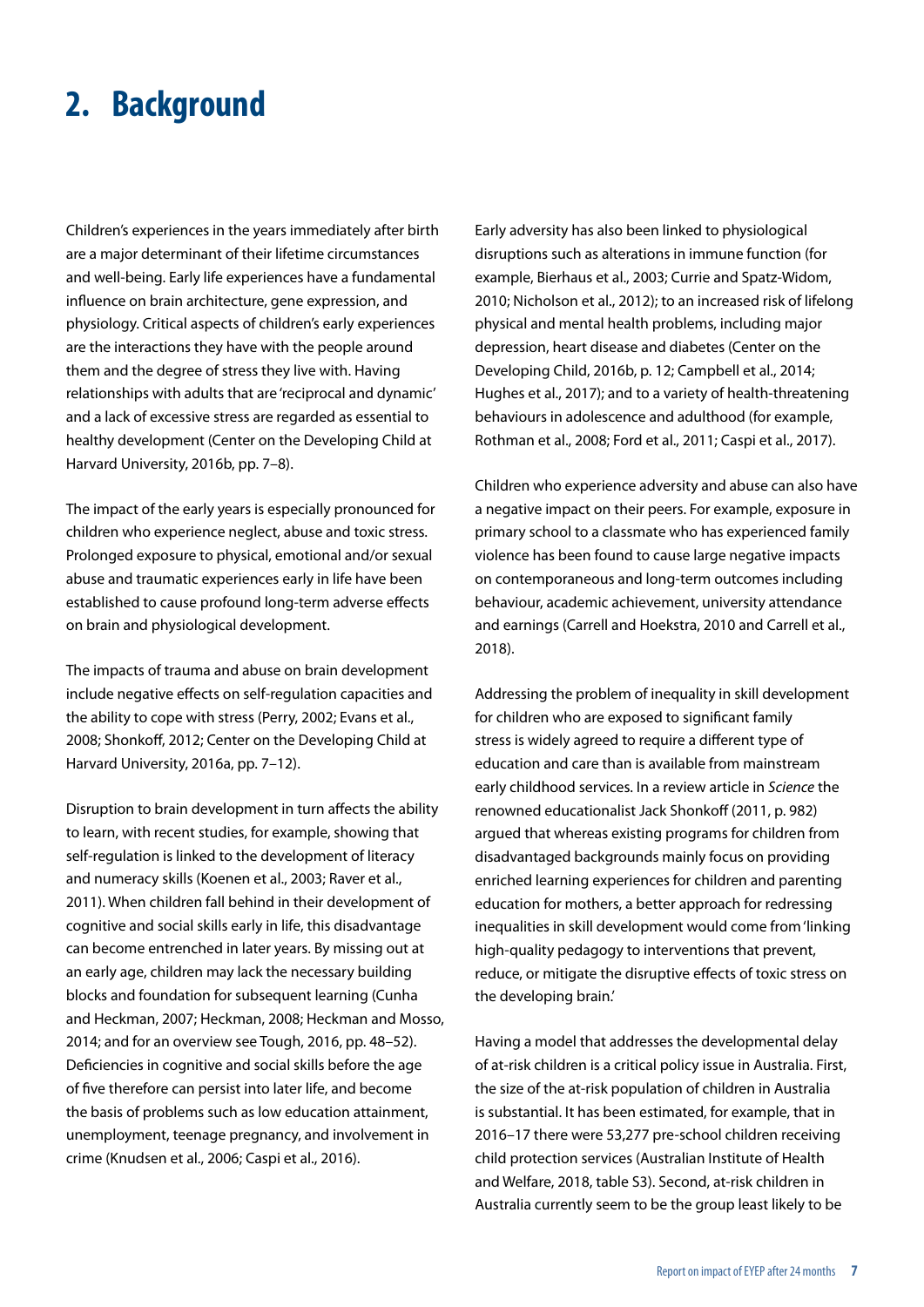able to access early years care and education (Biddle et al., 2017). Third, while evidence from trials of demonstration programs such as Perry Preschool and Abecedarian provide insights into the potential impact of early years programs, they were undertaken in the United States, and the populations covered were largely African–American living in small cities in the 1960s (Schweinhart et al., 2005; Campbell and Ramey, 1994). The relevance of this existing evidence to Australia is uncertain – causing, for example, the Productivity Commission to argue (2014, p. 155): '…it is unclear whether or not such programs would generate as significant benefits in a different cultural context and where the general quality of ECEC services and schooling is different from that of the United States'. Australian policymakers are therefore seeking evidence which is both current and derived from practice in Australia.

This set of considerations motivated CPS to create and trial a new early years program, EYEP. CPS brought together a multi-disciplinary team of researchers in 2009 to undertake the EYEP trial. A pilot was conducted in 2010 to refine the service model, the survey and measurement methods, and the research process. Enrolment of children into the EYEP trial commenced in early 2011 and concluded in early 2016. Provision of EYEP to children in the intervention group was completed at the end of 2018. The EYEP trial is approved by the University of Melbourne Human Research Ethics Committee (HREC 1034236). At the time it commenced, the EYEP trial was the first RCT of a centre-based early years care and education intervention in Australia (Tapper and Phillimore, 2012).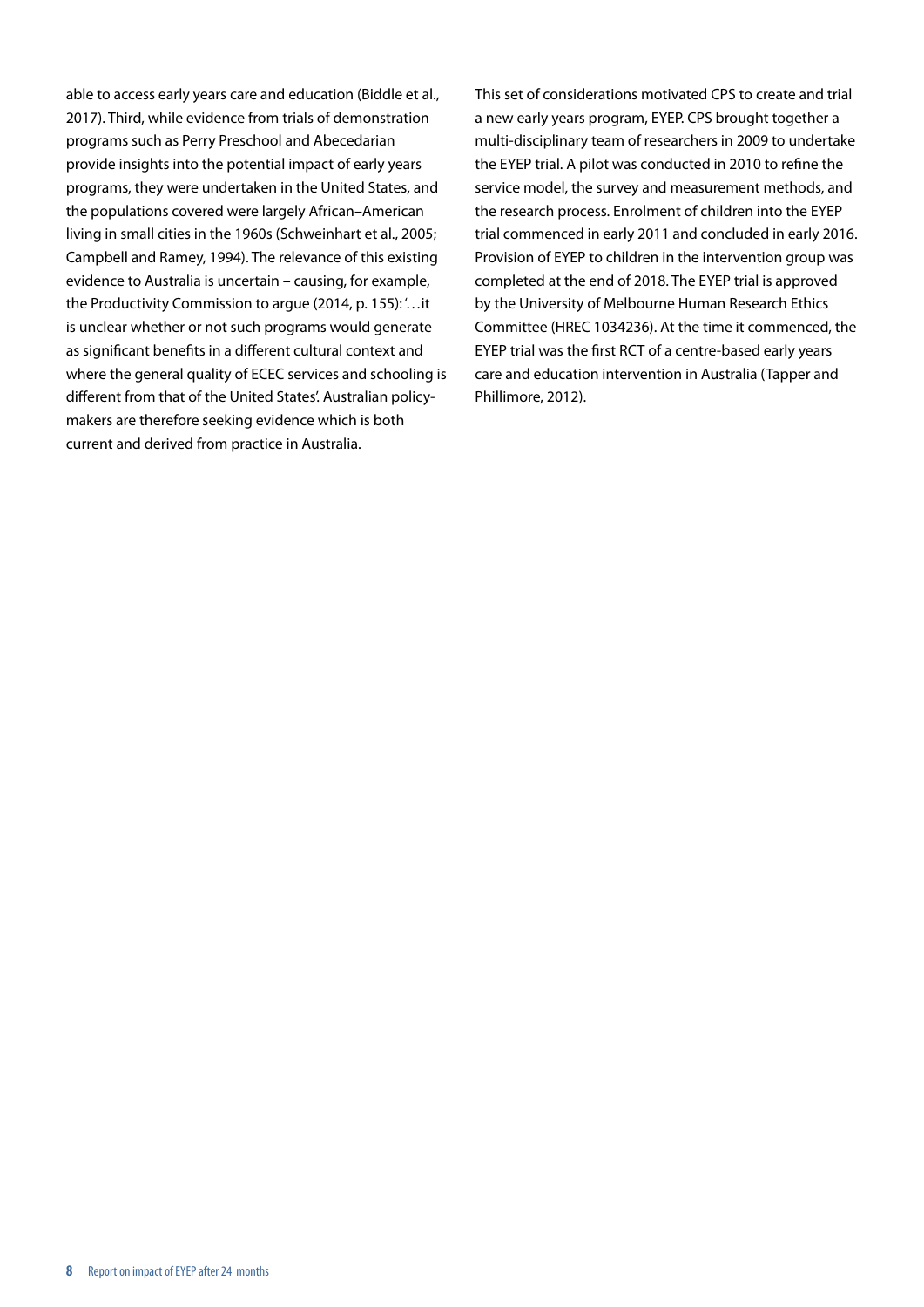# <span id="page-10-0"></span>**3. The Early Years Education Program**

EYEP is an innovative Australian inter-disciplinary centrebased early years care and education program. It is designed to meet the educational and developmental needs of infants and young children who are living with significant family stress and social disadvantage, including being at heightened risk of, or having experienced, abuse and neglect. The program has a dual focus: first, addressing the consequences of significant family stress on children's brain development and emotional and behavioural regulation; and second, redressing learning deficiencies. It involves direct intervention with a child to address his or her identified needs, reverse developmental delays, and reduce the impact of risk factors and adverse events. The program seeks to build children's cognitive and non-cognitive skills recognising the critical role that both types of skills play in subsequent development and lifetime outcomes (for example, Kautz et al., 2014). The ultimate objective of EYEP is to ensure that at-risk and vulnerable children can enter their first year of formal schooling developmentally equal to their peers and with the knowledge, skills and attributes needed for ongoing successful learning.

The foundation of EYEP is a holistic model of care and education that draws on the knowledge and skill base from the field of infant mental health – including neuroscience, developmental psychology, attachment theory and findings from studies of the impact of emotional trauma on young children. A full description of EYEP and the underpinnings of its design is presented in Jordan and Kennedy (2019).

Children who participate in EYEP are offered three years of care and education (50 weeks per year and five hours per day each week from Monday to Friday). Key features of EYEP are high staff/child ratios (1:3 for children under three years, and 1:6 for children over three years), qualified and experienced staff, a rigorously developed curriculum, and the use of relationship-based pedagogy.

The basis for **care** in EYEP is an attachment-focused, trauma-informed, primary-care model which recognises the significance of respectful and responsive relationships for every child's learning and development. The purpose of the primary care model is to encourage the fostering of supplementary significant and secure attachment relationships for children who are likely to be experiencing disrupted and compromised attachment relationships in their home environments.

The **education** model in EYEP is a pedagogically-driven reflective teaching model that is child-focused and designed to align with the *National Early Years Learning Framework* of 'Belonging, Being and Becoming' (DEEWR, 2009) and the National Quality Standard (ACECQA, 2011). Each child is provided with individual learning goals developed in partnership with families. Educators plan a curriculum using play-based approaches and intentional teaching to support each child's learning and development across outcomes in the *Early Years Learning Framework*.

An innovative feature of EYEP is a multi-disciplinary model with an in-house infant mental health consultant as an integral team member, and family support and early childhood curriculum consultants. The infant mental health consultant conducts an assessment with each child as they commence in EYEP and this understanding of the individual child's emotional functioning, behavioural regulation and the parent-child attachment relationship contributes to the individualised learning plan and the relational pedagogical strategies developed for the child. Emphasis is placed on supporting children at points of transition – such as when they arrive at and depart from the centre each day, move into a new room at the centre (based on their age), or commence at and leave EYEP. Ensuring children have adequate nutrition while they are at the centre is also a key element of EYEP. An in-house qualified cook provides 75 per cent of children's daily nutritional needs via a healthy eating policy.

The EYEP model requires that only full-time educators are employed. This is intended to allow the educator to develop a strong and consistent relationship with children for whom they are responsible. New educators receive introductory professional development based on attachment theory and key infant mental health concepts.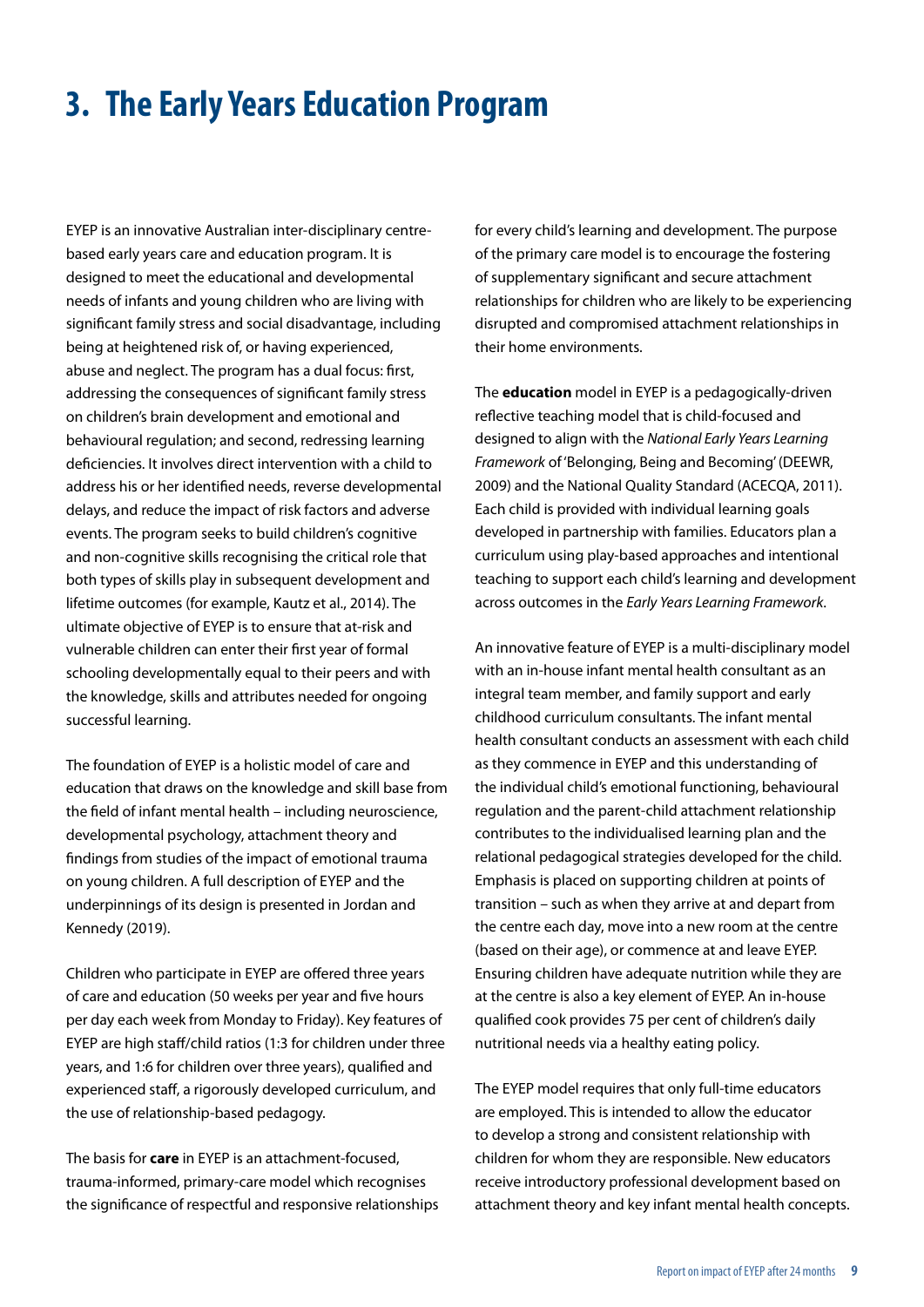Each educator receives weekly, formal, and individual reflective supervision from a member of the EYEP leadership team. A critical part of EYEP is for educators to have eight to ten hours out of the classroom each week to undertake activities such as curriculum planning, reflective supervision, peer consultations, and liaison with families.

The EYEP model actively engages with parents to encourage their continued participation in the program, as well as to enhance their usage of all health, educational and social services available in the community that could improve outcomes for their children. Although EYEP is a child-focused intervention, not intended to directly affect parenting behaviours, development of a sustained partnership with parents is a core principle. The orientation and attendance plan for a child enables the primary caregiver to gradually build a trusting relationship with the educator of their child. Meetings between parents and family support/child protection workers and the early years educators (primary care worker for the child) take place every twelve weeks.

EYEP also addresses a variety of barriers that might otherwise exist for families taking advantage of support services – such as affordability, where families' beliefs place low priority on early education services, and interpersonal barriers including attitudes on the part of service providers that might compromise engagement (Centre for Community Child Health, 2011; see also Turnbull et al., 2000).

Meetings on 'Program Logic' were held quarterly or bimonthly throughout the EYEP trial. These meetings were to ensure that EYEP was being implemented with fidelity and to address unanticipated issues, as well as to provide support for the EYEP leadership team. The Program Logic meetings were attended by the designers of EYEP (Brigid Jordan and Anne Kennedy), the EYEP Manager, EYEP Coordinator and Pedagogical Leader, the infant mental health consultant, and the CPS executive staff member to whom the EYEP Manager reported at the time.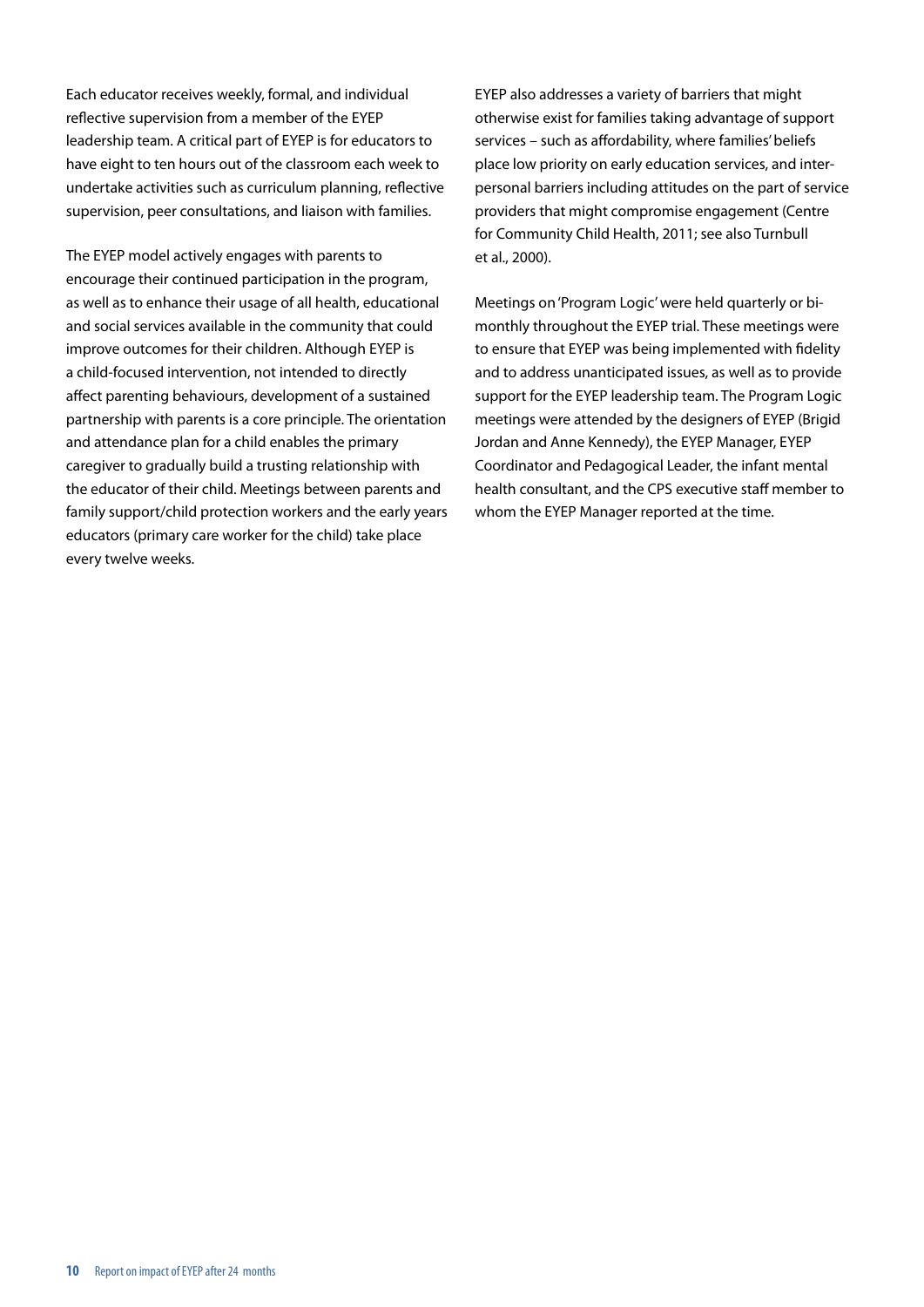# <span id="page-12-0"></span>**4. The EYEP trial and participants**

### **Eligibility criteria and characteristics of EYEP trial participants**

Criteria for eligibility for the EYEP trial were chosen with the aim of evaluating its impact on children exposed to significant family stress and social disadvantage. Children were required to be aged less than 36 months, assessed as having two or more risk factors as defined in the Victorian Department of Human Services 2007 *Best Interest Case Practice Model*, and be currently engaged with family services or child protection services and have early education as part of their care plan. The list of risk factors consists of 24 'Child and family risk factors' and nine 'Parent risk factors'. Risk factors include having teenage parents, parental substance abuse, parental mental health difficulties, and the presence of family violence. A full list of the risk factors is included as Appendix 2. Referrals of potential EYEP participants were made by caseworkers from clients of child welfare services including (but not exclusively from) Child FIRST and Child Protection within the Victorian Department of Health and Human Services.

Information on the children for whom consent was given to participate in the EYEP trial is presented in Table 1. There

#### **Table 1: Key descriptive information on children in the EYEP trial**

|                            | <b>Number</b> | <b>Per cent</b> |
|----------------------------|---------------|-----------------|
| Children - By group        |               |                 |
| <b>EYEP</b>                | 72            | 49.7            |
| Control                    | 73            | 50.3            |
| <b>Families - By group</b> |               |                 |
| <b>EYEP</b>                | 50            | 50.5            |
| Control                    | 49            | 49.5            |
| Children – By gender       |               |                 |
| Female                     | 64            | 44.1            |
| Male                       | 81            | 55.9            |

\**Note:* In the initial report on the EYEP trial (Tseng et al., 2017) it was incorrectly stated that 97 families were included in the trial. This error did not affect any other information presented in that report.

are 145 children who were recruited into the EYEP trial when aged less than 36 months. There are 64 girls and 81 boys, and the children come from 99 families.

In an earlier report, we presented a detailed overview of the main characteristics of children in the EYEP trial and their primary caregivers (Tseng et al., 2017). That report confirms that the eligibility criteria achieved the selection of a group of participants in the EYEP trial for whom the program was designed – children with substantial delays in development living in families experiencing high levels of stress. This was evident in several ways.

First, at the time of entry to the EYEP trial, most children had many more than the minimum number of two risk factors. About 30 per cent of children had two or three risk factors, 35 per cent had four or five risk factors, and 35 per cent had six to nine risk factors. The most frequent 'Child and family risk factors' for participants were 'attachment/relationship issues', 'mental health issues', and 'family violence, current or past'; and the most frequent 'Parent risk factor' was 'harsh, inconsistent discipline, neglect or abuse'. The existence of multiple risk factors for children in the EYEP trial is noteworthy – being consistent with evidence that it is this feature which primarily identifies children who are living in environments likely to adversely affect their long-term development (Fergusson and Horwood, 2003, p. 130; Hughes et al., 2017).

Second, at their time of entry to the EYEP trial, the children had relatively low birth weights, even compared to children of the same age living in the bottom quartile of households in Australia ranked by socio-economic status (SES). They also exhibited compromised development in the areas of IQ, language skills, motor skills, and adaptive behaviour. This can be seen in Table 2 (Panel A) which presents summary information on the birth weights and development of children in the EYEP trial.

Third, primary caregivers for children in the EYEP trial are more likely to be young parents, have fewer financial resources, and not be participating in the labour force. The number of stressful life events beyond their control at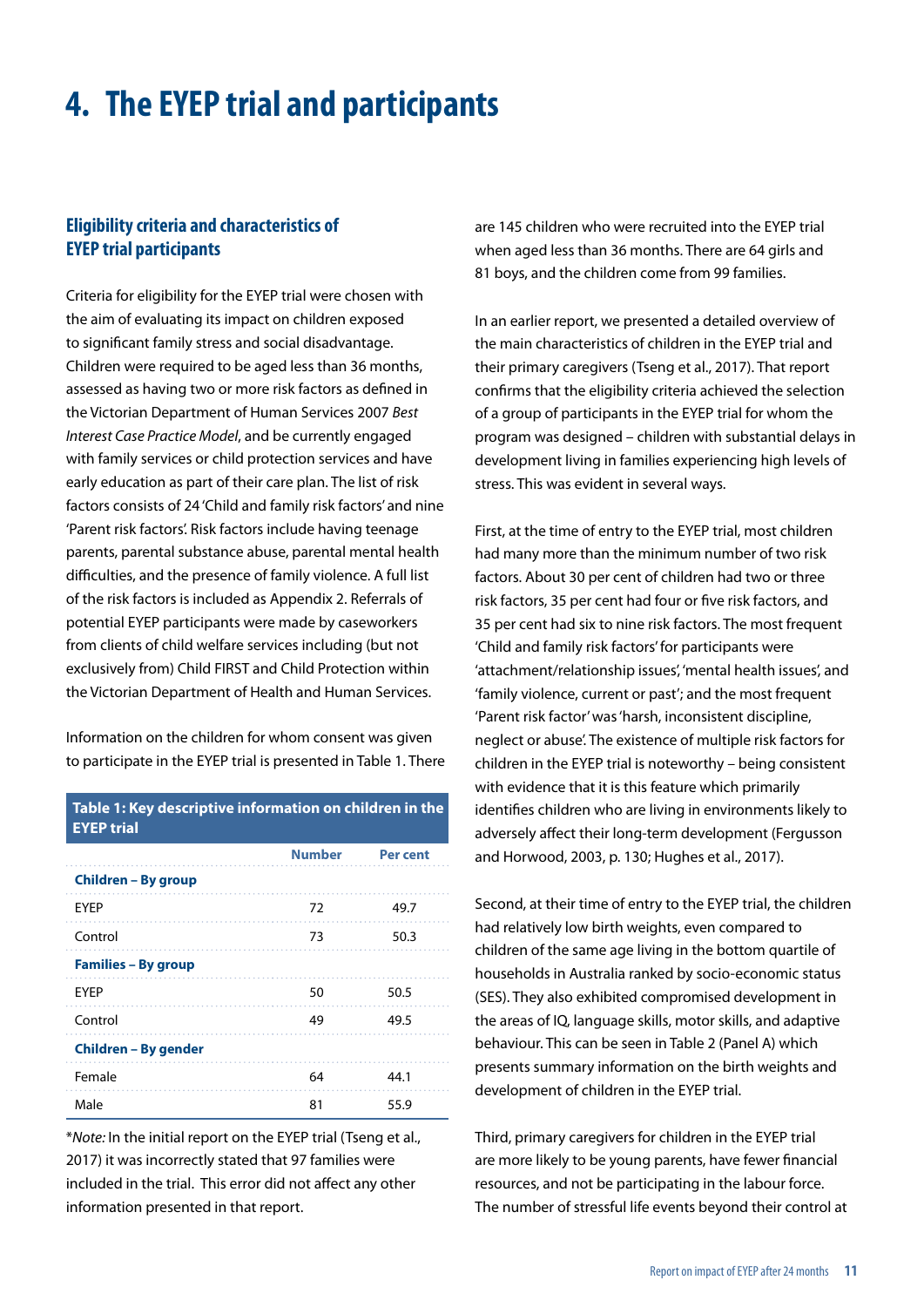#### **Table 2: Characteristics of children in the EYEP trial and their primary caregivers**

**Panel A: Children in the EYEP trial**

|                                                          | <b>EYEP</b> | <b>LSAC - Low SES</b><br>households | General<br>population |
|----------------------------------------------------------|-------------|-------------------------------------|-----------------------|
| Very low birth weight<br>(Less than 1500g)<br>(per cent) | 6.0         | 0.9                                 |                       |
| Average score at time of entry to EYEP trial:            |             |                                     |                       |
| Cognitive<br>development                                 | 92.3        |                                     | 100                   |
| Language                                                 | 87.7        |                                     | 100                   |
| Motor skills                                             | 88.8        |                                     | 100                   |
| Social and emotional<br>development                      | 99.5        |                                     | 100                   |
| Adaptive behaviour                                       | 88.8        |                                     | 100                   |

the time of entry to the trial was extraordinarily high. Many primary caregivers for children in the EYEP trial had severe levels of psychological distress. Summary information on primary caregivers of children in the EYEP trial is shown in Table 2 (Panel B).

#### **The randomised controlled trial**

Families with children who were eligible and consented to participate in the EYEP trial were randomly assigned into either an intervention group enrolled in EYEP or to a control group. There are 72 children in the intervention group and 73 in the control group, and respectively 50 and 49 families in these groups. In families with multiple children participating in the trial, all those children were assigned to either the intervention group or control group.

The intervention group remained enrolled in EYEP for three years, or until school entry if that time was reached prior to completion of the three years. At the time of consent to participate in the trial children were required to be young enough to be able to attend EYEP for three years before reaching school commencement age. For some children, however, factors such as delay in commencing attendance at EYEP meant that school entry occurred without them completing three years of attendance at EYEP.

The control group received 'usual care', a mix of parental and guardian care as well as care and education provided by other childcare centres or kindergartens. The usual care was determined by the choice of the child's primary caregiver(s) without any direction from the EYEP research trial.

**Panel B: Primary caregivers of children in the EYEP trial** 

|                                                                                       | <b>EYEP</b> | <b>LSAC - Low SES</b><br>households |
|---------------------------------------------------------------------------------------|-------------|-------------------------------------|
| Severe psychological stress (K6<br>equal to 19 or greater) (per cent)                 | 25.8        | 4.4                                 |
| Had a major financial crisis - Past 12<br>months (per cent)                           | 32          | 18.8                                |
| Had problems with the police and a<br>court appearance – Past 12 months<br>(per cent) | 15.3        | 4.0                                 |
| Labour force status: Unemployed<br>and not in the labour force (per cent)             | 89.0        | 70.7                                |
| Disposable family income: Per cent<br>less than \$250 per week (\$2016<br>qtr. 1)     | 27.4        | 12.9                                |

Children in the control group are not enrolled in EYEP, however it is still possible that their outcomes may be affected by participating in the trial. For example, there was an ethical obligation on the researchers to report to primary caregivers of children in the control group on any specialist assistance believed necessary for those children. Hence, outcomes for the control group may be better than if they had not been involved in the trial. In future research, we plan to investigate this issue by comparing outcomes for the control group against a matched sample from the LSAC.

### **Data collection**

Data are being collected on an extensive set of outcome measures for participants in the EYEP trial at five points in time: at entry to the trial, at yearly intervals for three years after entry to the trial (at 12, 24 and 36 months), and six months after beginning the first year of school. Data collection at the time of entry to the trial encompassed two stages. First, for all children for whom consent was given to participate in the EYEP trial, data on risk factors for eligibility and a small set of demographic characteristics were collected. Second, at a subsequent appointment, detailed data were collected on child development and on demographic and other characteristics of children and their primary caregivers. Analysis in this report is based on data from the time of entry to the trial and at twelve and 24 months after entry to the trial.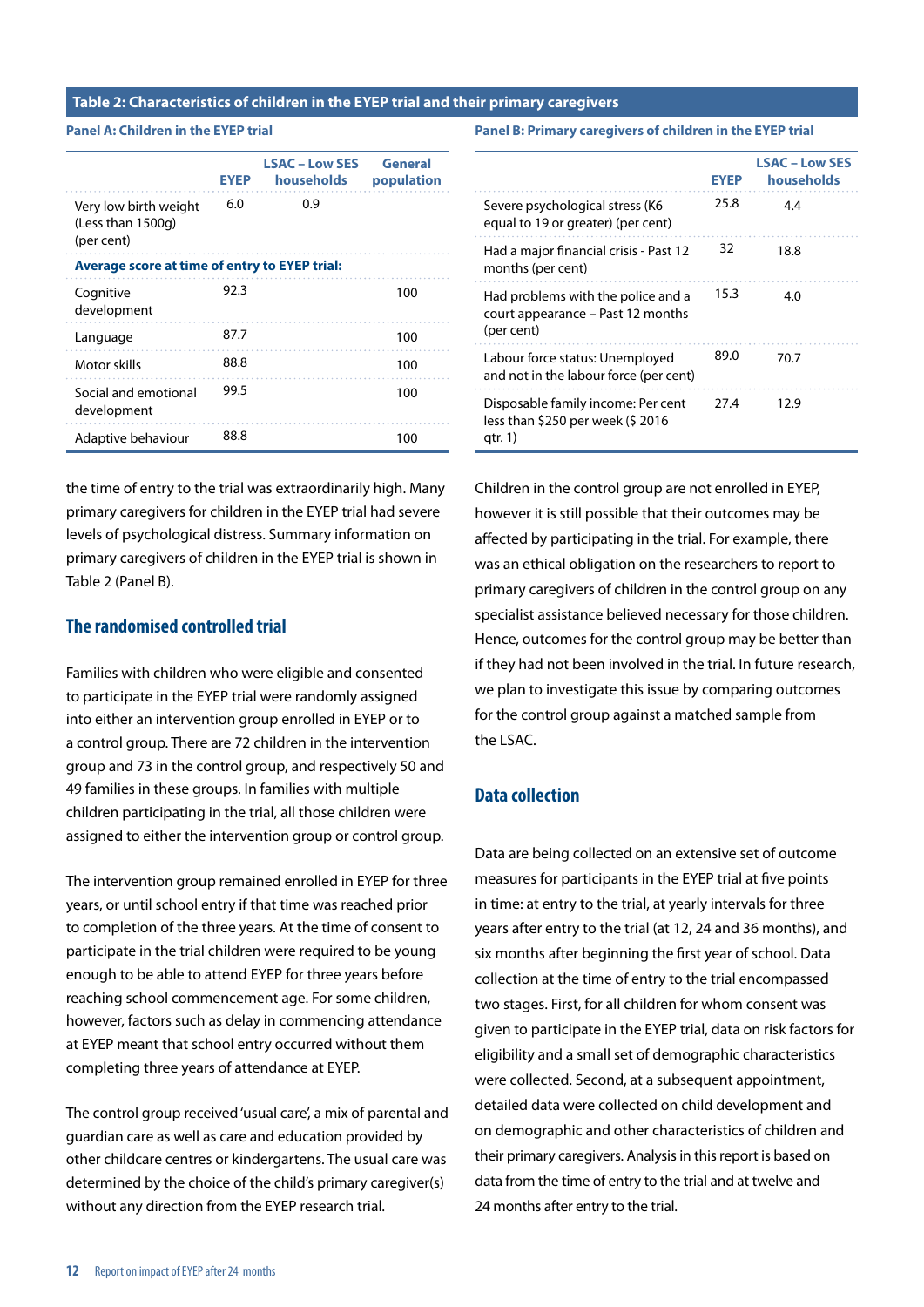# <span id="page-14-0"></span>**5. Overview of outcome variables**

The purpose of the EYEP trial is to test whether the program achieves the goals of improving children's cognitive and non-cognitive development (Jordan et al., 2014, p. 3). Given these multiple goals, seeking to represent the effect of EYEP through any single outcome measure would miss much of its intended impact. Hence, we investigate a range of outcomes relating to children's development (Craig et al., 2008). In addition, the impact of EYEP on primary caregivers is evaluated using outcomes relating to perceptions of the level of stress they are experiencing; and the impact on the quality of children's home environments is investigated.

A list of the six outcomes and associated measures is presented in Table 3, and a brief description of each measure is provided below. In selecting measures our general approach has been to choose a single measure for each outcome. This is done to minimise the relatedness of the measures reported and the scope for 'cherrypicking' findings. The set of outcomes and measures reported on at 24 months is the same as at twelve months. More details on the measures are provided in Tseng et al. (2018, Appendix 3).

#### h **Child development – IQ and language skills:**

These aspects of child development are measured using standardized tests: the Bayley Scales of Infant and Toddler Development, Third Edition (Bayley

2006); and the Wechsler Preschool and Primary Scale of Intelligence, Third Edition (WPPSI) (Wechsler, 2002). These are the most widely applied measures of the development of infants and toddlers in clinical and research settings. They capture both fluid intelligence (the rate of learning) and crystallized intelligence (acquired knowledge) (for more detail on these concepts, see Kautz et al., 2014, p. 7).

Our analysis uses the Bayley Scales for children aged up to 42 months, and WPPSI for children aged 43 months and above. Age-adjusted composite scores can be calculated for the IQ and Language domains of development for both measures. Both measures are scaled with a mean of 100 and standard deviation (SD) of 15. A score of 100 defines the average performance of a given age group, and scores of 85 and 115 are one standard deviation below and above the mean respectively. A score between 70 and 85 is defined to identify a delay in child development, and a score below 70 a significant delay in development.

Since the Bayley Scales and the WPPSI are scaled equivalently against population norms, in our analysis we simply integrate the scores from these measures. This means that if a child was assessed using the Bayley Scales at the time of entry to the trial and WPPSI at twelve months, the scores from each test are treated as being directly comparable.

|   | Table 3: Outcomes and measures of the impact of EYEP                                                                                              |                                                                                                                                                  |
|---|---------------------------------------------------------------------------------------------------------------------------------------------------|--------------------------------------------------------------------------------------------------------------------------------------------------|
|   | <b>Outcome</b>                                                                                                                                    | <b>Measure</b>                                                                                                                                   |
|   | Child development - IQ                                                                                                                            | Bayley Scales of Infant and Toddler Development III (BSID);<br>Wechsler Preschool and Primary Scale of Intelligence (WPPSI)                      |
| 2 | Child development – Language skills                                                                                                               | Bayley Scales of Infant and Toddler Development III (BSID);<br>Weschler Preschool and Primary Scale of Intelligence (WPPSI) -<br>Verbal IO score |
| 3 | Child development – Protective factors related to<br>resilience (initiative, self-regulation, attachment/<br>relationships, behavioural concerns) | Devereux Early Childhood Assessment Program (DECA)                                                                                               |
| 4 | Child social-emotional development                                                                                                                | Brief Infant Toddler Social Emotional Assessment (BITSEA); Child<br>Behaviour Checklist (CBCL)                                                   |
| 5 | Parent psychological distress                                                                                                                     | K6; The Parenting Daily Hassles Scale                                                                                                            |
| 6 | Home environment                                                                                                                                  | Home Observation and Measurement of Environment (HOME)                                                                                           |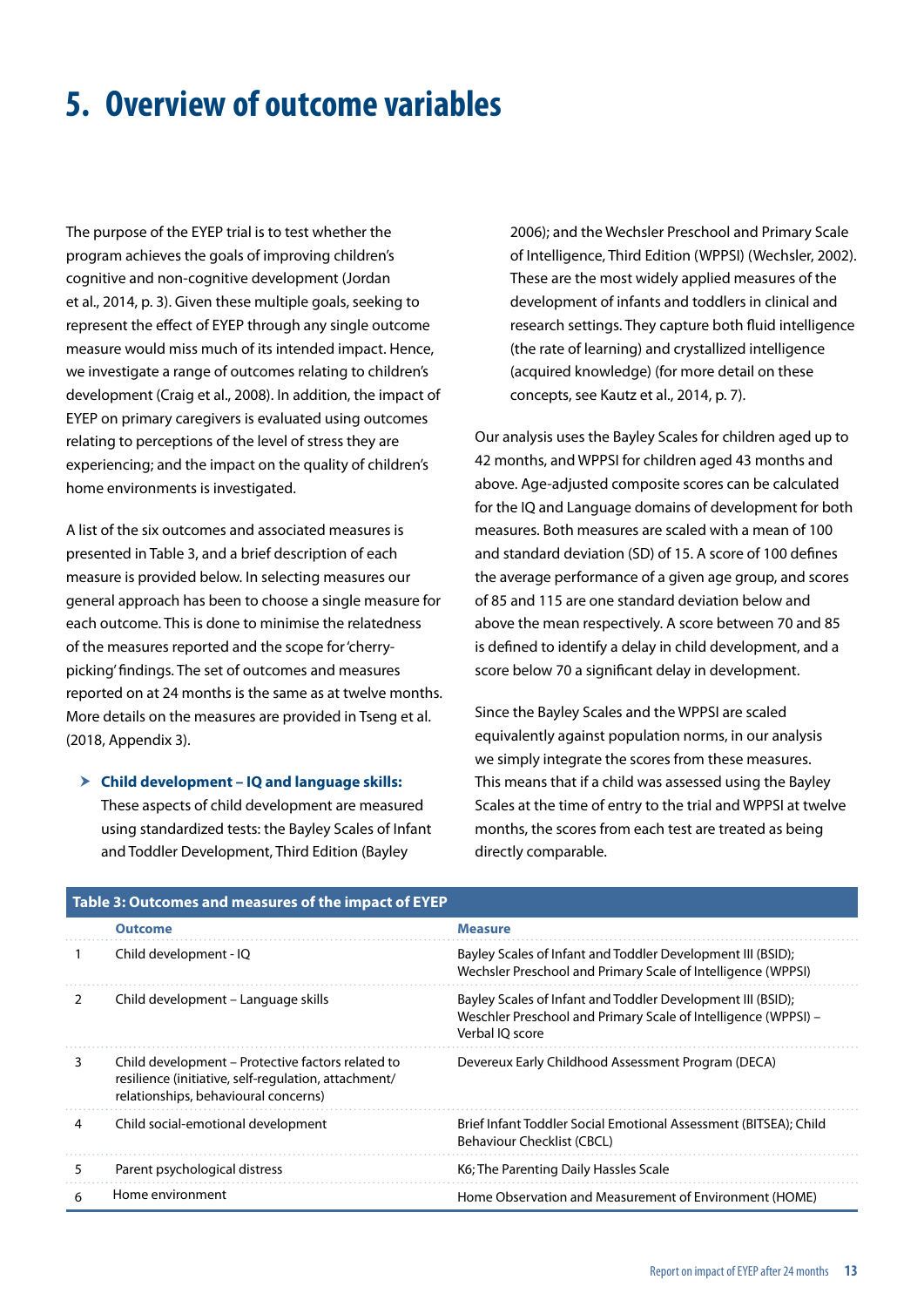### h **Child development – Within-child protective factors related to resilience:**

This aspect of development is measured by the Devereux Early Childhood Assessment (DECA) (Mackrain et al., 2007; LeBuffe and Naglieri, 2012). It is a parent response measure.

DECA-I is used to assess infants aged from one month to less than 18 months, DECA-T is used for toddlers from ages 18 months to less than 36 months, and DECA-P2 is used for children aged three to five years. Reponses from each instrument on items relating to children's attachment/ relationships, initiative, and self-regulation are integrated into a Total Protective Factors Scale. This Scale is reported as age normalised T scores and percentile rankings against a norm population. The T score has mean of 50 and SD of 10, and ranges from 28 to 72. A score of 40 or below is defined as signifying an area of need.

#### h **Child social-emotional development:**

These aspects of child development are measured using the Brief Infant-Toddler Social and Emotional Assessment (BITSEA) (Briggs-Gowan and Carter, 2006); and the Child Behavior Checklist (CBCL) (Achenbach and Rescorla, 2000). Both are parent response measures. We have used BITSEA for children up to 35 months and used the CBCL for children three years and older.

The BITSEA Parent Response Form is a tool for identifying children aged less than 36 months who may have socialemotional and behavioural problems and/or delays, or deficits in social-emotional competence. In this report, we focus on the instrument for identifying socio-emotional and behavioural problems. The problem score from BITSEA ranges from 0 to 62. A percentile ranking based on age-based population norms can be assigned to each problem score.

The CBCL is a parent response index of behavioural, social, and emotional functioning intended for children from 18 months up to five years. The total score on the CBCL ranges from 0 to 200. A percentile ranking based on age-based population norms can be assigned to each score (although scores below the 50th percentile are aggregated).

The BITSEA and CBCL instruments are integrated to obtain a consistent measure of problems with child emotional

and social development by using as the outcome measure from each instrument the proportion of children classified as having development problems in the clinical range; that is, with a score below the population norm age-based 10th percentile cut-off.

#### $\triangleright$  Parent psychological distress:

Parent stress is measured using the Kessler Psychological Distress K6 Scale (K6) (Kessler et al., 2002); and the Parenting Daily Hassles Scale (Crnic and Greenberg, 1990).

The K6 scale is a widely used measure of psychological distress, including in the 1997 Australian National Survey of Mental Health and Wellbeing (Furukawa et al., 2003). The scale has six questions about feelings over the last four weeks. A K6 score is derived from summing the responses of the primary caregiver to these questions. The score can range from 6 to 30, with individuals scoring 6 to 13 being classified as exhibiting 'low' psychological distress, 14 to 18 classified as 'medium' psychological distress, and 19 to 30 classified as 'severe' psychological distress.

The Parenting Daily Hassles Scale aims to assess the frequency and intensity/impact of 20 experiences that can be a 'hassle' to parents. The frequency score can range from 0 to 80 and the intensity score from 0 to 100. Scores above (respectively) 50 and 70 are considered to show high frequency and significant intensity of pressure on parents.

#### > Home environment:

Home environment is assessed using the Home Observation and Measurement of Environment (HOME) (Caldwell and Bradley, 2003).

HOME is a home-based rating of the home environment by an assessor/observer. It is designed to achieve systematic measurement of the environment based on observation of interaction between the primary caregiver and their child, and interview data on significant aspects of the family's interpersonal and physical environment. The Infant-Toddler instrument is used for children aged up to three years; and the Early Childhood instrument for children aged above three years. For our report, we rescale the scores from the instruments so that both have scales from 0 to 100. Higher scores signify a higher rated home environment.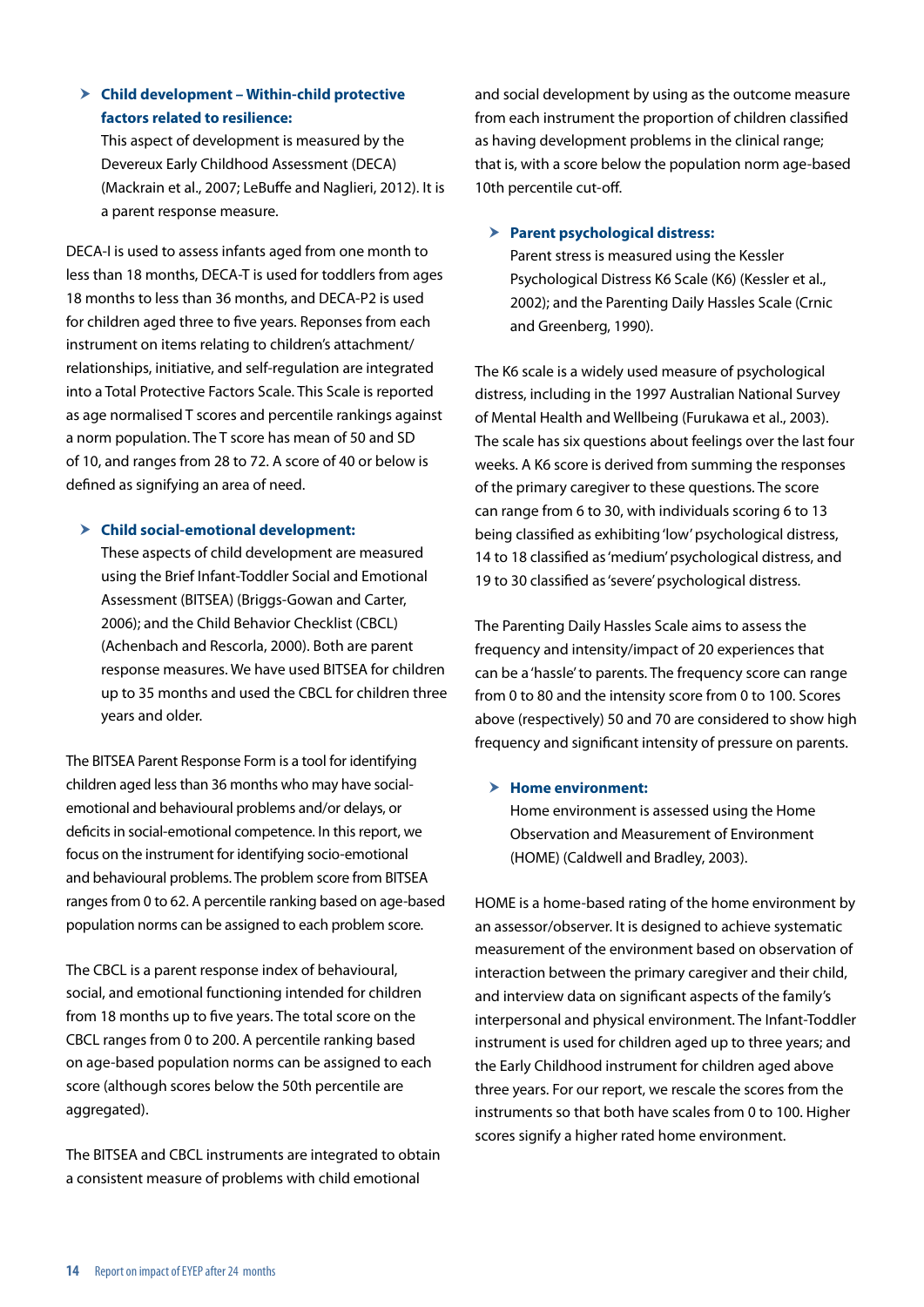# <span id="page-16-0"></span>**6. Description of data and analysis of randomisation and attrition**

### **Background**

Analysis of the impact of enrolment in EYEP on outcomes for children and their primary caregivers for this report has drawn primarily on data collected after 24 months in the EYEP trial. As well, data collected at the time of entry to the trial are used to control for the potential impact of sample attrition; and data on outcomes at twelve months are used when investigating the timing of the impact of EYEP over the first 24 months of enrolment.

Data on the risk factors for eligibility and basic demographic characteristics are available for all 145 children for whom consent to participate in the trial was given. More detailed data on child development and demographic characteristics was collected prior to commencement in EYEP for 134 children. By the time of the data collection at 24 months further drop-out resulted in data being available for a maximum of 104 children and their primary caregivers. Details of the evolution of the

maximum sample size for the intervention and control groups are shown in Figure 1.

For children and primary caregivers from whom data were collected at 24 months there is also some extra nonresponse. For example, data for a child might have been collected on their IQ and language development, but not collected on their home environment. The main reason for non-response on specific variables was scheduling issues and time constraints. For example, some tests must be completed in a specified time period relative to months since entry in order to be valid. Other studies on populations of children and families with high levels of disadvantage have experienced similar difficulties in collecting complete information for all children (for example, St. Pierre et al., 2005; US Department of Health and Human Services, 2010, p. 2–19).

Table 4 provides information on the number of responses available for each outcome measure and for the various samples used in the analysis in this report. Numbers of

| Table 4: Outcome variables - Sample sizes                          |                                                 |                                                               |                                   |                                   |                                                               |                                   |
|--------------------------------------------------------------------|-------------------------------------------------|---------------------------------------------------------------|-----------------------------------|-----------------------------------|---------------------------------------------------------------|-----------------------------------|
|                                                                    | At time of<br>entry to the<br><b>EYEP trial</b> |                                                               |                                   |                                   |                                                               |                                   |
|                                                                    |                                                 | <b>EYEP group</b>                                             | <b>Control group</b>              | <b>EYEP group</b>                 | <b>Control group</b>                                          |                                   |
|                                                                    | <b>All</b>                                      | <b>Attendance</b><br>at least<br>60 days (first<br>24 months) | All                               | All                               | <b>Attendance</b><br>at least<br>60 days (first<br>24 months) | All                               |
| Child development - IQ                                             | 68                                              | 54                                                            | 56                                | 53                                | 50                                                            | 44                                |
| Child development -<br>Language                                    | 68                                              | 54                                                            | 56                                | 53                                | 50                                                            | 44                                |
| Child development -<br>Protective factors related to<br>resilience | 67                                              | 53                                                            | 55                                | 50                                | 46                                                            | 44                                |
| Child social-emotional<br>development                              |                                                 |                                                               |                                   | 51                                | 47                                                            | 41                                |
| Parental psychological<br>distress                                 | 68                                              | 53                                                            | 61                                | 51                                | 47                                                            | 48                                |
| Parenting daily hassles                                            | 63 (frequency);<br>61 (intensity)               | 48 (frequency);<br>46 (intensity)                             | 57 (frequency);<br>57 (intensity) | 46 (frequency);<br>47 (intensity) | 42 (frequency);<br>43 (intensity)                             | 42 (frequency);<br>41 (intensity) |
| Home environment                                                   | 64                                              | 49                                                            | 55                                | 31                                | 30                                                            | 35                                |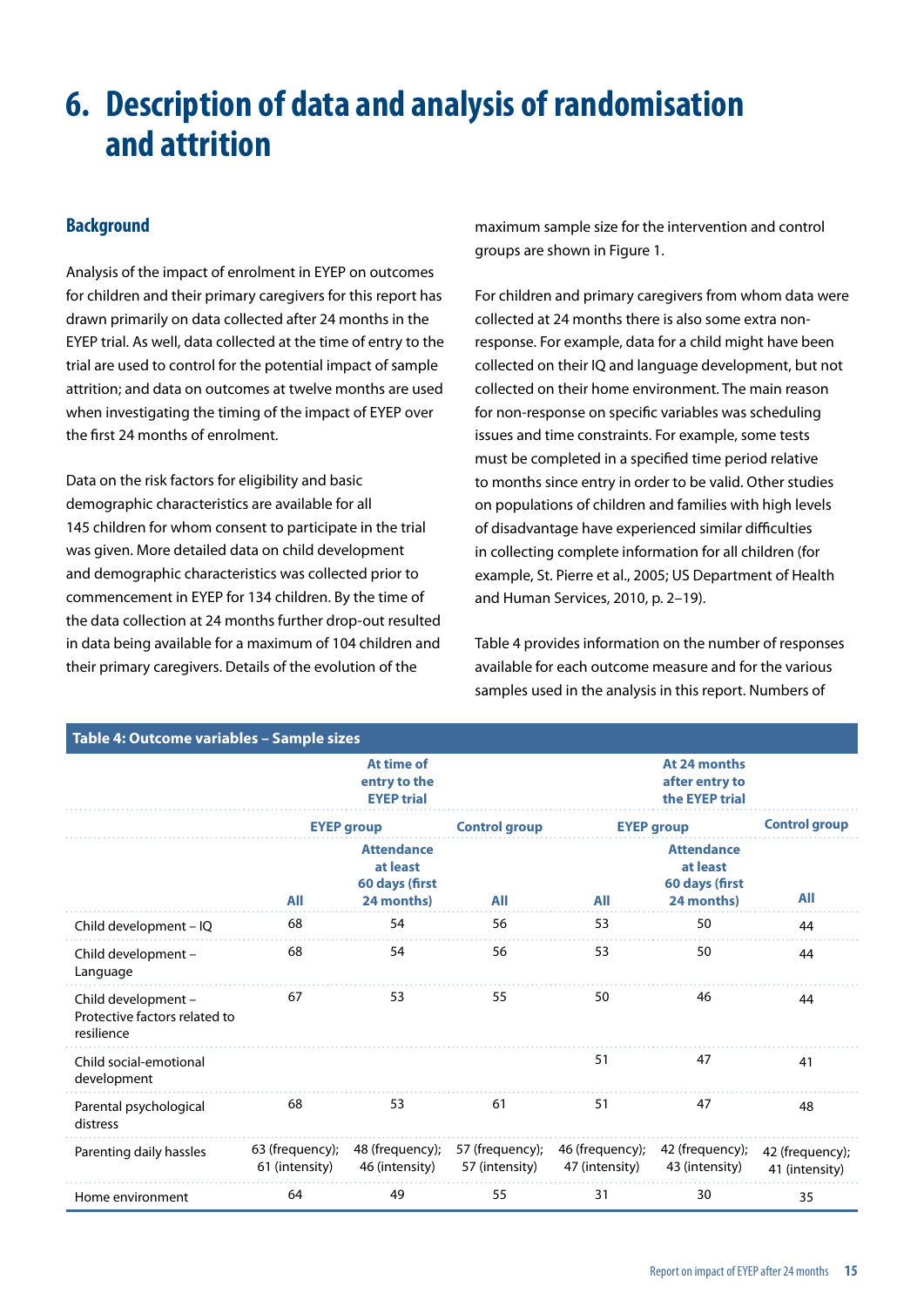**Figure 1: Flow chart of EYEP trial participation and attrition**

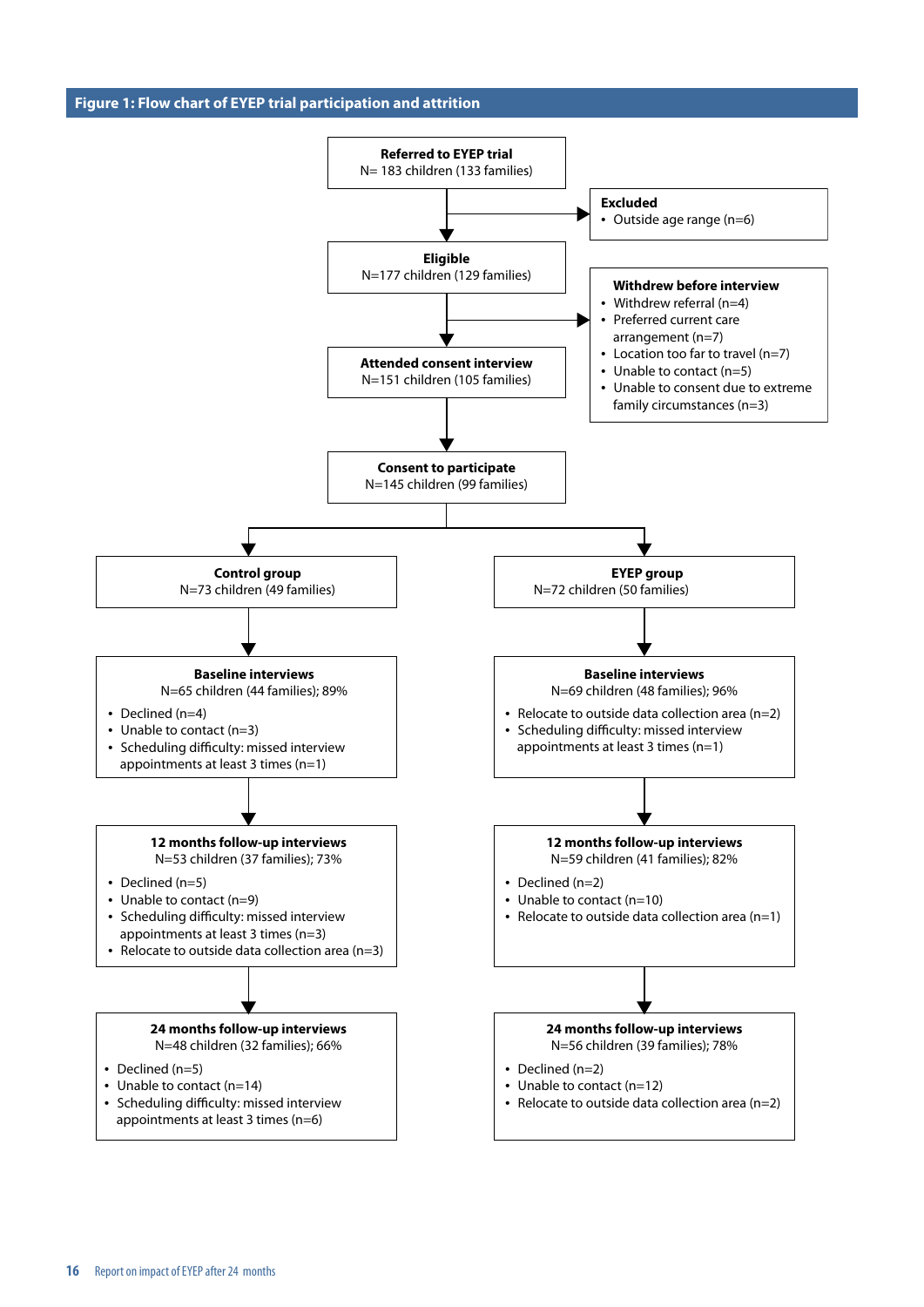responses are shown for the time of entry to the trial and at 24 months; and separately for the intervention and control groups. On most outcomes at 24 months data are available for between 46 to 53 children who were enrolled in EYEP, and for 41 to 48 children in the control group. However, data for the HOME outcome are available only for 31 children enrolled in EYEP and 35 children in the control group.

#### **Timing of data collection**

Figure 2 presents summary information on the timing of data collection for the sample of children whose outcomes are studied in this report. The summary information is for the time interval between consent being given for children to participate in the trial and data collection on their IQ at 24 months. Data for most children were collected in a timely manner, with IQ assessments taking place for about 95 per cent of children within the six-months window around the two-year anniversary of their entry to the trial. Delays in data collection, where they have occurred, have been concentrated among the control group. This is explained by greater difficulties in scheduling data collection for this group, compared with the intervention group who are attending the EYEP centre.

#### **Method of data collection**

Data collection and analysis in this project have been non-blind. With it being easiest to collect data for the

#### **Figure 2: Length of time between time of consent to participate in trial and IQ assessment at 24 months data collection**



*Note:* 24m means 731–759 days.

intervention group at the EYEP centre, and with some data items being related to assignment status, it would have been impossible to undertake blind data collection for this trial. Similarly, continuous monitoring of the numbers of children in the intervention and control groups remaining in the trial meant it was not possible to undertake the empirical analysis in a genuinely blind manner.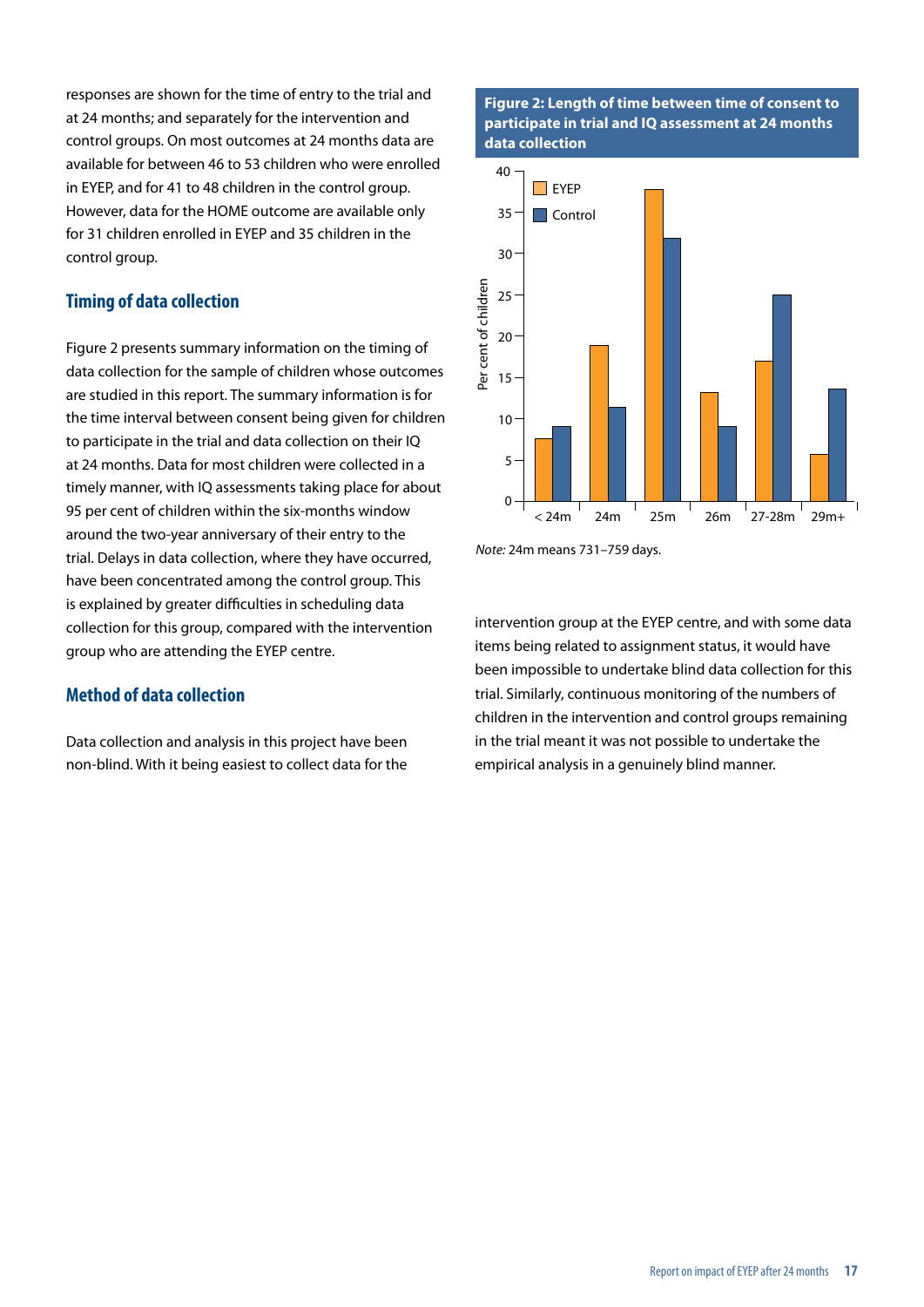## <span id="page-19-0"></span>**7. Details of participation in EYEP by the intervention group and in early years care and education services by the control group in the first 24 months**

The estimated impact of EYEP is based on comparisons of outcomes between the intervention and control groups after 24 months in the trial. During that time the main difference between the groups is the early years care and education services they receive. First, the groups may differ in their intensity of usage of early years care and education services. Second, there are differences between the design and attributes of EYEP, which is attended by the intervention group, and the services received by children in the control group. Hence, the estimated impact of EYEP will depend on the quality of EYEP and engagement of intervention group children with the program, compared to the amount and quality of early years care and education received by the control group.

An important corollary is that estimates of the impact of an early years program can only be interpreted in the context of the amount and quality of services received

**Figure 3a: Days attended at EYEP after 24 months – All children assigned to EYEP**



by the control group. Recent analysis of the impact of demonstration early years programs in the United States has reinforced this point (see Elango et al., 2015, p. 8; Almond et al., 2018, pp. 1430–31). For example, one likely explanation for the progressive decreases in the estimated impacts of early years programs targeted at disadvantaged children since the 1960s is the increase over time in the amount and quality of early years care and education available to children from disadvantaged backgrounds in the control groups in those trials.

#### **Attendance patterns at EYEP**

Attendance at EYEP by the intervention group in the first 24 months in the trial is described in Figures 3a and 3b. These attendance data come from EYEP administrative records. Figure 3a shows the distribution of total days



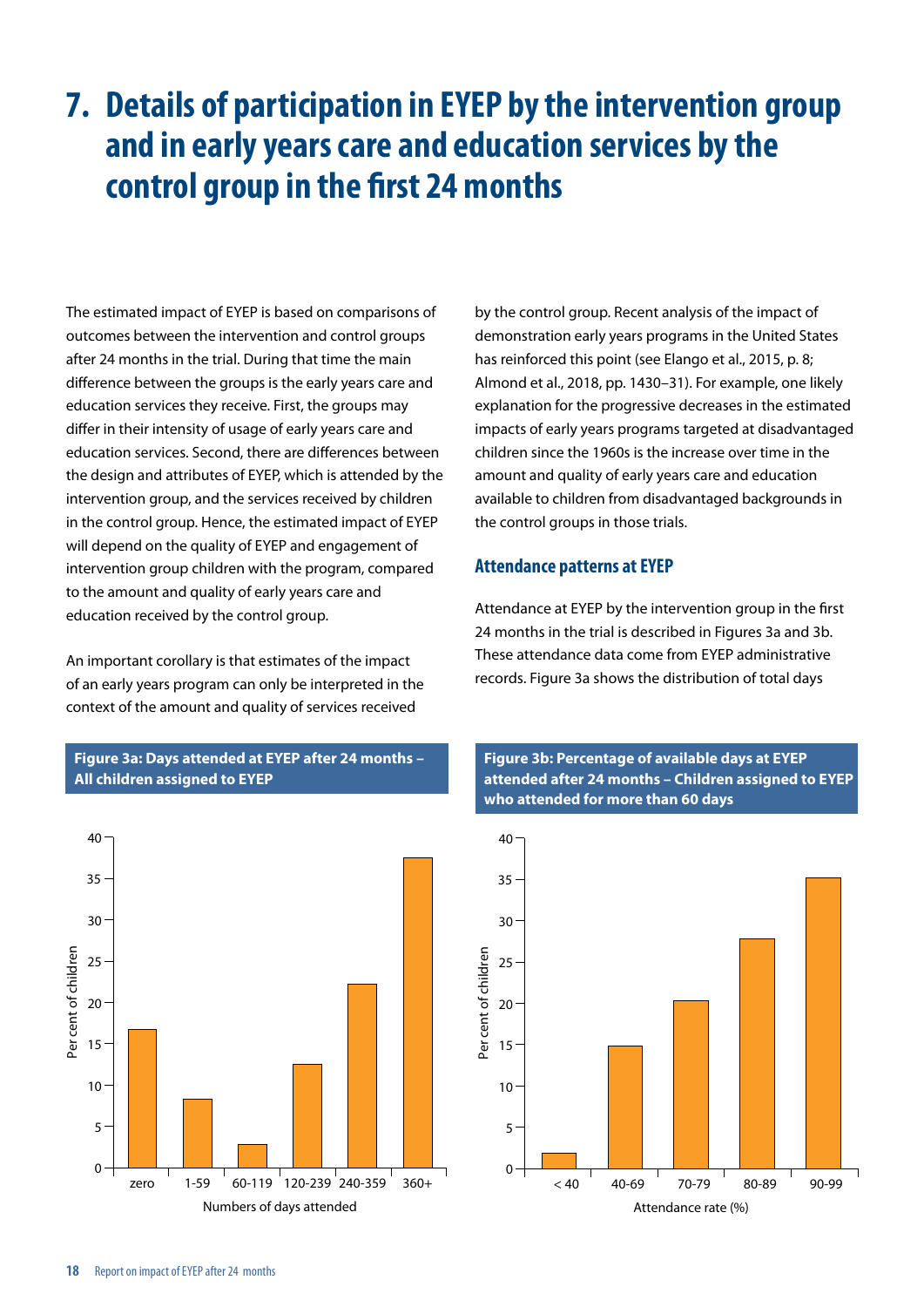#### **Figure 4a: Type of early years care and education attended by children in the EYEP and control groups in the first 24 months of EYEP trial**



*Note:* Sample is children who provided data on IQ at time of entry to the trial as well as data on annual child care usage at both twelve months and 24 months.

attended over the first 24 months for the full sample of children assigned to EYEP. The child at the median of the distribution attended EYEP for 313.5 days, a bit over three-fifths of the available (approximately) 480 days. The distribution of days attended is quite dispersed – with one-quarter of children attending for less than 120 days and one-third for more than 360 days. Figure 3b shows the attendance rate (proportion of available days attended) over the first 24 months for children who attended EYEP for more than 60 days in that time. This is the sample of children enrolled in EYEP for whom estimates of impact of the EYEP will be derived. Most children in this sample had relatively high rates of attendance at EYEP over the first 24 months. The attendance rate for the child at the median of the distribution was 83.4 per cent. All but fifteen per cent of children attended for at least 70 per cent of available days, and 35 per cent had an attendance rate of at least 90 per cent. Compared to attendance rates at twelve months, this represents an increase of about ten percentage points in the proportion of children attending for more than 90 per cent of available days, and a slight increase of about five percentage points in the proportion attending for less than 70 per cent of days.

#### **Figure 4b: Total number of weeks of formal early years care and education in the first 24 months of EYEP trial**



*Note:* See Figure 4a.

### **Comparison of early years care and education services received by the intervention and control groups**

Descriptive information on the type and amount of formal early years care and education used by children in the intervention and control groups over the first 24 months in the EYEP trial is shown in Figures 4a to 4d. Information on children's participation in early years care and education outside EYEP for the previous twelve months was obtained from primary caregivers at the annual data collection. For the control group this data source is used as the measure of their total usage of early years care and education. For the intervention group total usage is defined to be equal to attendance at EYEP plus usage of other services.

The information presented in Figures 4a to 4d is based on the sample of children for whom data was collected on usage of formal care both at twelve months and 24 months in the trial. Hence, the sample of children enrolled in EYEP in these figures differs from the sample used to report on attendance patterns at EYEP. As well, in interpreting information on usage of early years care and education services by the control group, it is important to keep in mind that eligibility for the EYEP trial required a child to 'be currently engaged with family services or child protection services and have early education as part of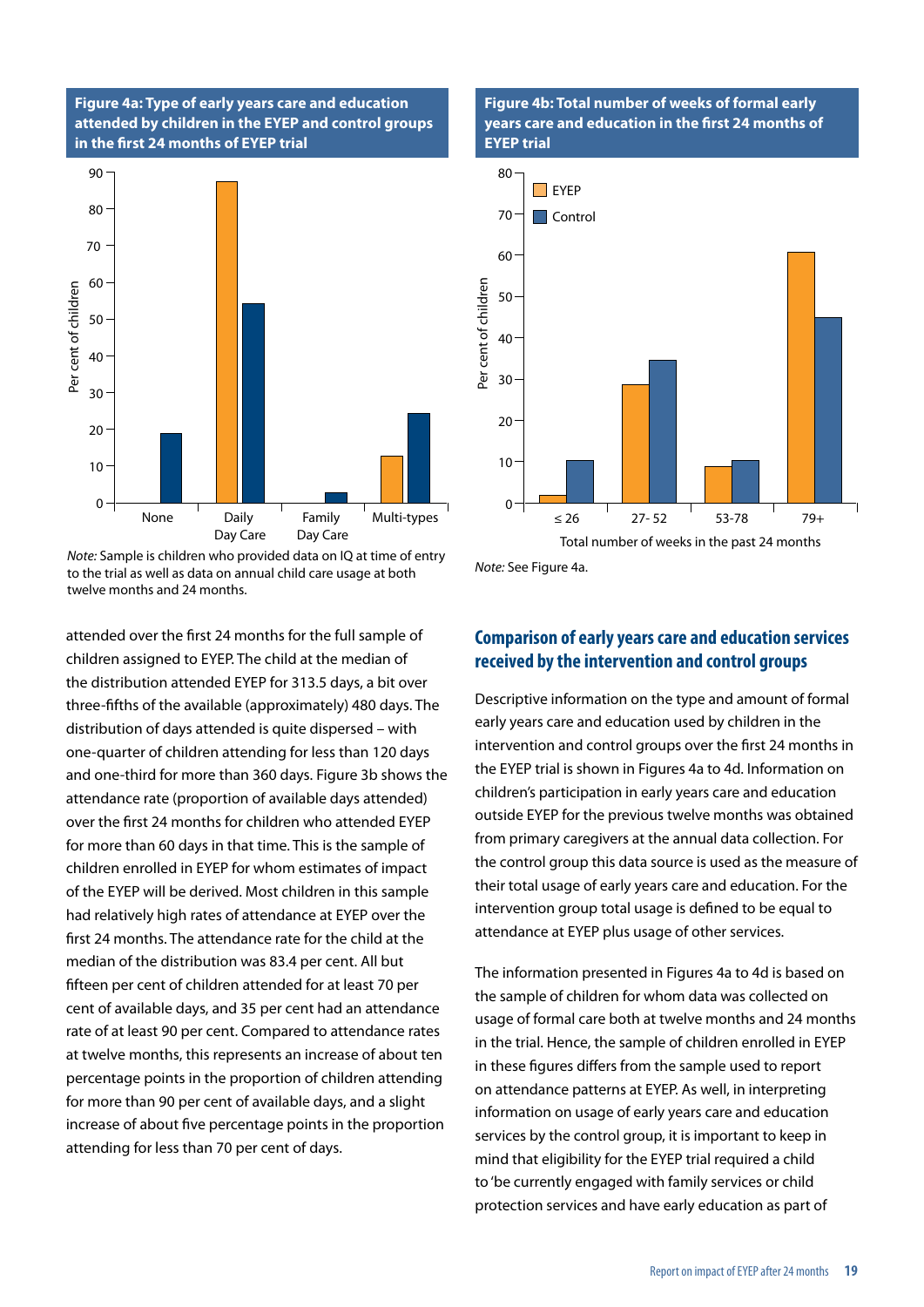#### **Figure 4c: Usual weekly hours in formal care and education in the first 24 months of EYEP trial**



**Figure 4d: Distribution of annual hours in formal care and education in the first 24 months of EYEP trial – Control group by gender**



*Note:* See Figure 4a.

their care plan'. This is likely to cause higher levels of usage of early education services in the control group than would otherwise be the case.

Figure 4a shows the types of early years care and education services received by the intervention and control groups in the first 24 months of the trial. Most children in the intervention group had 'Day Care Centre' as their only type of care, with a small proportion using multiple types of services. The category of 'Day Care Centre' includes centrebased child care and kindergarten. In the control group about one-half of children had 'Day Care Centre' as their care type, with the remainder being evenly distributed between not using early years care and education services and using multiple types of services.

Figures 4b and 4c compare the extent of use of early years care and education services between children in the intervention and control groups – for those children who used some type of services. Annual hours of services received by children enrolled in EYEP were relatively concentrated, with a majority of children receiving services for greater than 18 months and for 16 to 25 hours per week. By contrast, the distribution of annual hours of services for children in the control group was more dispersed, with concentrations of children who used services for small and large numbers of hours. The dispersion is due to two

*Note:* See Figure 4a.

features of usage of early years care and education services **chart. Per cent of children versus**  by the control group – on the one hand, a relatively be gember of hours proportion who spent few weeks in early years care and education services; but on the other hand, those children who attended for greater numbers of weeks being more likely to spend above 25 hours per week using the services.

For the control group there also appear to be quite large differences by gender in the usage of early years care and education services. Figure 4d shows the annual hours of usage of services for children in that group at different percentile points in the distribution of annual hours, separately for boys and girls. It is evident that boys had much higher usage of services in the first 24 months of the trial. For example, the median of the distribution of annual hours for boys is 993.3 hours compared with 483.1 hours for girls.

#### **Summary**

Children enrolled in EYEP had received a greater amount of early years care and education services than children in the control group after 24 months of the trial – on average 20.4 hours per week compared with 15.7 hours per week. Hence, any impact of EYEP on outcomes for children after 24 months of the trial may partly derive from this difference, as well as from differences between the quality and attributes of EYEP and the services received by the control group.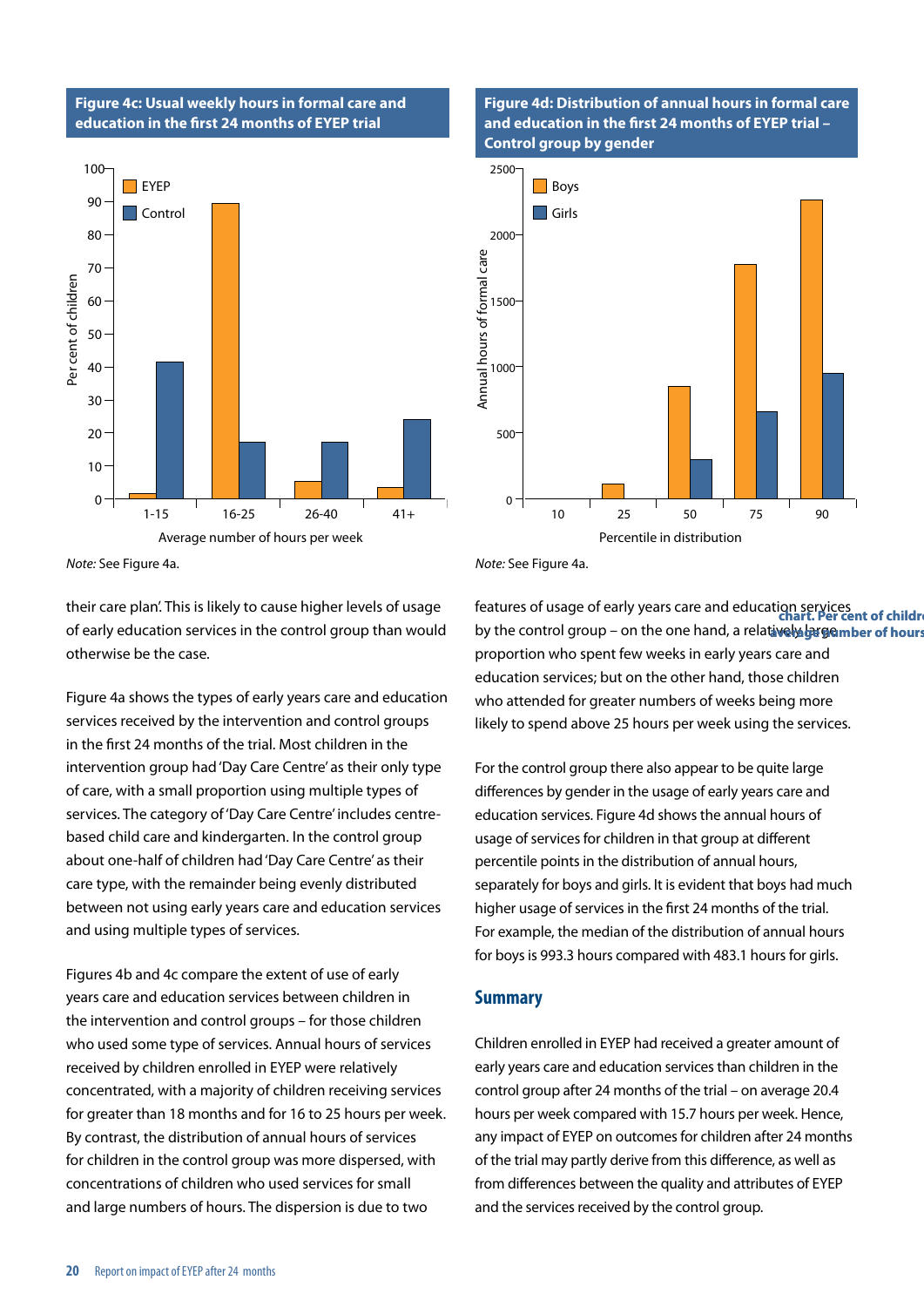### <span id="page-22-0"></span>**8. Empirical methodology**

#### **Objective**

The main goal of the empirical analysis is to estimate the impact of EYEP on outcomes for children and their primary caregivers after 24 months of enrolment in the program. The estimated impact is intended to show the difference in an outcome between children or primary caregivers in the intervention control groups that can be attributed solely to enrolment in EYEP.

As an illustration, suppose the impact of EYEP on IQ for children is estimated to be plus five points. This means that after 24 months, the intervention group is assessed, on average, to score five points higher for their IQ, compared to if they had not been enrolled in EYEP and instead received usual early years care and education.

#### **en versus**<br>a per week What impact of EYEP is estimated? **per week.**

We investigate three aspects of the impact of EYEP at 24 months. First, an average impact of EYEP across all children (or primary caregivers) is estimated for each outcome. Second, the average impact of EYEP on each outcome is estimated separately for boys and girls. For these two aspects the impact of EYEP on any outcome is estimated using the sample of all children or primary caregivers for whom data on that outcome were available from the data collection at 24 months. Third, the evolution of the impact of EYEP is examined – comparing between impacts at twelve months and 24 months. To do this it is necessary to restrict attention for each outcome to a sample of children and primary caregivers for whom information on that outcome was available in both time periods. (For analysis of the impact of EYEP on IQ and language skills it is also necessary to have data on those outcomes at the time of entry to the trial).

Throughout, the impact of EYEP is estimated by comparing outcomes for children in the intervention group who attended the program for at least 60 days in the first 24 months with outcomes for children in the control group. Hence, we exclude children for whom consent was given to participate in the trial, and who were assigned to EYEP, but

who never attended the program; as well as those children who had attended the program for less than 60 days after 24 months. The threshold of 60 days is the same as in the report on the impact of EYEP at twelve months (Tseng et al., 2018). Making this restriction ensures that children have spent the minimum amount of time attending EYEP needed for the program to have had an impact on them. It is also important to note that setting this threshold causes only three children or fewer who attended EYEP to be excluded from the analysis, depending on the outcome.

#### **Identifying the causal impact of EYEP**

Program evaluation is intended to provide an estimate of the impact of a program on an outcome that can be interpreted as causal. That is, the estimate should reflect only that part of the difference in the outcome between the intervention and control groups that is due to the program; and it should exclude, for example, any difference in the outcome due to differences in the characteristics of individuals in those groups.

A major potential advantage of a RCT is that it allows the impact of a program to be evaluated simply by comparing the average values of an outcome between the intervention and control groups. Randomisation implies that trial participants assigned to either group have the same characteristics, the only difference being that the intervention group has participated in the program being studied. Hence, any significant difference in the average values of an outcome between the groups can be attributed to a causal effect of the program. This property only holds, however, where random assignment results in balance between the characteristics of the intervention and control groups at their time of entry to the trial, and where attrition from the trial since entry has not subsequently created imbalance in these characteristics.

In an earlier report we assessed the balance between the characteristics of children and their primary caregivers in the intervention and control groups at their times of entry to the trial (Tseng et al., 2018). Random assignment in the EYEP trial was found to have been implemented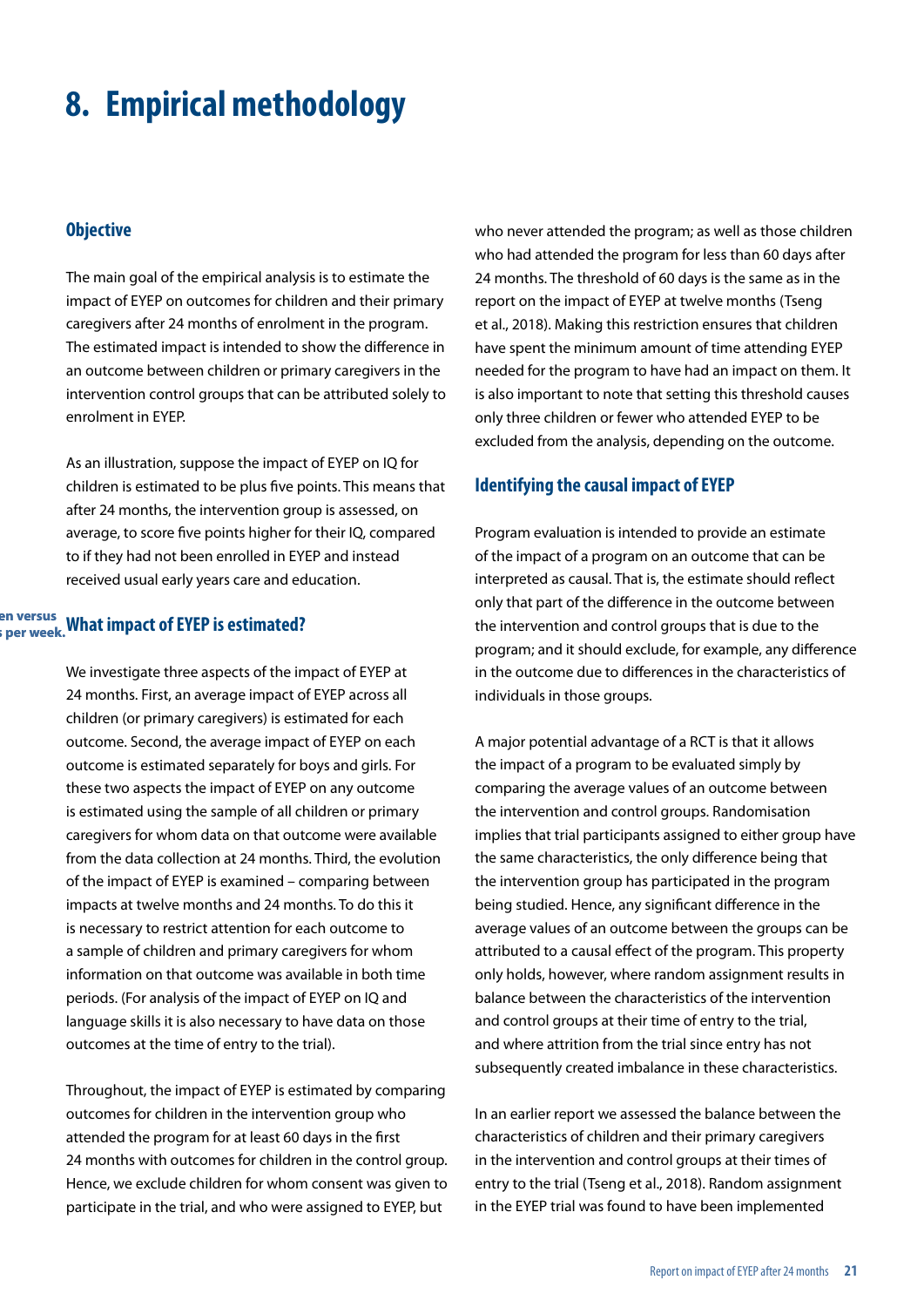successfully, with balance achieved for almost all characteristics on which data were collected at the time the primary caregiver consented to participate in the trial. Significant differences, however, were found to exist between the intervention and control groups for some key characteristics, for which data were collected at the subsequent stage when a child in the intervention group commenced participation in EYEP (or would have commenced for children from the control group). In particular, the Bayley Scales outcome measures for children's cognitive development, motor skills, and socialemotional development were found to be unbalanced. In the earlier report we showed that the main reason the Bayley Scales measures are significantly higher for the control group than the intervention group is the sample attrition that occurred between the time of consent to participate in the trial and the subsequent stage of data collection when Bayley Scales assessments were undertaken (Tseng et al, 2018, pp. 17–18).

For this report we have done extra analysis of sample attrition through to 24 months. Several further variables have now been found to be unbalanced in the remaining sample – first, child and family risk factors relating to alcohol/substance abuse, disability or complex medical needs, and family violence; and second, whether a child is from a family from which multiple children entered the EYEP trial at the time of referral.

Imbalance between characteristics of the intervention and control groups needs to be taken account of by the method used to estimate the impact of EYEP. Where imbalance exists, differences in outcomes between the groups can reflect either the impact of EYEP or differences in their characteristics. Identifying the casual impact of EYEP therefore requires a method that removes the effect that imbalance in characteristics would otherwise have on the estimated impact of EYEP.

To illustrate, suppose that in the sample of children for whom data have been collected at 24 months, those enrolled in EYEP are less likely than children in the control group to live with a primary caregiver with the risk factor of alcohol or substance abuse. A finding that being enrolled in EYEP is associated with a score of plus five on the IQ measure could then reflect either the impact of EYEP or the fact that children enrolled in EYEP have better home environments. Hence, it is necessary to use a method to estimate the impact on IQ that can control for the

difference between children in the incidence of alcohol or substance abuse in their families.

#### **Empirical methods applied in this study**

Estimation of the impact of EYEP is done using two main methods – a regression method and a propensity score matching method. These methods have the advantages of being relatively transparent and robust with small samples (Huber et al., 2013). Both estimate the impact of EYEP while controlling for differences in the characteristics of the intervention and control groups (see Tseng et al., 2018, Appendix 6.2 for more details). Hence, using these methods implies that the estimated impact of EYEP on an outcome should reflect only the effect of the program.

What characteristics of children and their families need to be controlled for in order that the estimated impact of EYEP reflects only attendance at EYEP? Statistical theory provides some guidance – directing that it is necessary to control for characteristics of children and their families that are unbalanced between the intervention and control groups, or that might affect the outcome being examined (Stuart, 2010). Applying these criteria, however, is a matter of judgment.

In our report on the impact of EYEP at twelve months we specified a preferred model with a set of characteristics we believed should be controlled for (Tseng et al., 2018, Appendix 6.2). For example, drawing on recent research which establishes the importance of controlling for baseline outcomes, our model included variables for measures of children's IQ and language development at the time of entry to the trial (Griffen and Todd, 2017). With the extra attrition in the sample that occurred prior to the 24 months data collection having caused imbalance in some further characteristics of children and their families, we need to revisit the choice of characteristics to control for.

Our approach in this report is to present estimates of the impact of EYEP from two alternative model specifications that control for different sets of characteristics. First, the impact of EYEP on each outcome is estimated using the preferred model specification at twelve months. This is done for the sake of transparency, and because testing generally indicates that the model specification used at twelve months is also the preferred model at 24 months, even though it does not control for the extra imbalanced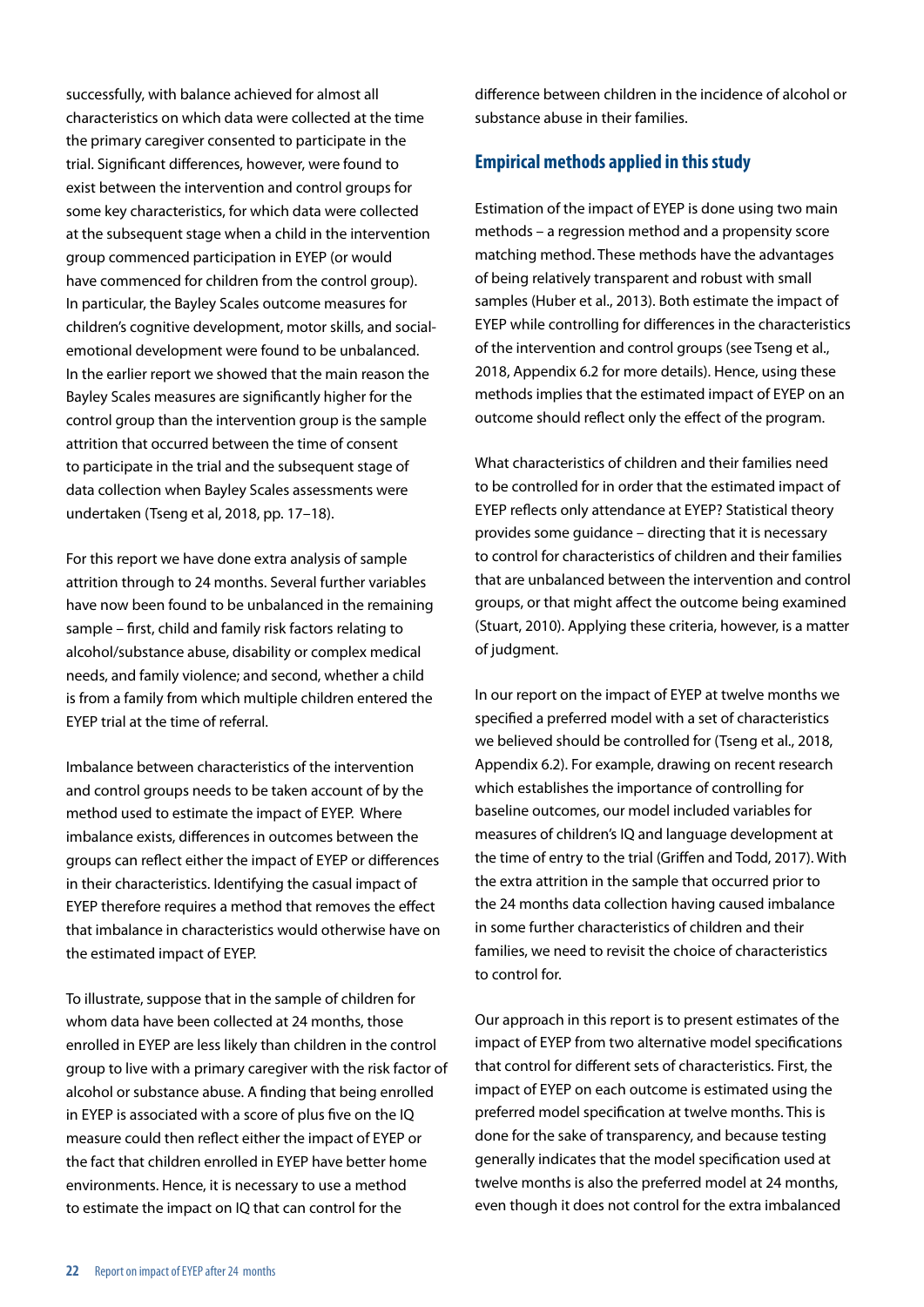characteristics. Second, estimates of the impact of EYEP on each outcome are presented for a model specification including the same set of characteristics as in preferred model specification at twelve months plus the extra characteristics now found to be unbalanced: child and family risk factors relating to alcohol/substance abuse, disability or complex medical needs, family violence, and whether a child is from a family from which multiple children entered the EYEP trial at the time of referral. Full details of the model specifications are shown in Appendix 3.

Impacts of EYEP for all children at 24 months, and the evolution of the impact over time, are estimated using regression analysis and a matching method. Findings from the regression analysis are presented in the main body of the report. Estimates of the impact of EYEP using the matching method and regression on a matched sample are presented in Appendix 5. Regression on a matched sample applies the specified set of characteristics to match EYEP participants to the control group, and then uses the same set of characteristics in a weighted regression (with weights derived from the propensity score matching). Results derived using these alternative methods are treated as a robustness check. For all outcomes, estimates of the impact of EYEP using the alternative methods are quite similar.

Separate impacts of EYEP for boys and girls are estimated using the regression method only. This is done with the same model specifications as for all children. The impact of gender is captured by including an extra variable – the interaction of gender and being enrolled in EYEP. It is not feasible to apply the matching method to derive separate estimates of the impact of EYEP for boys and girls due to small sample sizes once the sample is disaggregated by gender.

### **Statistical significance**

The statistical significance level associated with the estimated impact of EYEP on each outcome is reported using p-values. The p-value is a way to assess how likely it is (or how confident we should be) that there is a difference in an outcome between the intervention and control groups. We follow the literature in interpreting statistical significance using what is known as a one-tailed test with 5 or 10 per cent level of significance (for example, Karoly, 2005; Elango et al., 2015; Doyle et al., 2017). The statistical significance of estimates of the impact of EYEP from the regression method is assessed with standard errors calculated using the permutation method; and standard errors for the matching method are calculated using a bootstrap method. Further details on statistical significance are provided in Appendix 4.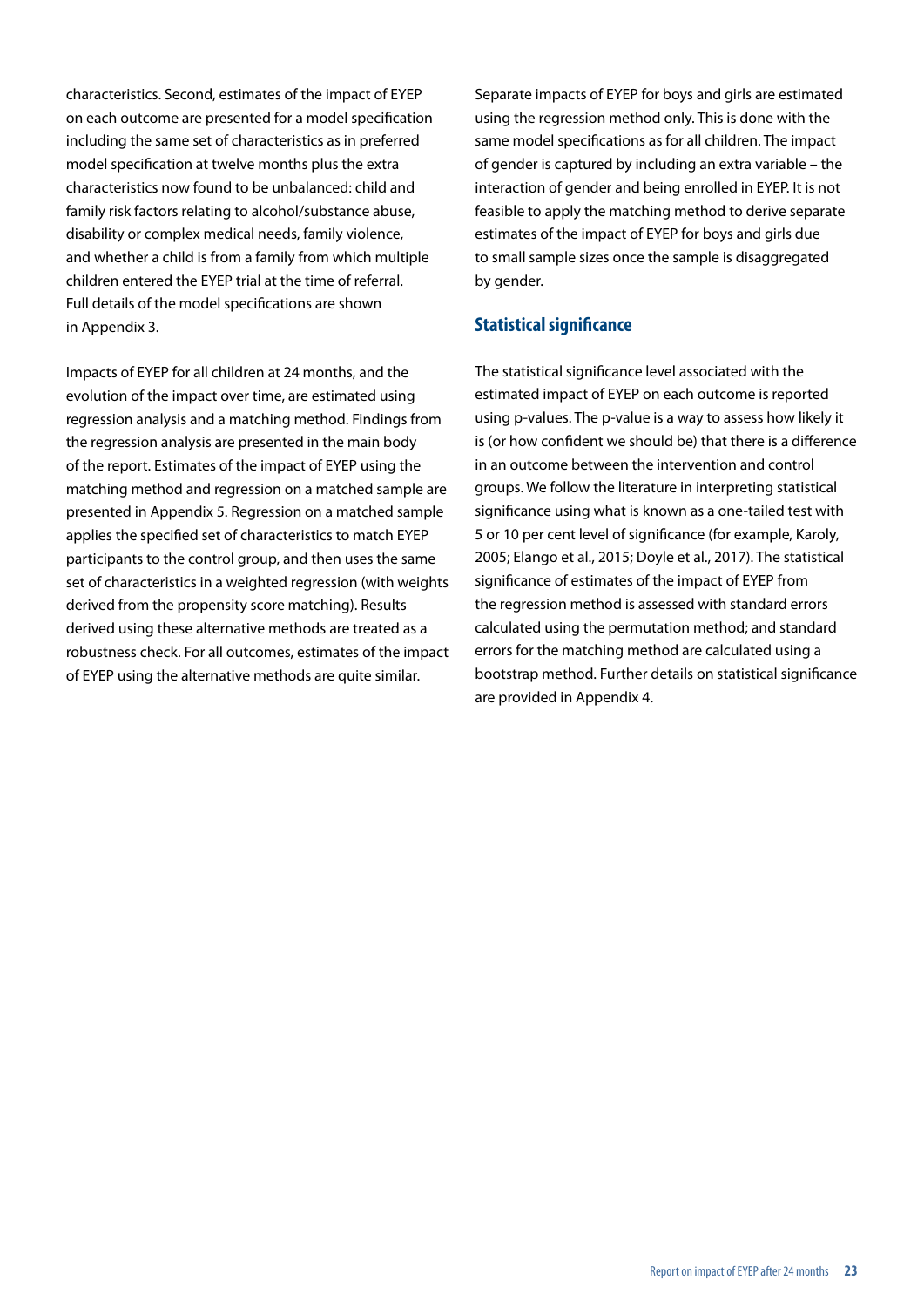### <span id="page-25-0"></span>**9. Impacts of EYEP after 24 months**

### **Main results**

Estimates of the impact of EYEP after 24 months using the regression method are presented in Table 5 for: (i) children's development (rows (1) to (4)); and (ii) outcomes for their primary caregivers and home environment (rows (5) to (8)). Estimates from both specifications of the regression model are shown. Results from robustness analysis – using the alternative matching estimation methods and (where possible) alternative specifications of the outcome variable – are reported in Appendix 5 (Tables 5.1 and 5.2).

Overall, the findings suggest that at 24 months the impact of attending EYEP on children and their families is broad and powerful. Large and significant impacts of EYEP on children's IQ, protective factors related to resilience and

social-emotional development are found. There is also some evidence of a favourable impact from EYEP on children's language skills and the psychological distress of their primary caregivers.

**IQ.** The estimated impact of EYEP on children's IQ is positive and statistically significant. The alternative model specifications find estimated impacts of 5 to 7 points. A one-tail test of the impact of EYEP on IQ is significant at either the 5 per cent or 10 per cent levels, depending on the model specification. The size and statistical significance of the estimated impact is robust to using the matching or regression on matched sample methods, to defining the outcome as the change in IQ from the time of entry to the trial to 24 months, and to including a control for whether the Bayley Scales or WPPSI assessment was used.

#### **Table 5: Impact of enrolment in EYEP for 24 months – Regression estimates - Children who attended for at least 60 days in the first 24 months**

| <b>Outcome</b> |                                                                                                  |                                 |                              | <b>Model 1</b>    |                              | <b>Model 2</b>    |                                                                |
|----------------|--------------------------------------------------------------------------------------------------|---------------------------------|------------------------------|-------------------|------------------------------|-------------------|----------------------------------------------------------------|
|                |                                                                                                  | <b>EYEP</b> mean<br>(24 months) | <b>EYEP</b><br><i>impact</i> | 1-tail<br>p-value | <b>EYEP</b><br><b>impact</b> | 1-tail<br>p-value | <b>Number of</b><br>observations<br>(EYEP/<br><b>Control</b> ) |
|                | <b>Children's development</b>                                                                    |                                 |                              |                   |                              |                   |                                                                |
| (1)            | IQ                                                                                               | 99.56                           | 5.010                        | 0.068             | 7.057                        | 0.017             | 50/43                                                          |
| (2)            | Language                                                                                         | 96.16                           | 2.865                        | 0.225             | 5.153                        | 0.072             | 50/43                                                          |
| (3)            | <b>Protective factors</b>                                                                        | 44.93                           | 3.289                        | 0.047             | 3.340                        | 0.059             | 46/41                                                          |
| (4)            | Social and emotional (Per cent<br>in clinical range; Below norm for<br>bottom 10% of population) | 12.8                            | $-31.6$                      | 0.001             | $-29.2$                      | 0.003             | 47/39                                                          |
|                | <b>Primary caregiver</b>                                                                         |                                 |                              |                   |                              |                   |                                                                |
| (5)            | Psychological distress                                                                           | 13.91                           | $-1.651$                     | 0.098             | $-1.776$                     | 0.098             | 46/45                                                          |
| (6)            | Parenting daily hassles - Frequency                                                              | 44.78                           | $-1.011$                     | 0.324             | $-2.111$                     | 0.171             | 42/41                                                          |
| (7)            | Parenting daily hassles - Intensity                                                              | 43.55                           | $-3.028$                     | 0.200             | $-2.976$                     | 0.228             | 43/40                                                          |
| (8)            | <b>Home environment</b>                                                                          | 69.18                           | $-0.549$                     | 0.440             | $-0.452$                     | 0.454             | 30/32                                                          |

#### *Notes:*

1] Model 1 is the basic method from the twelve months report. Model 2 is the basic method with extra covariates to control for variables that are unbalanced at 24 months. See Appendix 3 for details.

2] The EYEP impacts in rows (1)-(3) and (5)-(8) are the estimated impacts of attending EYEP from an OLS regression. The EYEP impact in row (4) is the marginal impact on the per cent of children below the 10% threshold on the social-emotional measure estimated from a probit model.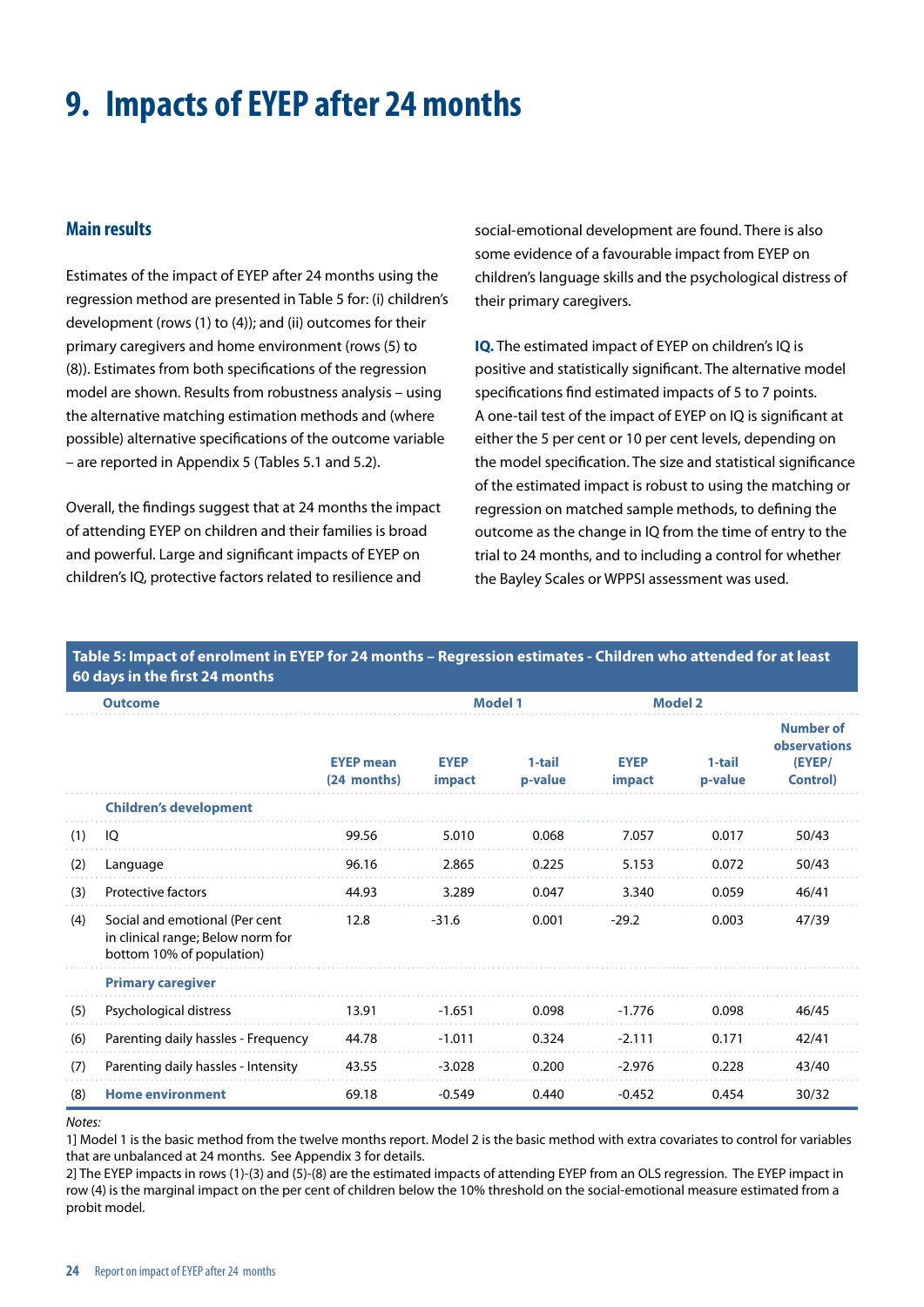On the IQ scale, an increase of 5 to 7 points is relatively large, representing about one-third to one-half of a standard deviation. By comparison, recent reviews of early years demonstration programs in the United States generally find average impacts on IQ of about one-quarter of a standard deviation. For example, Karoly et al. (2005, p. 67) review estimates of impacts on IQ for children near to or soon after commencing in primary school from 20 studies and find an average estimated impact of 0.28 of a standard deviation. Other reviews of programs from the United States find average impacts on IQ of 0.23 (Camilli et al., 2010) and 0.21 (Duncan and Magnuson, 2013).

Some caution does need to be exercised in making comparisons between the estimated impacts of EYEP and average impacts of these other programs. First, the estimate for EYEP is in-program whereas for programs included in the reviews cited above estimates are often from after the program has concluded – and the phenomenon of fade-out in the impact on IQ from early years programs is well-established (Hojman, 2015; Elango et al., 2015, pp. 31–32). Second, estimated impacts of other programs on IQ do tend to be larger for more intensive programs such as EYEP. Against this, however, it is important to note that estimated impacts of early years programs have tended to be smaller for programs implemented in more recent years (Elango et al., 2015, p. 32; Duncan and Magnuson, 2013, p. 123).

**Language.** The estimated impact of EYEP on children's language skills is positive but has limited statistical significance. The alternative model specifications find an estimated impact of 3 to 5 points, about one-quarter of a standard deviation. Similar results on the size of impact of EYEP are found from the robustness analysis using alternative estimation methods, the alternative outcome definition, and controlling for the type of language assessment. At this stage, however, there is not as strong evidence of statistical significance as for the other measures of child development. Across the eight estimates of the impact of EYEP on language skills using the alternative estimation methods and specifications, a one-tail test achieves significance at the 10 per cent level only twice.

**Within-child protective factors related to resilience.** 

The estimated impact of EYEP on children's protective factors is positive and statistically significant. The estimated impact of EYEP is about 3.5 points which is equal to

one-third of a standard deviation. It is significant with a one-tailed test at about the 5 per cent level in both model specifications. The size and statistical significance of the estimated impact of EYEP is robust to using matching or regression on matched sample.

**Social-emotional development.** The estimated impact of EYEP on children's social-emotional development is positive and statistically significant. The proportion of children enrolled in EYEP who are classified in the clinical range for development is lower by 30 percentage points than the control group, which is a substantial impact. Interestingly, the impact appears to derive both from a decrease in the proportion of children enrolled in EYEP who are in the clinical range compared to at twelve months, and an increase in the proportion of children in the clinical range for the control group. In both model specifications the estimated impact is significant with a one-tailed test at the 1 per cent level. The size and statistical significance of the estimated impact of EYEP is robust to using the matching estimation method and to controlling for the type of assessment of socialemotional development used. A further robustness check is to use bounds analysis to estimate upper and lower bounds for the impact of EYEP (see Appendix 4 for more details of this method). The bounds estimated for the decrease in the proportion of children in the clinical range for development are from 7.7 per cent to 50.6 per cent, with the upper but not lower bound being statistically significant.

#### **Psychological distress of primary caregivers (K6).**

EYEP is estimated to reduce the psychological distress of primary caregivers, an effect which is marginally statistically significant. The size of impact estimated using the regression method is a decrease of about 1.5 points on a zero to 30 points scale. In both model specifications the estimated impact is significant with a one-tailed test at about the 10 per cent level. The size of estimated impact is robust to using the matching estimation method, but the estimated impact is not close to statistically significant at the 10 per cent level.

**Parenting daily hassles.** The impact of EYEP is estimated as small decreases in the frequency (1 point on zero to 80 points scale) and in the intensity (3 points on zero to 100 points scale) of parenting daily hassles. Neither estimated impact is close to being significant with a one-tailed test at the 10 per cent level for either regression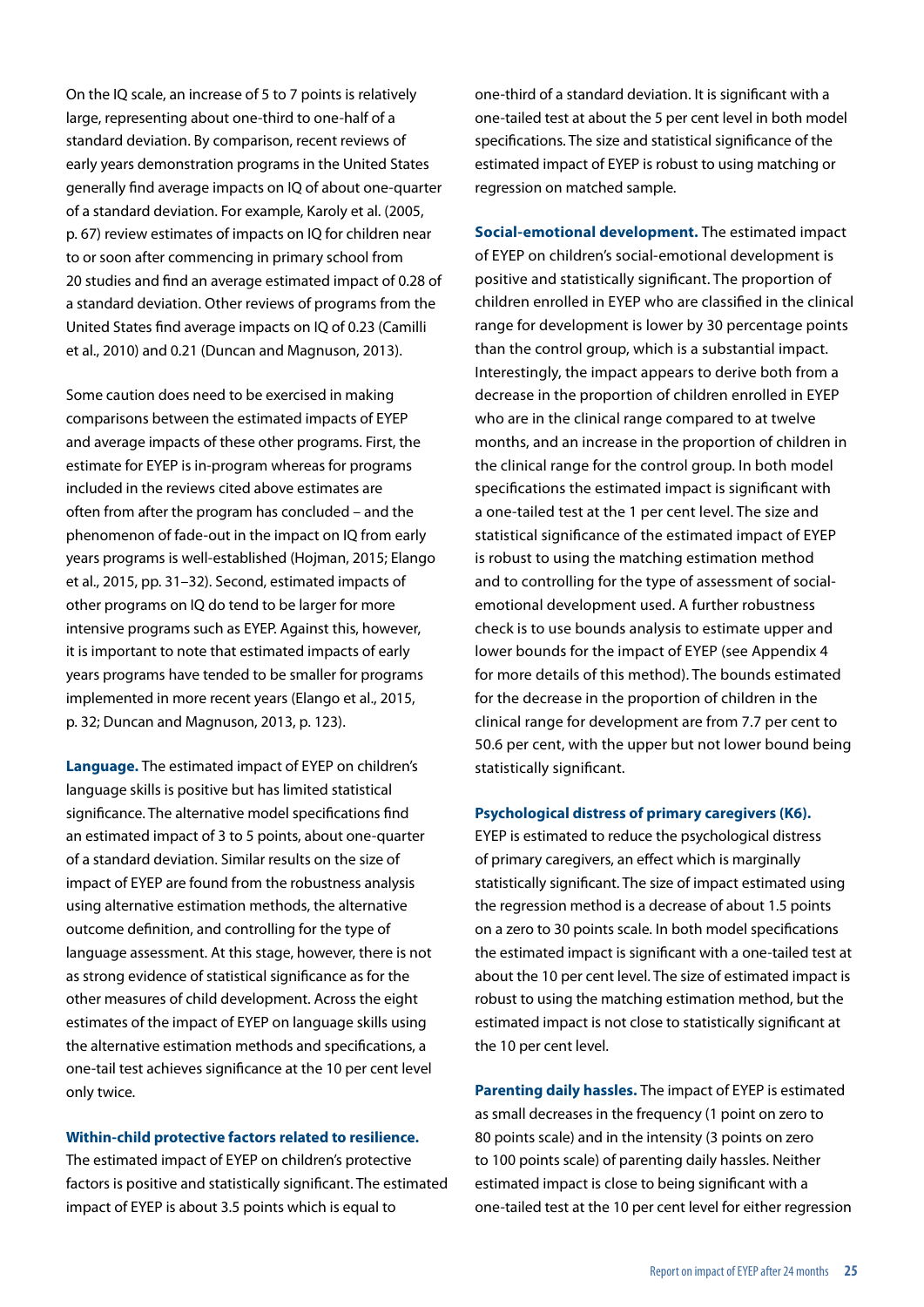model specification or for the alternative matching estimation method.

**HOME.** The estimated impact of EYEP on the home environment is small and not statistically significant. Using the regression method the impact is estimated to be a reduction in the quality of the home environment by 0.5 points on a zero to 100 points scale. This estimated impact is not at all close to being statistically significant with a one-tailed test.

#### **Impacts by gender**

Table 6 reports estimates of the impact of EYEP on each outcome separately for boys and girls. Estimates are reported for both specifications of the regression model. Quite distinct patterns of impact are found for boys and girls.

For children's IQ and language skills the estimated impact of EYEP is larger and more statistically significant for boys than girls. However, the size of the gender gap does depend on which regression model specification is used; and the difference in estimated impact between boys and girls is not as large as was estimated at twelve months.

Non-cognitive skills show the biggest difference between boys and girls. For protective factors related to resilience a large (about one-half standard deviation) and highly significant impact is found for boys, compared to a zero impact for girls. The estimated impact of EYEP on social-

|                                         | Table 6: Impact of enrolment in EYEP for 24 months by gender – Regression estimates – Children who attended for |
|-----------------------------------------|-----------------------------------------------------------------------------------------------------------------|
| at least 60 days in the first 24 months |                                                                                                                 |

| <b>Outcome</b>                         |       |                                 | <b>Model 1</b>        |                     |                       | <b>Model 2</b>    |                                              |
|----------------------------------------|-------|---------------------------------|-----------------------|---------------------|-----------------------|-------------------|----------------------------------------------|
|                                        |       | <b>EYEP mean</b><br>(24 months) | <b>EYEP</b><br>impact | $1-tail$<br>p-value | <b>EYEP</b><br>impact | 1-tail<br>p-value | <b>No. of observations</b><br>(EYEP/Control) |
| <b>Child development</b>               |       |                                 |                       |                     |                       |                   |                                              |
| IQ                                     | Boys  | 95.81                           | 6.389                 | 0.056               | 7.274                 | 0.039             | 26/25                                        |
|                                        | Girls | 103.63                          | 3.106                 | 0.226               | 6.699                 | 0.053             | 24/18                                        |
| Language                               | Boys  | 92.69                           | 4.666                 | 0.146               | 5.702                 | 0.084             | 26/25                                        |
|                                        | Girls | 99.92                           | 0.378                 | 0.470               | 4.251                 | 0.190             | 24/18                                        |
| Protective factors                     | Boys  | 45.33                           | 5.465                 | 0.013               | 5.369                 | 0.015             | 24/24                                        |
|                                        | Girls | 44.50                           | 0.150                 | 0.478               | $-0.002$              | 0.500             | 22/17                                        |
|                                        |       |                                 |                       |                     |                       |                   |                                              |
| Social and emotional                   | Boys  | 16.0                            | $-13.2$               | 0.171               | $-10.4$               | 0.241             | 25/23                                        |
|                                        | Girls | 9.0                             | $-59.3$               | < 0.001             | $-52.7$               | < 0.001           | 22/16                                        |
| <b>Primary caregiver</b>               |       |                                 |                       |                     |                       |                   |                                              |
| Psychological distress                 | Boys  | 14.68                           | $-0.977$              | 0.262               | $-1.033$              | 0.265             | 25/27                                        |
|                                        | Girls | 13.00                           | $-2.565$              | 0.093               | $-2.973$              | 0.076             | 21/18                                        |
| Parenting daily<br>hassles - Frequency | Boys  | 47.27                           | 2.022                 | 0.233               | 1.122                 | 0.344             | 22/24                                        |
|                                        | Girls | 42.45                           | $-3.196$              | 0.252               | $-3.146$              | 0.261             | 20/17                                        |
| <b>Home environment</b>                |       |                                 |                       |                     |                       |                   |                                              |
|                                        | Boys  | 70.19                           | 3.141                 | 0.287               | 3.310                 | 0.296             | 13/21                                        |
|                                        | Girls | 68.40                           | $-5.864$              | 0.104               | $-6.510$              | 0.106             | 17/11                                        |

*Note:* See Table 5.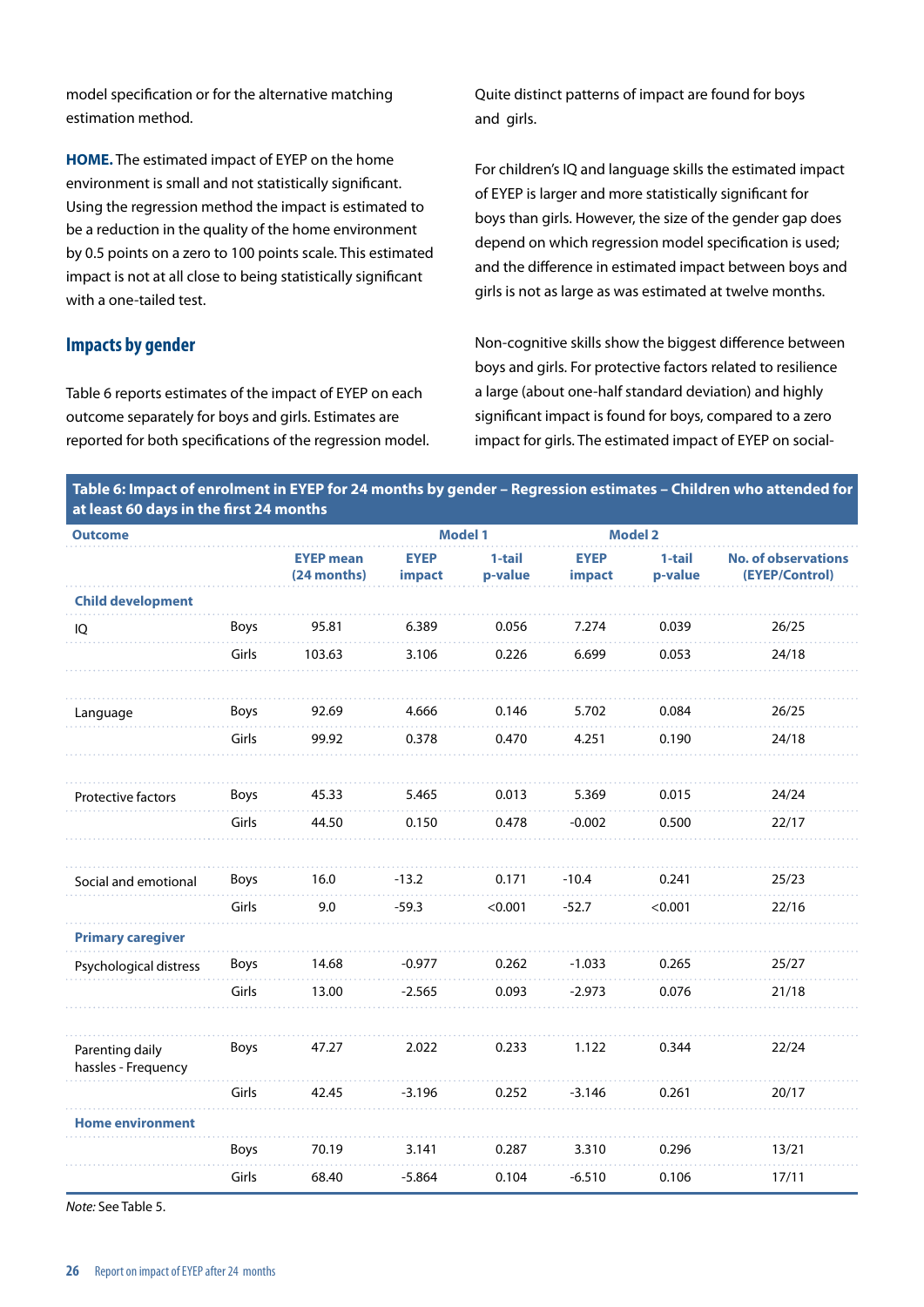**Figure 5a: Impact of enrolment in EYEP after twelve months and 24 months – Regression method – Selected outcome measures for children – Impact on average scores**



*Note:* 1] Sample is children who attended for at last 60 days and for whom data were collected on an outcome at twelve months and 24 months; and 2] Regression method is applied using the model specification 2.

emotional development exhibits the opposite pattern. For girls there is a substantial and highly statistically significant estimated impact, with EYEP decreasing the proportion in the clinical range by 50 percentage points, whereas for boys the estimated impact is a decrease of only 10 percentage points which is not statistically significant.

Impacts on outcomes for primary caregivers at 24 months are confined to families with girls enrolled in EYEP. For the primary caregivers of girls there is a decrease in psychological distress (K6) of about 3 points (zero to 30 points scale), and in the frequency of parenting hassles of 5 to 7 points (zero to 80 points scale). Both impacts are statistically significant at the 10 per cent level. No significant impact on intensity of parenting hassles for primary caregivers of girls is found. For primary caregivers of boys there is no evidence of a significant impact on any of these outcomes related to psychological distress or parenting hassles of primary caregivers. No significant impact of EYEP on home environment is found for either boys or girls.

**Figure 5b: Impact of enrolment in EYEP after twelve months and 24 months – Social-emotional development – Impact on percentage of children in clinical range**



*Note:* See Figure 5a. Matching method is applied using the model specification 2.

#### **Evolution of impacts over 24 months**

Figures 5a to 5c present estimates of the impact of EYEP at twelve and 24 months using the regression method (model specification 2). Detailed information on estimates of the impacts of EYEP at twelve and 24 months using the regression and matching methods are presented in Appendix 5 (Table 5.3).

For each outcome these estimates are for the sample of children and primary caregivers for whom data on that outcome were collected at both twelve months and 24 months (and for IQ and language skills information is also required at the time of entry to the trial). Requiring children to have data available on an outcome at both twelve and 24 months means that the sample size is reduced compared to the analysis of impacts at 24 months presented thus far in this report. With a smaller sample size the levels of statistical significance for the estimated impacts of EYEP are generally lower.

The estimated impact of EYEP on children's IQ remains at about the same level between twelve months and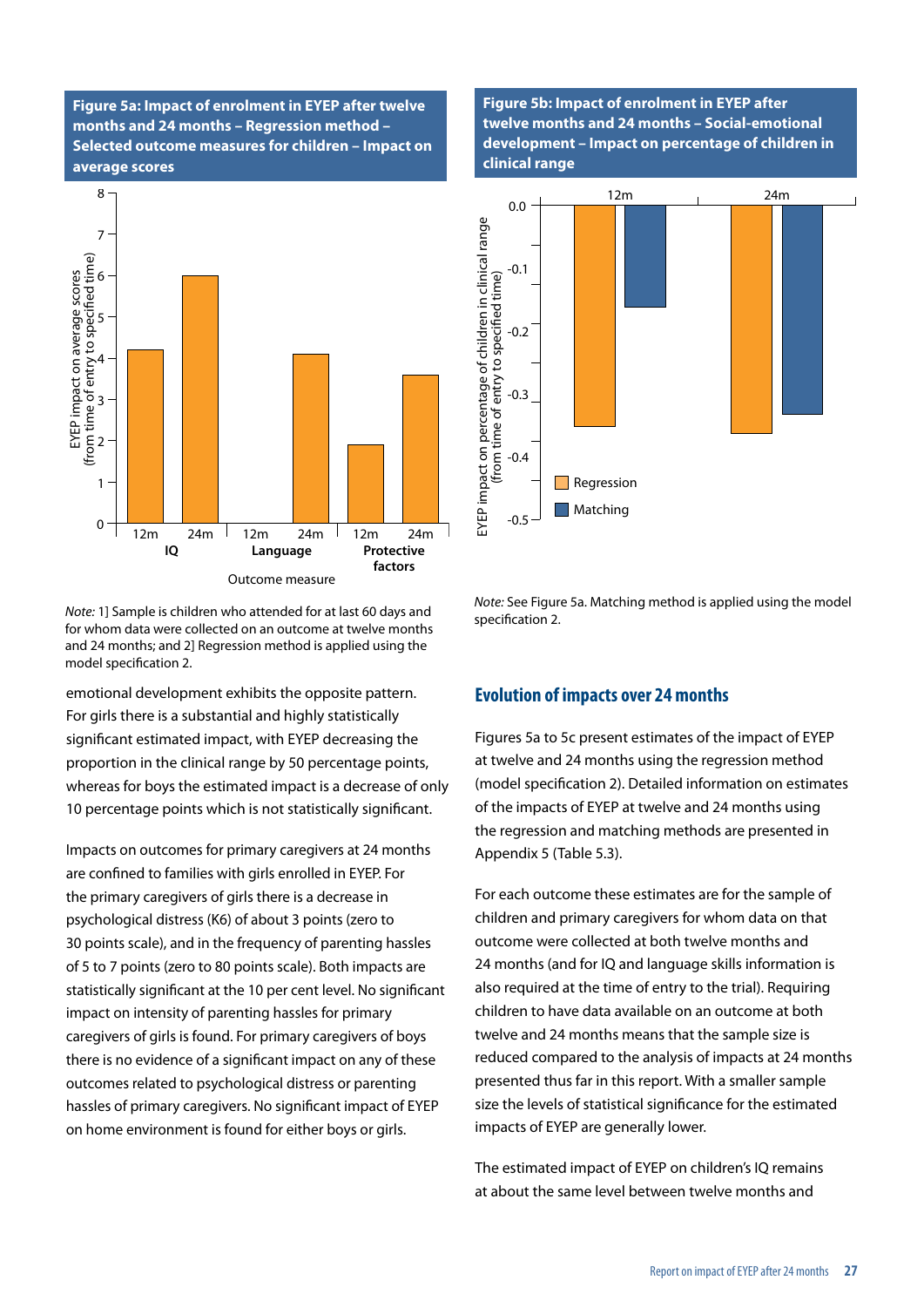24 months, being 4 to 6 points at both times. This pattern matches with findings using the full samples of children for whom data on IQ are available at twelve and 24 months. Hence it seems that thus far the impact of EYEP on IQ has been concentrated in the first twelve months of attending the program. This result is consistent with evidence from previous trials of early years demonstration programs. For example, Hojman (2015) examines six early childhood programs in the United States and concludes that gains in IQ experienced by the intervention group occurred rapidly in the first few months of the program and were followed by small or zero gains in subsequent years.

Other outcomes for children show a more pronounced impact of EYEP after the second year of being enrolled in the program than after the first year. The estimated impact on children's language skills increases from zero after twelve months to about 3 to 4 points after 24 months. For protective factors related to resilience the estimated impact size after 24 months is two to three times as large as after twelve months. These patterns are found using both estimation methods, and are consistent with findings when impacts are estimated for the full samples of children for whom data on these outcomes are available at twelve and 24 months.

**Figure 5c: Impact of enrolment in EYEP after twelve months and 24 months – Regression method – Selected outcome measures for primary caregivers**



*Note:* See Figure 5a

Distinguishing the exact timing of the impact of EYEP on social-emotional development is more difficult. The estimated impact size and significance level are higher after 24 months than twelve months, regardless of the estimation method or model specification. Whether it was during the first or second year when EYEP had the largest impact on social-emotional development, however, cannot be determined. The most that can be said is that some positive impact on social-emotional development occurred in each year.

For outcomes for primary caregivers, the positive impacts of EYEP have been concentrated in the second year of their child's enrolment in the program. The estimated impact on the K6 measure of psychological distress was zero after twelve months and a reduction of 1.5 points after 24 months. This pattern is robust to the estimation method and is consistent with findings when the full samples of primary caregivers for whom data are available at both times are used. For parenting daily hassles, after twelve months EYEP was associated with increases in the frequency and intensity of hassles, but that effect was reversed by 24 months. This is different from results using the full samples at twelve and 24 months where impacts of EYEP were found to be respectively zero and slight negative impacts. For both samples, however, the pattern of impact over time is the same – that is, any decrease in parenting hassles has happened in the second year of children's enrolment in EYEP.

#### **Summary and interpretation**

By 24 months EYEP has been found to have a variety of important impacts on children's cognitive and noncognitive development:

1] The impact on IQ has been sufficiently large that the objective of EYEP to make participants developmentally equal to their peers has been achieved. At 24 months children attending EYEP had an average IQ score of 99.6. Statistical significance tests do not reject this as being equal to the population average score of 100. The estimated impact of EYEP on IQ is comparable in size to impacts from early years demonstration programs implemented in the United States. Some weaker evidence of an impact from EYEP on language skills is also found. Slightly larger and more significant impacts from EYEP on cognitive development are estimated for boys than girls. The impact of EYEP on IQ is evident after twelve months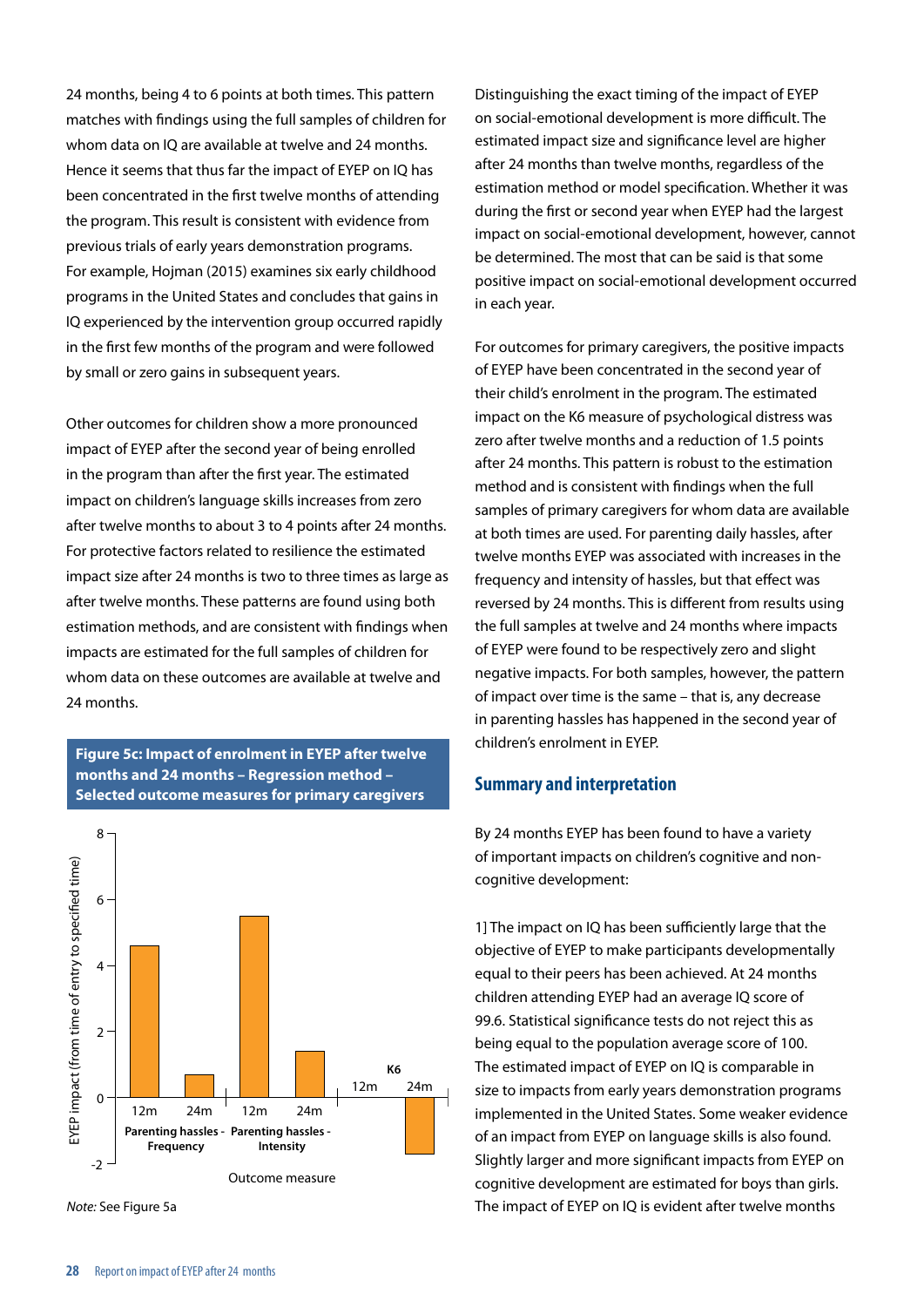and then stable to 24 months, whereas the impact on language was concentrated in the second year of the program.

2] The impacts on protective factors related to resilience and social-emotional development seem large – for example, a decrease of 30 percentage points in the proportion of children in clinical range for social-emotional development. However, it is not possible to benchmark these impacts on non-cognitive development against estimated impacts from early years programs in the Untied States (partly due to problems in comparing between alternative measures of non-cognitive development and partly because a smaller set of studies have examined non-cognitive outcomes). A larger impact on socialemotional development is estimated for girls than boys, with the opposite pattern for protective factors related to resilience. EYEP appears to have benefitted children's social-emotional development during both years, whereas the impact on resilience was confined to the second year of the program.

At 24 months there is also some evidence of impacts from EYEP on the well-being of primary caregivers. A marginally significant impact in reducing psychological distress of primary caregivers is found. That impact occurs only for primary caregivers of girls. When attention is restricted to that group of caregivers, a significant impact from EYEP in lowering the frequency of parenting hassles is also found. The impact of EYEP on the psychological well-being of primary caregivers is concentrated in the second year of the program. No impact on home environment is detected at 24 months.

The findings at 24 months raise two interesting questions about how EYEP is affecting children and their primary caregivers. First, with regard to impacts by gender, why are the impacts on IQ, language skills, and resilience largest for boys and the impacts on social-emotional development and the psychological well-being of the primary caregiver largest for girls? Second, in relation to the timing of impacts on outcomes: Why is the impact on IQ concentrated in the first year? Why is the impact on social-emotional development spread across the 24 months? And, why do the impacts on other outcomes occur in the second year?

On the first question of impacts by gender, existing international studies of centre-based early years interventions for the most part find either no difference in impacts by gender or larger effects for boys than girls (Magnuson et al., 2016; Garcia et al., 2018, Appendix C; Elango et al., 2015, p. 33; Anderson, 2008). The primary explanation provided for why there is a larger impact for boys than girls is that boys' development is more sensitive to the quality and stressfulness of their home and care environments. Therefore, boys are likely to begin behind girls at the time they commence in high quality early years programs and will also benefit more from the program (for example Autor et al., 2016; Golding and Fitzgerald, 2017; Bertrand and Pan, 2013). However, there are also exceptions to this pattern – for example, larger impacts on social-emotional development for girls than boys are found in re-evaluations of the Perry Preschool and Abecedarian projects (Heckman et al., 2013; Garcia et al., 2018).

Our finding that relative impacts of EYEP by gender are mixed is therefore not entirely at odds with previous studies of early years programs in the United States – and evidence on the impact of EYEP on cognitive development for boys and girls seems largely consistent with those studies. Overall, however, it has to be said that the evidence on the relative size of impacts by gender is more mixed in our study than in that literature. This difference from previous studies may simply be due to features of the sample of participants in the EYEP trial. Alternatively, analysis of EYEP may be yielding new insights into impacts by gender due to the wide range of outcome variables being considered. Sorting out the sources of gender differences in the impact of EYEP is an important future task.

The timing of impacts of early years interventions on outcomes is not a topic that has been much addressed in previous studies of programs in the United States. To the extent that most of the impact of EYEP has become evident during children's second year of attendance at the program, it could be interpreted as showing the amount of time necessary to begin to have an impact on children from highly disadvantaged and stressful environments. However, as the impact of EYEP on IQ thus far has been concentrated in the first year of the program, as well as some positive impact on social-emotional development in that time, that does not seem a sufficient explanation for the timing of impacts. The spread of timing of impacts could reflect design details of EYEP, but might also be due to there being a natural progression of development for children. Seeking to understand more about the ordering of impacts is therefore also a valuable future goal.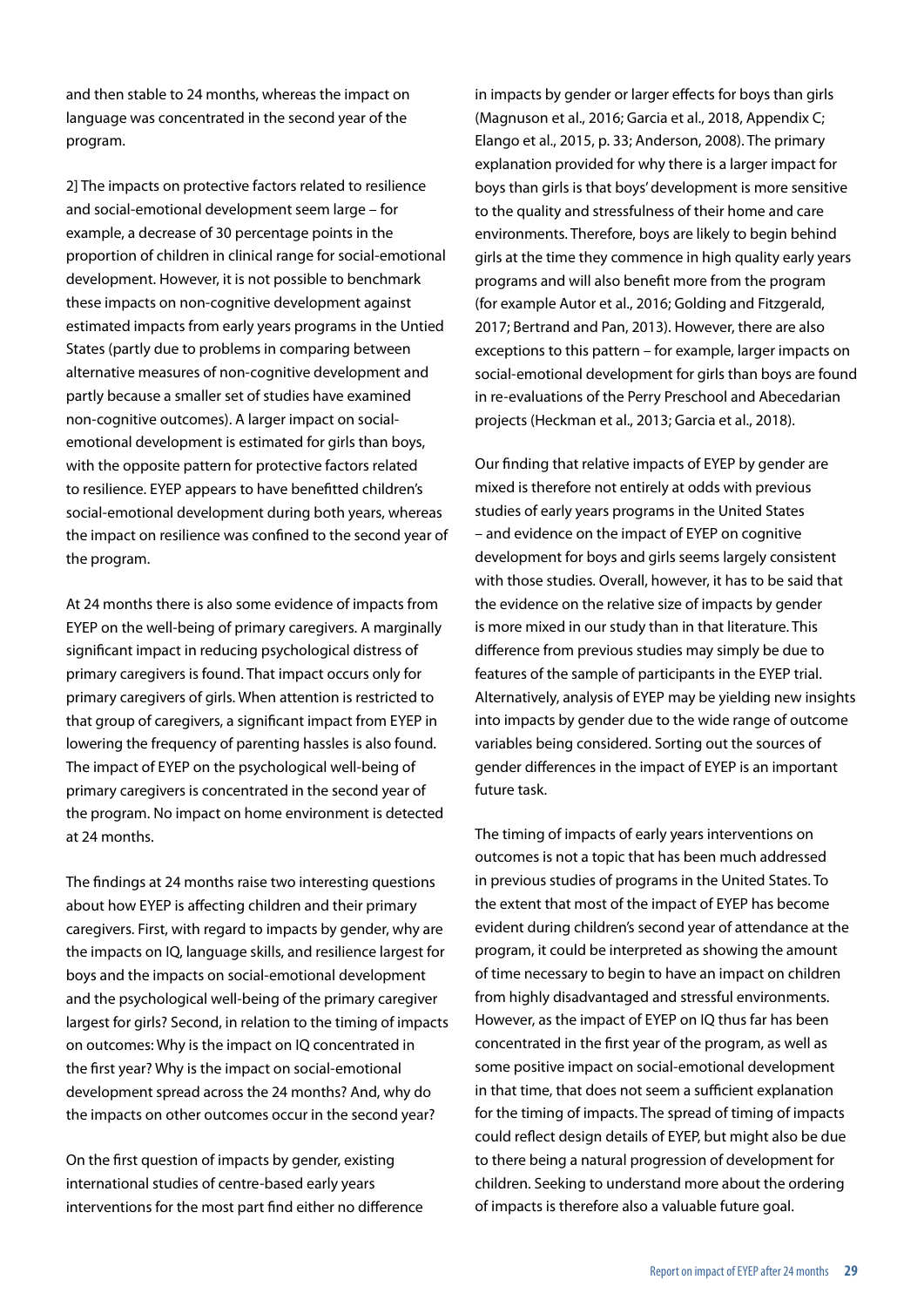### <span id="page-31-0"></span>**References**

Achenbach, T. and L. Rescorla (2000), *Manual for the ASEBA Preschool Forms and Profiles* (Burlington: VT, University of Vermont, Research Center for Children, Youth and Families).

Almond, D., J. Currie and V. Duque (2018), 'Childhood circumstances and adult outcomes: Act II', *Journal of Economic Literature*, 56(4): 1360-1446.

Anderson, M.L. (2008), 'Multiple inference and gender differences in the effects of early interventions: A reevaluation of the Abecedarian, Perry Preschool, and Early Training projects', *Journal of the American Statistical Association*, 103(484), 1481-95.

Australian Children's Education and Care Quality Authority (2011), National Quality Standard 2011.

Australian Institute of Health and Welfare, (2018), *Child Protection Australia 2016-17*, Child Welfare series no.66, Catalogue no. CWS 63 (Canberra: AIHW).

Autor, D., D. Figlio, K. Karbownik, J. Roth and M. Wasserman (2015), 'Family disadvantage and the gender gap in behavioural and educational outcomes', Institute for Policy Research, Northwestern University Working Paper Series WP15-16.

Bayley, N. (2006), *Bayley Scales of Infant and Toddler Development* (Third edition, San Antonio, TX: Harcourt Assessment, Inc.).

Bertrand, M. and J. Pan (2013), 'The trouble with boys: Social influences and the gender gap in disruptive behavior', *American Economic Journal: Applied Economics*, 5(1), 32-64.

Biddle, N., R. Seth-Purdie and H. Crawford (2017), 'Risk burden, participation in early childhood education and care, and child outcomes', *Australasian Journal of Early Childhood*, 42(1), 49-59.

Bierhaus, A., J. Wolf, M. Andrassy, N. Rohleder, P.M. Humpert, D. Petrov, D. Ferstl, M. von Eynatten, T. Wendt, G. Rudofsky, M. Joswig, M. Morcos, M. Schwaninger, B. McEwen, C. Kirschbaum and P.P. Naworth (2003), 'A mechanism converting psychosocial stress into mono-nuclear cell activation', *Proceedings of the National Academy of Sciences*, 100(4), 1920-5.

Briggs-Gowan, M. and A. Carter (2006), *BITSEA Brief Infant-Toddler Social and Emotional Assessment* (Bloomington, MN: Pearson).

Caldwell, B., and R. Bradley (2003), *Home Inventory Administration Manual – Comprehensive Edition* (Eau Claire: Wisconsin, Minuteman Press).

Camilli, G., S. Vargas, S. Ryan, and W.S. Barnett (2010), ' Meta-analysis of the effects of early education interventions on cognitive and social Development', *Teachers College Record*, 112(3), 579–620.

Campbell, F.A., G. Conti, J.J. Heckman, S.H. Moon, R. Pinto, E.P. Pungello and Y. Pan (2014), 'Early childhood investments substantially boost adult health', *Science*, 343, 1478-85.

Campbell, F.A. and C.T. Ramey (1994), 'Effects of early intervention on intellectual and academic achievement: A follow-up study of children from low income families', *Child Development*, 65(2), 684-98.

Cannon, J., M. Kilburn, L. Karoly, T. Mattox, A. Muchow and M. Buenaventura (2017), *Investing Early: Taking Stock of Outcomes and Economic Returns from Early Childhood Programs* (Rand Corporation).

Carrell, S. and M. Hoekstra (2010), 'Externalities in the classroom: How children exposed to domestic violence affect everyone's kids', *American Economic Journal: Applied Economics*, 2(1), 211-28.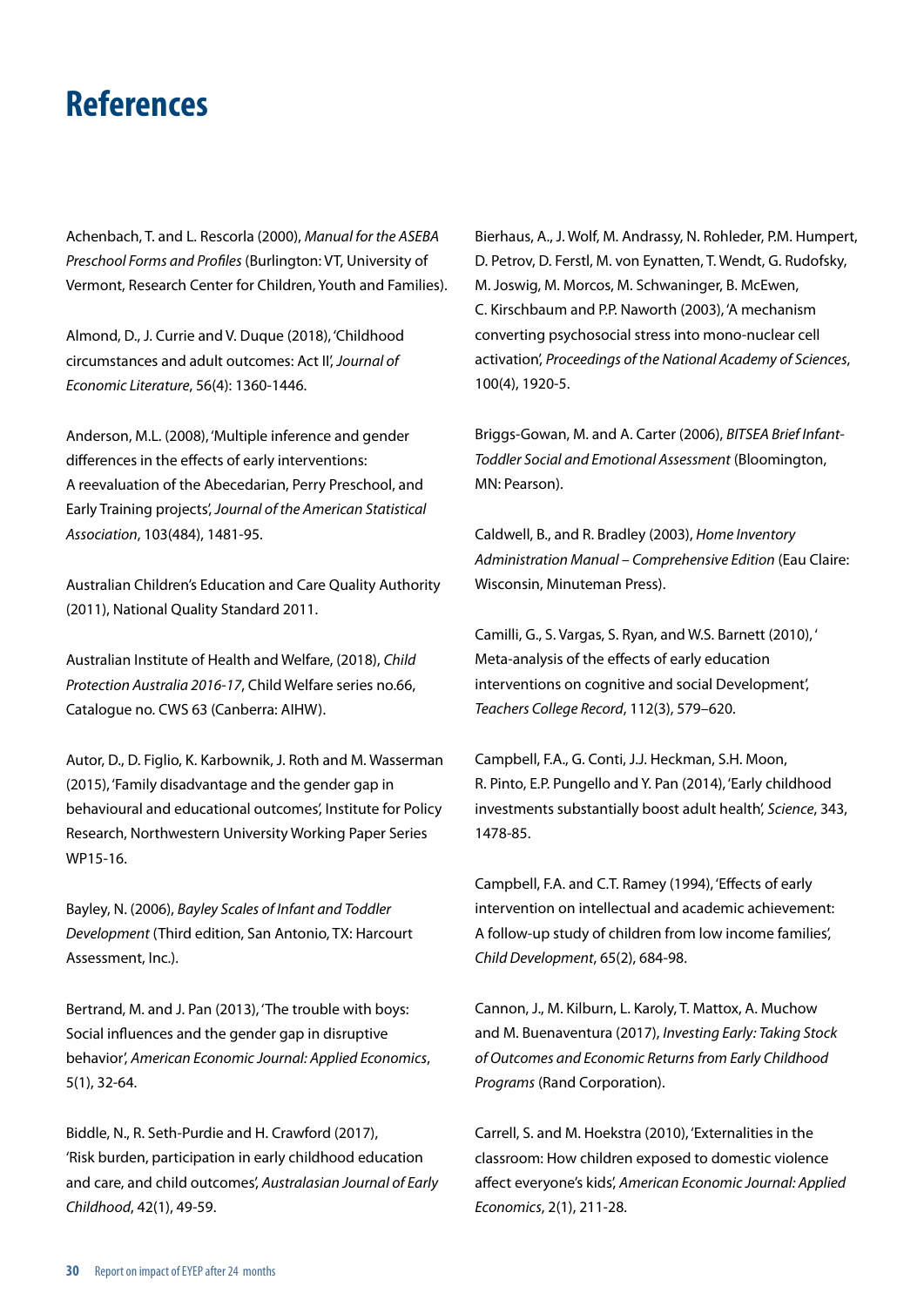Carrell, S., M. Hoekstra and E. Kuka (2018), 'The long-run effects of disruptive peers', *American Economic Review*, 108, 3377-3415.

Caspi, A., R. Houts, D. Belsky, H. Harrington, S. Hogan, S. Ramrakha, R. Poulton, R. and T. Moffitt (2017), 'Childhood forecasting of a small segment of the population with large economic burden', *Nature Human Behaviour* 1(1), 0005.

Centre for Community Child Health (2011), *Review of the evidence base in relation to early childhood approaches to support children in highly disadvantaged communities for the Children's Ground Project*. Report prepared for the Commonwealth Department of Education, Employment and Workplace Relations (Melbourne: Murdoch Children's Research Institute).

Center on the Developing Child at Harvard University (2016a), *Applying the Science of Child Development in Child Welfare Systems*, accessed at: [http://www.developingchild.](http://www.developingchild.harvard.edu) [harvard.edu](http://www.developingchild.harvard.edu)

Center on the Developing Child at Harvard University (2016b), *From Best Practices to Breakthrough Impacts: A Science-Based Approach to Building a More Promising Future for Young Children and Families*, accessed at: [http://](http://www.developingchild.harvard.edu) [www.developingchild.harvard.edu](http://www.developingchild.harvard.edu)

Commonwealth Department of Education, Employment and Workplace Relations (2009), N*ational Early Years Learning Framework* (Canberra).

Craig, P., P. Dieppe, S. Macintyre, S. Mitchie, I. Nazareth, and M. Petticrew (2008), 'Medical Research Council Guidance. Developing and evaluating complex interventions: The new Medical Research Council guidance', *British Medical Journal*, 337(7676), 979-83.

Crnic, K.A. and M.T. Greenberg (1990), 'Minor parenting stresses with young children', *Child Development*, 61(5), 1628-37.

Cunha, F. and J. Heckman (2007), 'The technology of skill formation', *American Economic Review*, 97(2), 31-47.

Currie, J. and C. Spatz Widom (2010), 'Long-term consequences of child abuse and neglect on adult on wellbeing', *Child Maltreatment*, 15(2): 111-20.

Doyle, O., C. Harmon, J.J. Heckman, C. Logue and S.H. Moon (2017), 'Early skill formation and the efficiency of parental investment: A randomized controlled trial of home visiting', *Labour Economics*, 45, 40-58.

Duncan, G.J. and K. Magnuson (2013), 'Investing in preschool programs', *Journal of Economic Perspectives*, 27(2), 109-32.

Elango, S., J.L. Garcia, J.J. Heckman and A. Hojman (2015), 'Early childhood education', Human Capital and Economic Opportunity Global Working Group, Working Paper No.2015-017.

Evans, S.E., C. Davies and D. DiLillo (2008), 'Exposure to domestic violence: A meta-analysis of child and adolescent outcomes', *Aggression and Violent Behavior*, 13(2), 131-40.

Fergusson, D.M. and L.J. Horwood (2003), 'Resilience to childhood adversity: Results of a 21 year study', *Resilience and Vulnerability: Adaption in the Context of Childhood Adversities*, 130-55.

Ford, E., R. Anda, V. Edwards, G. Perry, G. Zhao, C. Li and J. Croft (2011), 'Adverse childhood experiences and smoking status in five states', *Preventive Medicine*, 53(3), 188-93.

Furukawa T.A.,R.C. Kessler R.C. and G. Andrews (2002), 'The performance of the K6 and K10 screening scales for psychological distress in the Australian National Survey of Mental Health and Well-Being', *Psychological Medicine*, 33(2), 357–62.

Garcia, J.L., J.J. Heckman and A.L. Ziff (2018), 'Gender differences in the benefits of an influential early childhood program', *European Economic Review*, 109, 9-22.

Golding, P. and H. Fitzgerald (2017), 'Psychology of boys at risk: Indicators from 0 to 5', *Infant Mental Health Journal*, 38(1), 5-14.

Good, P. (2005), *Permutation, Parametric, and Bootstrap Tests of Hypotheses* (Third edition) (Huntington Beach, California: Springer Science+ Business Media).

Griffen, A.S. and P.E. Todd (2017), 'Assessing the performance of nonexperimental estimators for evaluating Head Start', *Journal of Labor Economics*, 35(S1), S7-S63.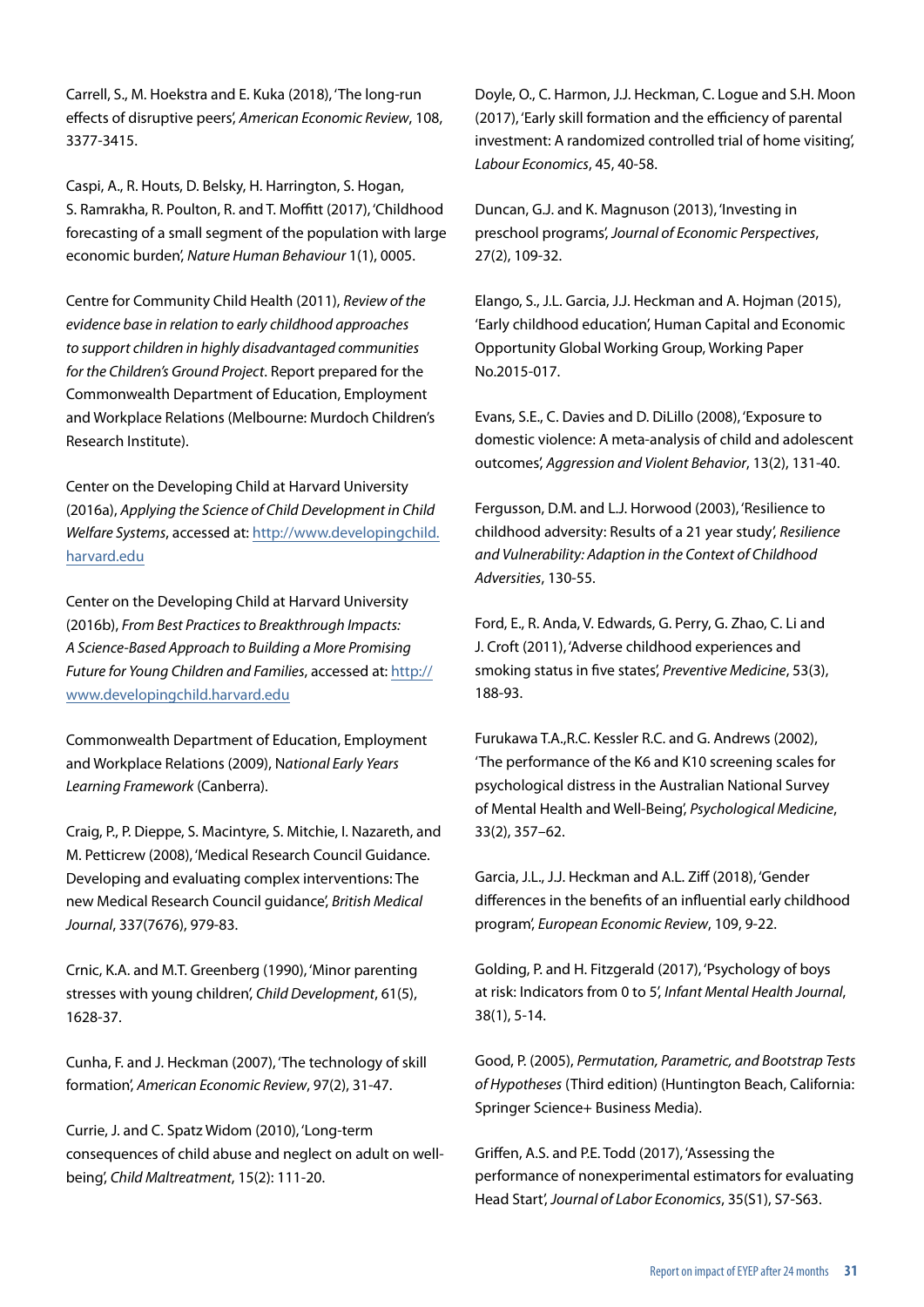Heckman, J.J. (2008), 'Schools, skills and synapses', *Economic Inquiry*, 46(3), 289-324.

Heckman, J.J., R. Pinto and P. Savelyev (2013), 'Understanding the mechanisms through which an influential early childhood program boosted adult outcomes', *American Economic Review*, 103(6): 2052-86.

Heckman, J.J. and S. Mosso (2014), 'The economics of human development and social mobility', *Annual Review of Economics*, 6(1), 689-733.

Hojman, A. (2015), 'Evidence on the fade-out of IQ gains from early childhood interventions: A skill formation perspective', Mimeo, Center for the Economics of Human Development, University of Chicago.

Huber, M., M. Lechner and C. Wunsch (2013), 'The performance of estimators based on the propensity score', *Journal of Econometrics*, 175, 1-21.

Hughes, K., M.A. Bellis, K.A. Hardcastle, D. Sethi, A. Butchart, C. Mikton, L. Jones and M.P. Dunne (2017), 'The effect of multiple adverse childhood experiences on health: a systematic review and meta-analysis', *Lancet Public Health*, 2, e356-66.

Jordan, B. and A. Kennedy (2019), *Changing the Life Trajectories of Australia's Most Vulnerable Children – The Early Years Education (EYEP) model*; [https://fbe.unimelb.edu.](https://fbe.unimelb.edu.au/__data/assets/pdf_file/0008/3059297/EYERP-Report-3-web.pdf) au/ data/assets/pdf file/0008/3059297/EYERP-Report-3[web.pdf](https://fbe.unimelb.edu.au/__data/assets/pdf_file/0008/3059297/EYERP-Report-3-web.pdf)

Jordan, B., Y. Tseng, N. Coombs, A. Kennedy and J. Borland (2014), 'Improving lifetime trajectories for vulnerable young children and families living with significant stress and social disadvantage: The Early Years Education Program', *BMC Public Health*, 14(1), 965 (10 pages).

Karoly, L., M.R. Kilburn and J.S. Cannon (2005), *Early Childhood Interventions: Proven Results, Future Promise* (Santa Monica, California: Rand Corporation).

Kautz, T., J.J. Heckman, R. Diris, B. ter Weel and L. Borghans (2014), 'Fostering and measuring skills: Improving cognitive and non-cognitive skills to promote lifetime success', National Bureau of Economic Research, Working Paper no.20749.

Kessler, R.C., G. Andrews, L.J. Colpe, E. Hiripi, D.K. Mroczek, S.L. Normand, E.E. Walters and A.M. Zaslavsky (2002), 'Short screening scales to monitor population prevalences and trends in non-specific psychological distress', *Psychological Medicine*, 32, 959–76.

Knudsen, E.I, J.J. Heckman, J.L. Cameron and J.P. Shonkoff (2006), 'Economic, neurobiological and behavioral perspectives on building America's workforce', *Proceedings of the National Academy of Sciences*, 103(27), 10155-62.

Koenen, K.C., T.E. Moffitt, A. Caspi, A. Taylor and S. Purcell (2003), 'Domestic violence is associated with environmental suppression of IQ in young children', *Development and Psychopathology*, 15(2), 297-311.

LeBuffe, P. and J. Naglieri (2012), *Devereux Early Childhood Assessment for Preschoolers* (Lewisville, NC: Kaplan Early Learning Company).

Mackrain, G. M. LeBuffe and G. Powell (2007), *Devereux Early Childhood Assessment for Infants and Toddlers: User's Guide* (Lewisville, NC: Kaplan Early Learning Company).

Magnuson, K., R. Kelchen, G. Duncan, H. Schindler, H. Shager and H. Yoshikawa (2016), 'Do the effects of early childhood education programs differ by gender? A metaanalysis', *Early Childhood Research Quarterly*, 36, 521-36.

Manski, C. (2013), *Public Policy in an Uncertain World* (Harvard University Press).

Nicholson, J.M., N. Lucas, D. Berthelsen and M. Wake (2012), 'Socioeconomic inequality profiles in physical and developmental health from 0-7 years: Australian national study', *Journal of Epidemiology and Community Health*, 66(1), 81-7.

Perry, B. (2002), 'Childhood experience and the expression of genetic potential: What childhood neglect tells us about nature and nurture', *Brain and Mind*, 3(1), 79-100.

Productivity Commission (2014), *Childcare and Early Childhood Learning*, Inquiry Report No.73 (Canberra).

Raver, C.C., S.M. Jones, C. Li-Grining, F. Zhai, K. Bub and E. Pressler (2011), 'CSRP's impact on low-income pre-schoolers pre-academic skills: Self-regulation as a mediating mechanism', *Child Development*, 82(1), 362-78.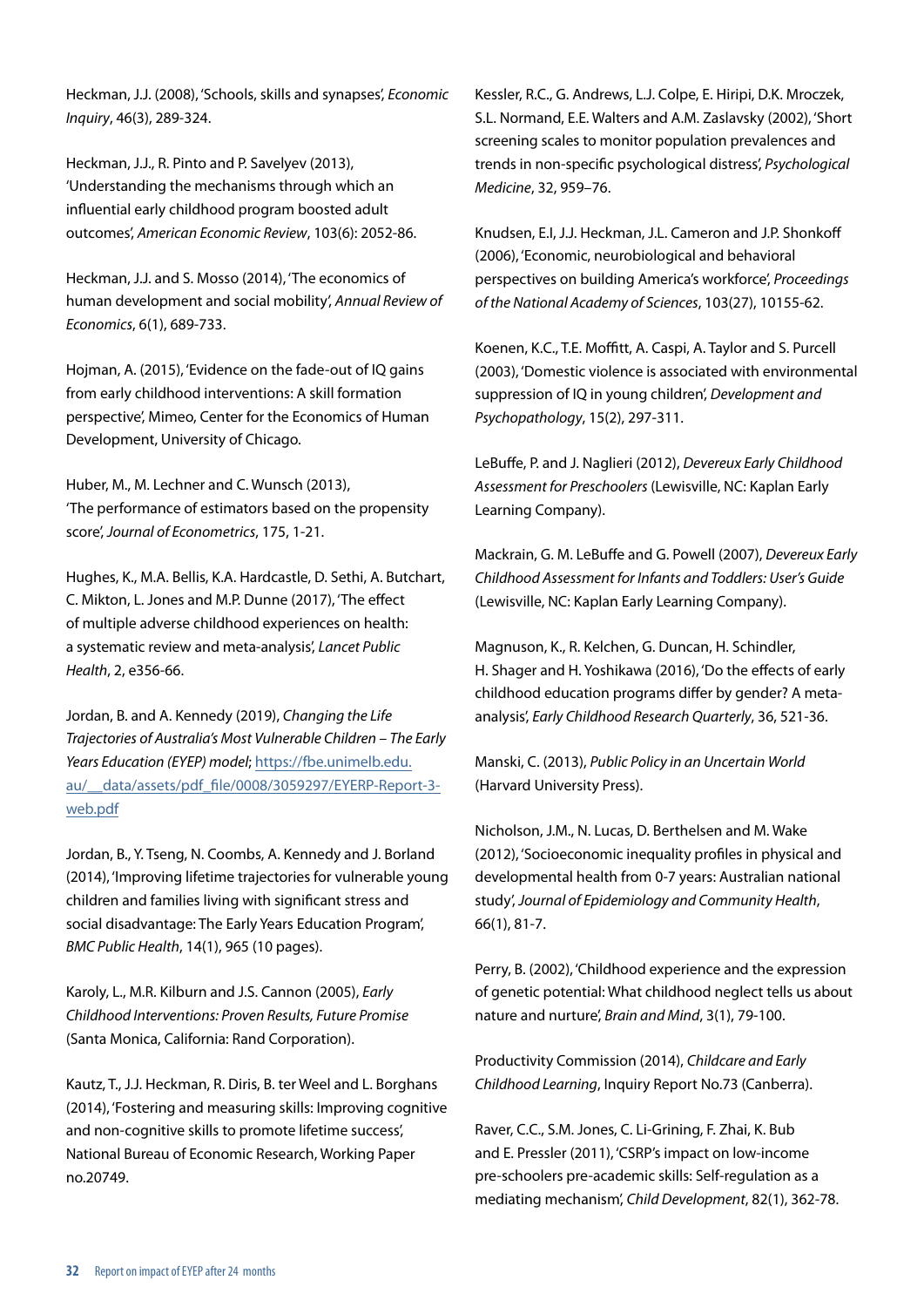Rothman, E.F., E.M. Edwards, T. Heeren and R.W. Hingson (2008), 'Adverse childhood experiences predict earlier age of drinking onset: Results from a representative US sample of current or former drinkers', *Pediatrics*, 122(2), e298-e304.

Schweinhart, L.J., J. Montie, Z. Xiang, W.S. Barnett, C.R. Belfield and M. Nores (2005), *Lifetime Effects: The High/ Scope Perry Preschool Study Through Age 40* (Ypsilanti, MI: High Scope Press).

Shonkoff, J.P. (2011), 'Protecting brains, not simply stimulating minds', *Science*, 333(6045), 982-83.

Shonkoff, J.P. (2012), 'Leveraging the biology of adversity to address the roots of disparities in health and development', *Proceedings of the National Academy of Sciences*, 109(Supplement 2), 17302-07.

Stuart, E.A. (2010), 'Matching methods for causal inference: A review and a look forward', *Statistical Science*, 25(1), 1-21.

St. Pierre, R.G., A.E. Riciutti and T.A. Rimdzius (2005), 'Effects of a family literacy program on low-literate children and their parents: Findings from an evaluation of the Even Start Literacy Program', *Developmental Psychology*, 41(6), 953-70.

Tapper, A. and J. Phillimore (2012), 'Prevention-based approaches to social policy: The case of early childhood development', *Evidence Base*, 2012(2), 1-20.

Tough, P. (2016), *Helping Children Succeed: What works and why*, (Boston, MA: Houghton Mifflin Harcourt).

Tseng, Y., B. Jordan, J. Borland, T. Clancy, N. Coombs, K. Cotter, A. Hill and A. Kennedy (2017), *Changing the Life Trajectories of Australia's Most Vulnerable Children – Report no.1: Participants in the Trial of the Early Years Education Program*; accessed at: [https://fbe.unimelb.edu.au/\\_\\_data/](https://fbe.unimelb.edu.au/__data/assets/pdf_file/0008/2548808/background-report-final-web.pdf) [assets/pdf\\_file/0008/2548808/background-report-final](https://fbe.unimelb.edu.au/__data/assets/pdf_file/0008/2548808/background-report-final-web.pdf)[web.pdf](https://fbe.unimelb.edu.au/__data/assets/pdf_file/0008/2548808/background-report-final-web.pdf)

Tseng, Y., B. Jordan, J. Borland, T. Clancy, N. Coombs, K. Cotter, A. Hill and A. Kennedy (2018), *Changing the Life Trajectories of Australia's Most Vulnerable Children – Report no.2: The first twelve months in the Early Years Education Program: An initial assessment of the impact on children and their primary caregivers*; accessed at: [https://fbe.unimelb.](https://fbe.unimelb.edu.au/__data/assets/pdf_file/0005/2781248/EYERP-Report-2-web.pdf) [edu.au/\\_\\_data/assets/pdf\\_file/0005/2781248/EYERP-](https://fbe.unimelb.edu.au/__data/assets/pdf_file/0005/2781248/EYERP-Report-2-web.pdf)[Report-2-web.pdf](https://fbe.unimelb.edu.au/__data/assets/pdf_file/0005/2781248/EYERP-Report-2-web.pdf)

Turnbull, A.P., V. Turbville and H.R. Turnbull (2000), 'Evolution of family-professional relationships: Collective empowerment for the early 21st century'. In J.P. Shonkoff and S.J. Meisels (eds.) *Handbook of Early Childhood Interventions* (2nd edition) (Cambridge UK: Cambridge University Press).

United States Department of Health and Human Services (2010), *Head Start Impact Study Final Report* (Washington DC).

Wechsler, D. (2002), *Weschler Preschool and Primary Scale of Intelligence-Third Edition (WPPSI III)* (San Antonio Texas: NCS Pearson).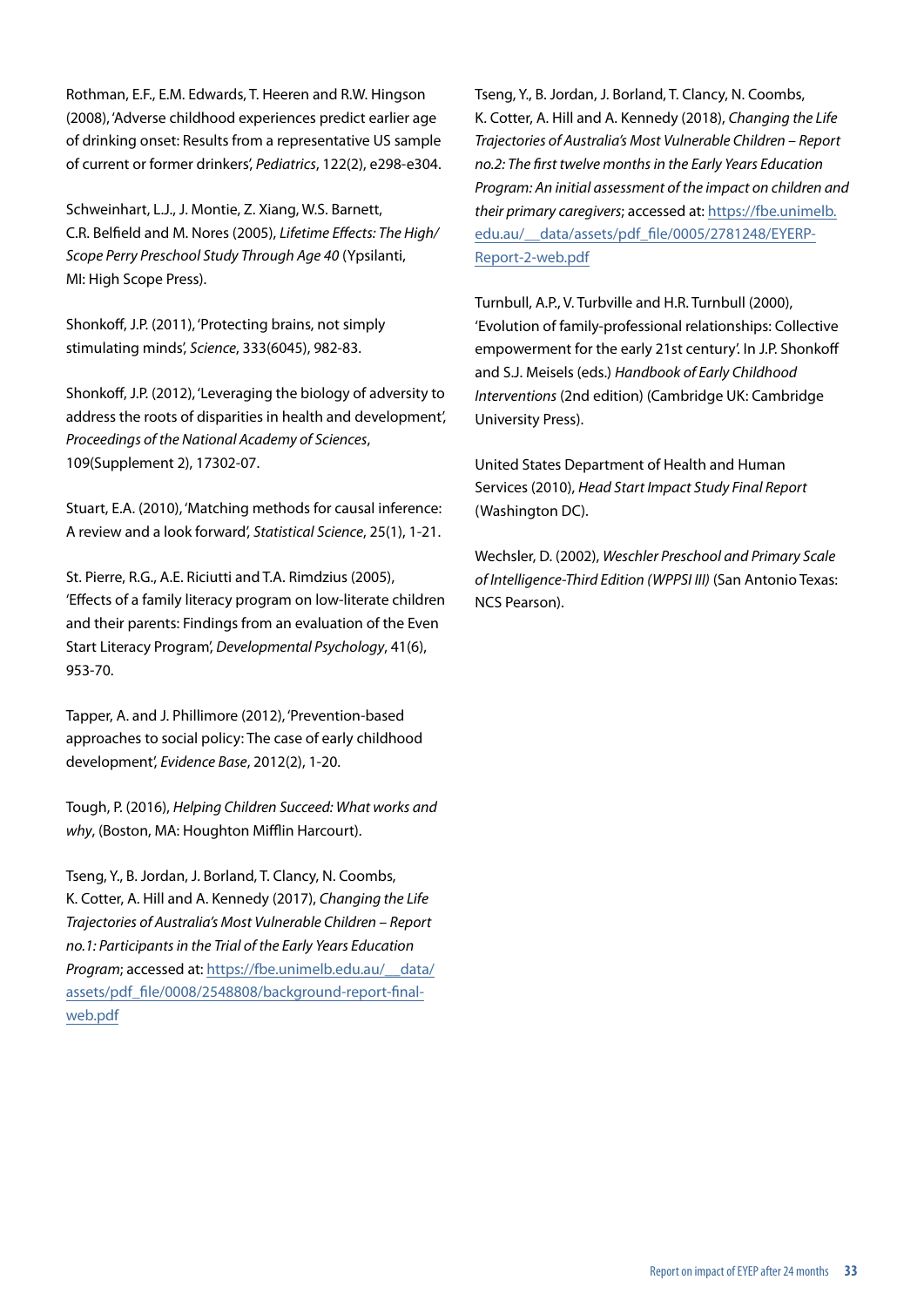# <span id="page-35-0"></span>Staff involved in delivery of the Early Years Education Program and the research trial

### **Children's Protection Society/KidsFirst Presidents**

| Alice Hill          | 2005-2008    |
|---------------------|--------------|
| Tim Mulvany         | 2008-2011    |
| Alice Hill          | 2011-2013    |
| Jane Munro          | 2013-2016    |
| Bernard Murphy      | 2016-2018    |
| <b>Sandy Forbes</b> | 2018-present |

### **Children's Protection Society/KidsFirst CEOs**

| <b>Bernadette Burchell</b> | 2006-2011    |
|----------------------------|--------------|
| Dave Glazebrook            | 2011-2012    |
| Aileen Ashford             | 2013-present |

#### **Assistant to Research/Governance Committee**

Margaret Farquharson

### **Management/team leaders/administration/ infant mental health**

Janet Williams Smith Shannan Mudie Natalie Bou-Ghosn Monica Robertson Aisha Bal Madeleine Saffigna Liza Farquhar Liz Dullard Joanne Kitto Dianne Camilleri Diana Pellegrino Debra Parker Nichola Coombs Cath McPhee

### **Educators**

Sonia Shard Marylin Ellis Val Farmer **Pnita Holthouse** Jenny Voogt Jennifer Lovrek Barbara Lacey **Donna Kavanagh** Natalie Boardman/O'Dath Helen Brand Sandra Athanasoupolos Chiara Perri Nerissa Linklater Lisa McKibbin Erin Maree Sharp Jane Cecelia William Catherine Quirk Sarah Meldrum Jacquelyn Clark Tina Howard Jaymi-Lee Warren Robyn Ball Lisa Barbaro **Sohayla Asari** 

#### **Cooks**

Edwina Pleming Marcela Ramos Lea Bautista Patrick Carmody Anne Flack Gabbie Mantini

#### **Researchers**

Megan Clark Penny Hartmann Andrew Bevitt Steph Brophy Jonathan Reyes Xuan Vu Mael Guillou **Leng Lee** Tamera Clancy Lauren McCabe Kerry Ware

Nichola Coombs Jane Sheehan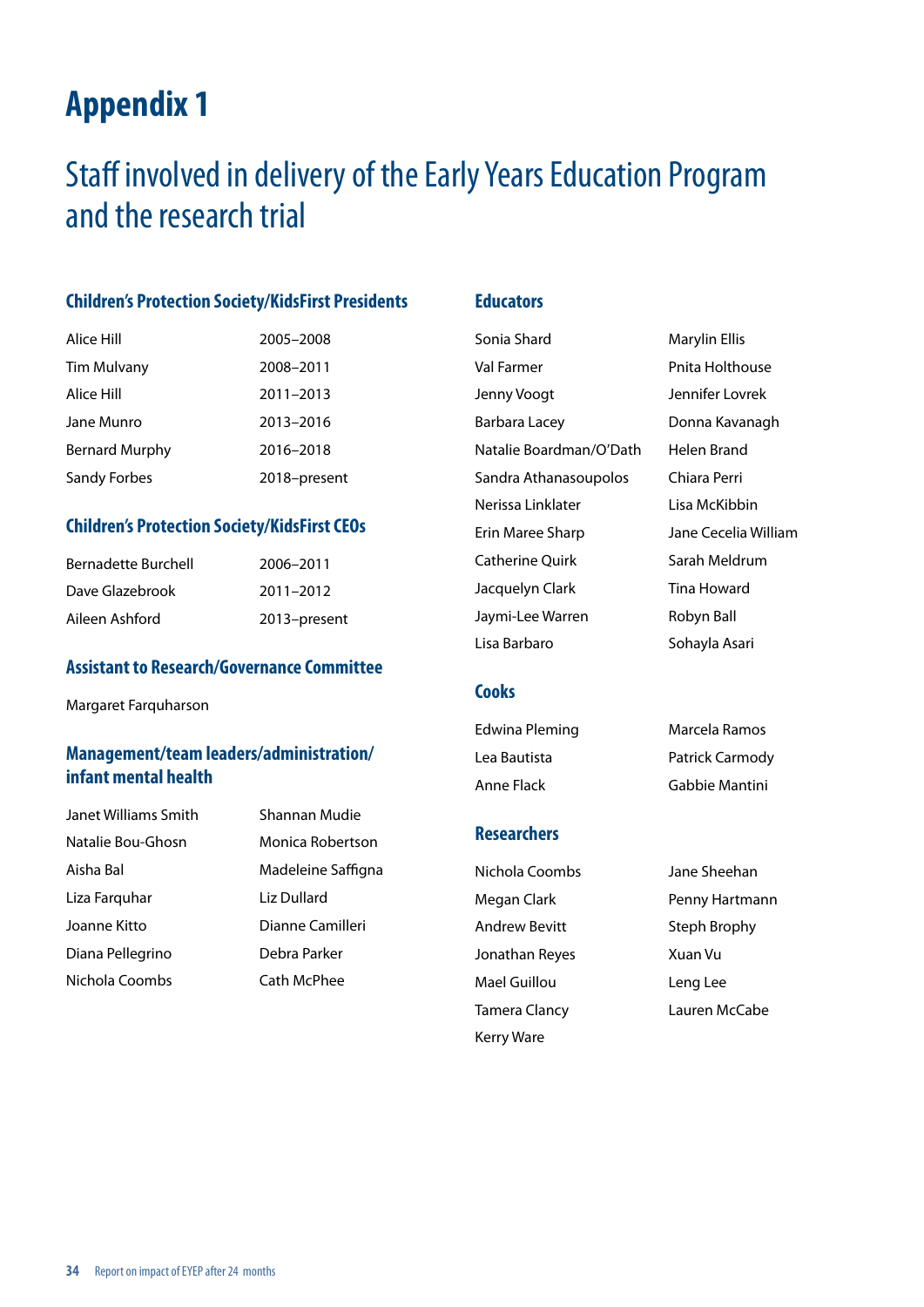# <span id="page-36-0"></span>Victorian Department of Human Services 2007 Best Interest Case Practice Model - List of risk factors to healthy child development

### **Child and family risk factors**

- $\blacktriangleright$  family violence, current or past
- $\blacktriangleright$  mental health issue or disorder, current or past (including self-harm or suicide attempts)
- $\blacktriangleright$  alcohol/substance abuse, current or past, addictive behaviours
- $\blacktriangleright$  disability or complex medical needs eg. intellectual or physical disability, acquired brain injury
- $\blacktriangleright$  newborn, prematurity, low birth weight, chemically dependent, foetal alcohol syndrome, feeding/sleeping/settling difficulties, prolonged and frequent crying
- $\blacktriangleright$  unsafe sleeping practices for infants eg. side or tummy sleeping, ill-fitting mattress, cot cluttered with pillows, bedding or soft toys which can cover an infant's face, co-sleeping with sibling or parent who is on medication, drugs/alcohol or smokes, using other unsafe sleeping place such as a couch or exposure to cigarette smoke
- $\blacktriangleright$  disorganised or insecure attachment relationship (child does not seek comfort or affection from caregivers when in need)
- $\blacktriangleright$  developmental delay
- $\blacktriangleright$  history of neglect or abuse, state care, child death or placement of child or siblings
- $\blacktriangleright$  separations from parents or caregivers
- $\blacktriangleright$  parent, partner, close relative or sibling with a history of assault, prostitution or sexual offences
- $\blacktriangleright$  experience of intergenerational abuse/trauma
- $\triangleright$  compounded or unresolved experiences of loss and grief
- $\blacktriangleright$  chaotic household/lifestyle/problem gambling
- $\blacktriangleright$  poverty, financial hardship, unemployment
- $\triangleright$  social isolation (family, extended family, community and cultural isolation)
- $\blacktriangleright$  inadequate housing/transience/homelessness
- $\blacktriangleright$  lack of stimulation and learning opportunities, disengagement from school, truancing
- $\blacktriangleright$  inattention to developmental health needs/ poor diet
- $\blacktriangleright$  disadvantaged community
- $\blacktriangleright$  racism
- $\blacktriangleright$  recent refugee experience

### **Parent risk factors**

- $\triangleright$  parent/carer under 20 years or under 20 years at birth of first child
- $\blacktriangleright$  lack of willingness or ability to prioritise child's needs above own
- $\blacktriangleright$  rejection or scapegoating of child
- $\blacktriangleright$  harsh, inconsistent discipline, neglect or abuse
- $\blacktriangleright$  inadequate supervision of child or emotional enmeshment
- $\blacktriangleright$  single parenting/multiple partners
- $\blacktriangleright$  inadequate antenatal care or alcohol/substance abuse during pregnancy

#### **Wider factors that influence positive outcomes**

- $\blacktriangleright$  sense of belonging to home, family, community and a strong cultural identity
- $\triangleright$  pro-social peer group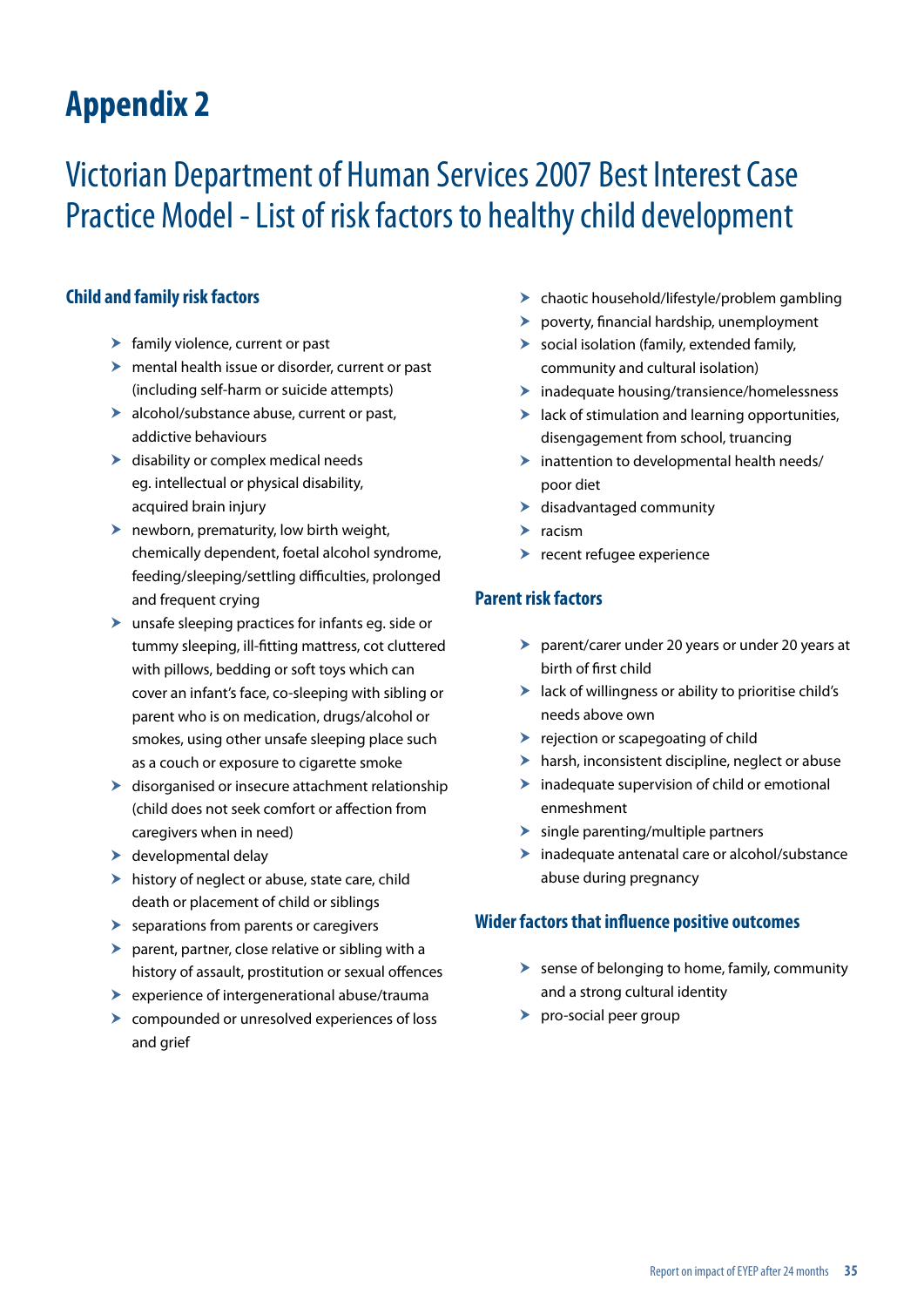# <span id="page-37-0"></span>Details of covariates in statistical models

The full details of the sets of covariates included for each outcome and each specification is below:

| Covariates by outcome and specification (DV= dummy variable): |                                                                                                                                                                                                                                                                                                                                                                                   |                                                                                                                                                                                                                                                                                                                          |  |  |  |  |
|---------------------------------------------------------------|-----------------------------------------------------------------------------------------------------------------------------------------------------------------------------------------------------------------------------------------------------------------------------------------------------------------------------------------------------------------------------------|--------------------------------------------------------------------------------------------------------------------------------------------------------------------------------------------------------------------------------------------------------------------------------------------------------------------------|--|--|--|--|
| <b>Outcome</b>                                                | <b>Model 1</b>                                                                                                                                                                                                                                                                                                                                                                    | <b>Model 2</b>                                                                                                                                                                                                                                                                                                           |  |  |  |  |
| IQ; Language                                                  | Gender; Age at 24 months IQ assessment;<br>Duration between IQ assessments at entry to trial<br>and 24 months; DV for carer age 25-34; DV for<br>carer age 35+; DV for whether carer has post-<br>school qualification; DV for K6 category Medium;<br>DV for K6 category High;<br>DV for whether primary caregiver is immigrant;<br>DV for whether language other than English is | Model 1 plus DV for multiple children in family in<br>trial from time of referral; DV for whether alcohol/<br>substance abuse was a risk factor at referral;<br>DV for whether mental health issues was a risk<br>factor at referral; DV for whether family violence<br>(current or past) was a risk factor at referral. |  |  |  |  |
|                                                               | main language spoken at home; DV for whether<br>both parents present at consent meeting; IQ<br>score at time of entry to trial; Language score at<br>time of entry to trial.                                                                                                                                                                                                      |                                                                                                                                                                                                                                                                                                                          |  |  |  |  |
| Protective factors; Social-<br>emotional development          | Same as for IQ/Language - Except that replace<br>age at 24 months IQ assessment and the duration<br>between IQ assessments at time of entry to<br>trial and at 24 months with age at 24 months<br>assessments for protective factors and social and<br>emotional development.                                                                                                     | Model 1 plus DV for multiple children in family in<br>trial from time of referral; DV for whether alcohol/<br>substance abuse was a risk factor at referral;<br>DV for whether mental health issues was a risk<br>factor at referral; DV for whether family violence<br>(current or past) was a risk factor at referral. |  |  |  |  |
| Parenting daily hassles                                       | Same as for IQ/Language - Except that replace<br>age at 24 months IQ assessment and the duration<br>between IQ assessments at time of entry and at<br>24 months with age at 24 months assessments<br>for parenting daily hassles.                                                                                                                                                 | Model 1 plus DV for multiple children in family in<br>trial from time of referral; DV for whether alcohol/<br>substance abuse was a risk factor at referral;<br>DV for whether mental health issues was a risk<br>factor at referral; DV for whether family violence<br>(current or past) was a risk factor at referral. |  |  |  |  |
| Parent psychological<br>distress                              | Same as for IQ/Language - Except that replace<br>age at 24 months IQ assessment and the duration<br>between IQ assessments at time of entry and at 24<br>months with age at 24 months for K6 assessment.                                                                                                                                                                          | Model 1 plus DV for multiple children in family in<br>trial from time of referral; DV for whether alcohol/<br>substance abuse was a risk factor at referral:<br>DV for whether mental health issues was a risk<br>factor at referral; DV for whether family violence<br>(current or past) was a risk factor at referral. |  |  |  |  |
| Home environment                                              | Same as for IQ/Language - Except that replace<br>age at 24 months IQ assessment and the duration<br>between IQ assessments at time of entry and<br>at 24 months with age at 24 months for home<br>environment.                                                                                                                                                                    | Model 1 plus DV for multiple children in family in<br>trial from time of referral; DV for whether alcohol/<br>substance abuse was a risk factor at referral:<br>DV for whether mental health issues was a risk<br>factor at referral; DV for whether family violence<br>(current or past) was a risk factor at referral. |  |  |  |  |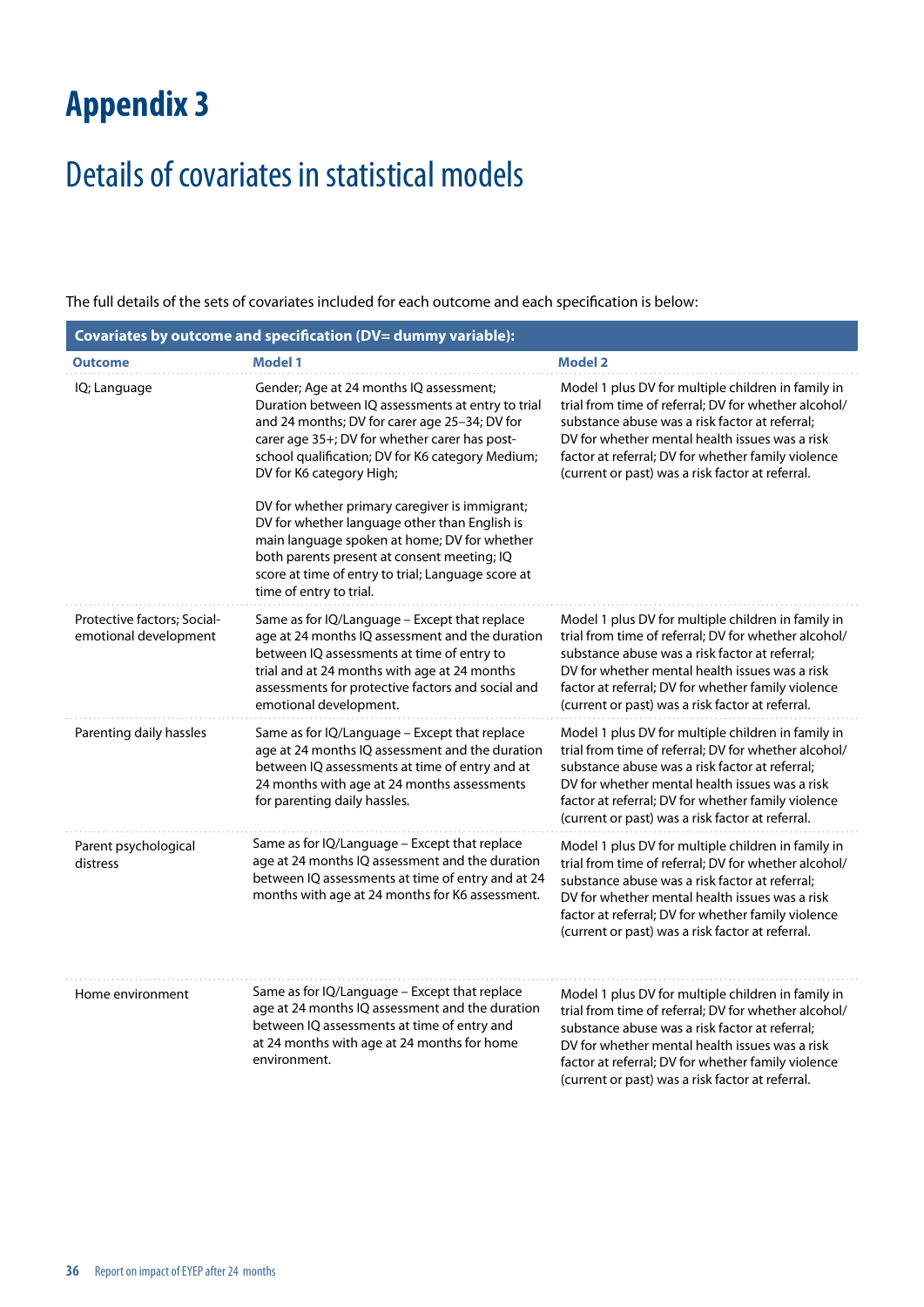# <span id="page-38-0"></span>Statistical significance

### **1] p-value**

The p-value can range from zero to one; and lower p-values make it more likely that there is a significant difference in an outcome between the intervention and control groups. As an example, if the p-value for the estimated difference in an outcome between the groups equals 0.10, this means that there is only a 10 per cent chance that there is not a difference in that outcome between the intervention and control groups

### **2] Type of test**

We report what are known as one-tailed and two-tailed tests of significance. A one-tailed test is appropriate if it is considered that the only possible effect of participation in EYEP could have been to cause a zero or positive impact on outcomes. A two-tailed test is relevant if it is also believed that participation in EYEP could have caused a negative impact on outcomes. It is standard in analysis of early years programs to put most weight on one-tail tests. This is supported by the fact that where significant impacts have been estimated for early years programs in previous research, those impacts overwhelmingly have been positive (see Cannon et al., 2017, p. 64). Generally, a 5 or 10 per cent level of significance is used as the threshold for concluding that it is possible to reject that the impact size is significantly different from zero. Hence, we regard an estimate of the impact of EYEP as significant when the p-value is equal to or less than 0.05 (five per cent level) or 0.1 (ten per cent level).

### **3] Permutation test**

Applying the same block randomisation approach and sibling assignment rule as for the original assignment of trial participants to the intervention group and the control group, the sample of participants in the EYEP trial is reassigned 10,000 times between those groups. For each reassignment, the difference in the group mean of each variable can be calculated. From the process of repeated reassignment, a distribution of differences in means for each variable is generated. That distribution is then applied to undertake a two-tailed test for whether there is a significant difference in the mean values of the variable between the intervention group and the control group. For a general reference, see Good (2005).

### **4] Bounds analysis**

To estimate the upper bound of the impact of EYEP on children's social-emotional development it is assumed that for children from whom data was collected at time of entry to the trial but not at 24 months: (i) A child enrolled in EYEP would not be in the clinical range at 24 months; and (ii) A child in the control group would be in the clinical range at 24 months. To estimate the lower bound of the impact of EYEP on children's social and emotional development, the opposite assumptions are made. See Manski (2013, pp. 57–58) for a discussion of the method of bounding impact sizes.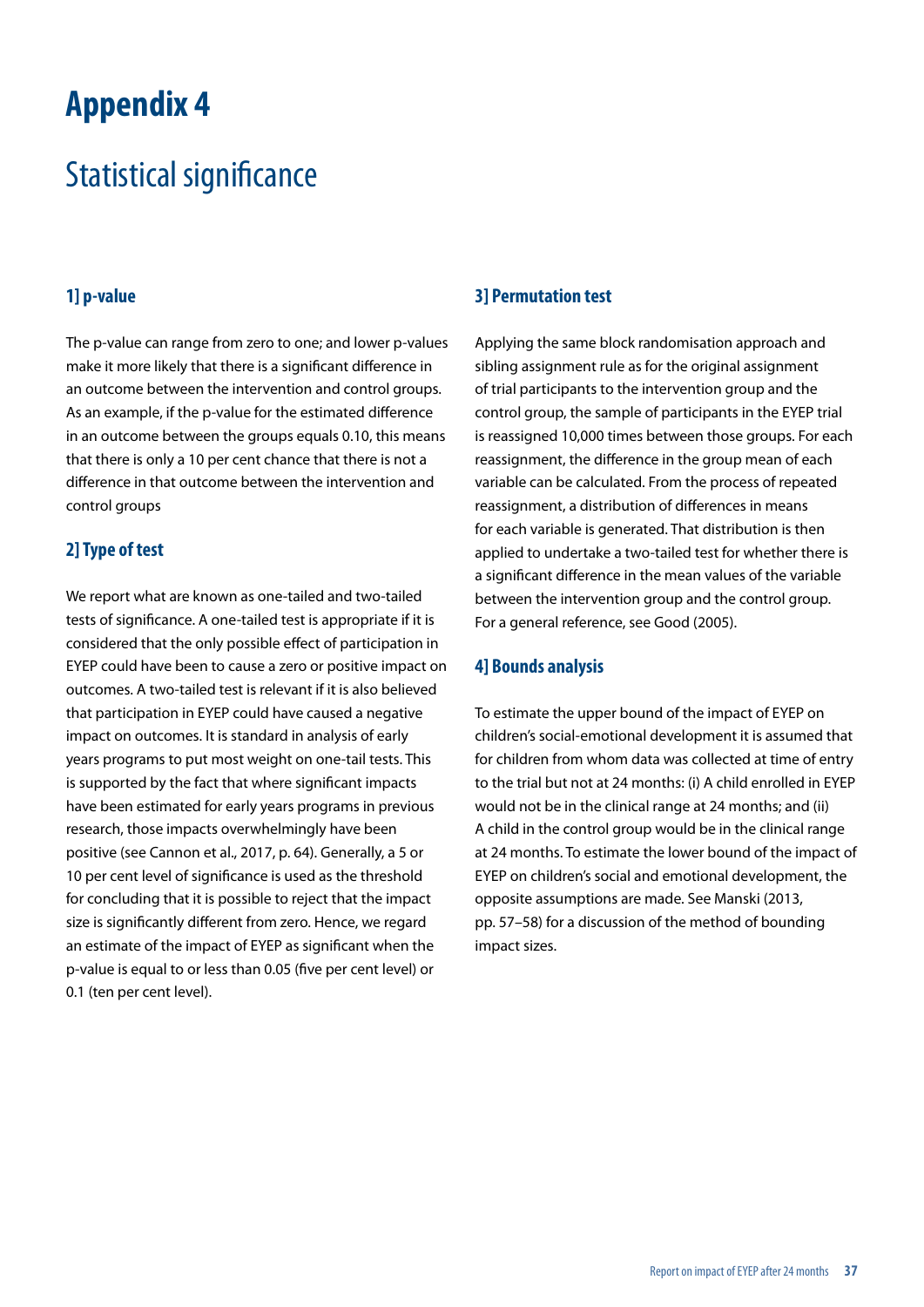# <span id="page-39-0"></span>Extra results on impacts of EYEP after 24 months

|      |                                                     | Table 5.1: Impact on IQ and Language of enrolment in EYEP for 24 months - Sensitivity analysis |                                 |                    |                   |                   |                                       |
|------|-----------------------------------------------------|------------------------------------------------------------------------------------------------|---------------------------------|--------------------|-------------------|-------------------|---------------------------------------|
|      | <b>Outcome</b>                                      | <b>Method</b>                                                                                  | <b>EYEP mean</b><br>(24 months) | <b>EYEP impact</b> | 1-tail<br>p-value | 2-tail<br>p-value | <b>Observations</b><br>(EYEP/Control) |
| (1)  | IQ                                                  | Matching - Model 1                                                                             | 99.560                          | 5.952              | 0.087             | 0.174             | 50/43                                 |
| (2)  | IQ                                                  | Matching - Model 2                                                                             | 99.560                          | 5.351              | 0.149             | 0.298             | 50/43                                 |
| (3)  | IQ                                                  | Regression on matched<br>sample - Model 1                                                      | 99.560                          | 5.253              | 0.072             | 0.144             | 50/43                                 |
| (4)  | IQ                                                  | Regression on matched<br>sample - Model 2                                                      | 99.560                          | 6.285              | 0.053             | 0.106             | 50/43                                 |
| (5)  | Change in IQ<br>from entry to<br>24 months          | Matching - Model 1                                                                             | 7.660                           | 6.440              | 0.064             | 0.128             | 50/43                                 |
| (6)  | Change in IQ<br>from entry to<br>24 months          | Matching - Model 2                                                                             | 7.660                           | 8.002              | 0.085             | 0.170             | 50/32                                 |
| (7)  | IQ                                                  | Regression - Model 1<br>- With control for type<br>of test                                     | 99.560                          | 5.838              | 0.034             | 0.063             | 50/43                                 |
| (8)  | IQ                                                  | Regression - Model 2<br>- With control for type<br>of test                                     | 99.560                          | 7.648              | 0.009             | 0.017             | 50/43                                 |
| (9)  | Language                                            | Matching - Model 1                                                                             | 96.160                          | 3.723              | 0.195             | 0.385             | 50/43                                 |
| (10) | Language                                            | Matching - Model 2                                                                             | 96.160                          | 4.350              | 0.191             | 0.382             | 50/43                                 |
| (11) | Language                                            | Regression on matched<br>sample - Model 1                                                      | 96.160                          | 3.537              | 0.161             | 0.322             | 50/43                                 |
| (12) | Language                                            | Regression on matched<br>sample - Model 2                                                      | 96.160                          | 5.790              | 0.052             | 0.104             | 50/43                                 |
| (13) | Change in<br>Language<br>from entry to<br>24 months | Matching - Model 1                                                                             | 7.580                           | 3.936              | 0.147             | 0.294             | 50/43                                 |
| (14) | Change in<br>Language<br>from entry to<br>24 months | Matching - Model 2                                                                             | 7.580                           | 6.584              | 0.101             | 0.202             | 50/43                                 |
| (15) | Language                                            | Regression - Model 1<br>- With control for type<br>of test                                     | 96.16                           | 3.448              | 0.177             | 0.343             | 50/43                                 |
| (16) | Language                                            | Regression - Model 2<br>- With control for type<br>of test                                     | 96.16                           | 5.501              | 0.058             | 0.112             | 50/43                                 |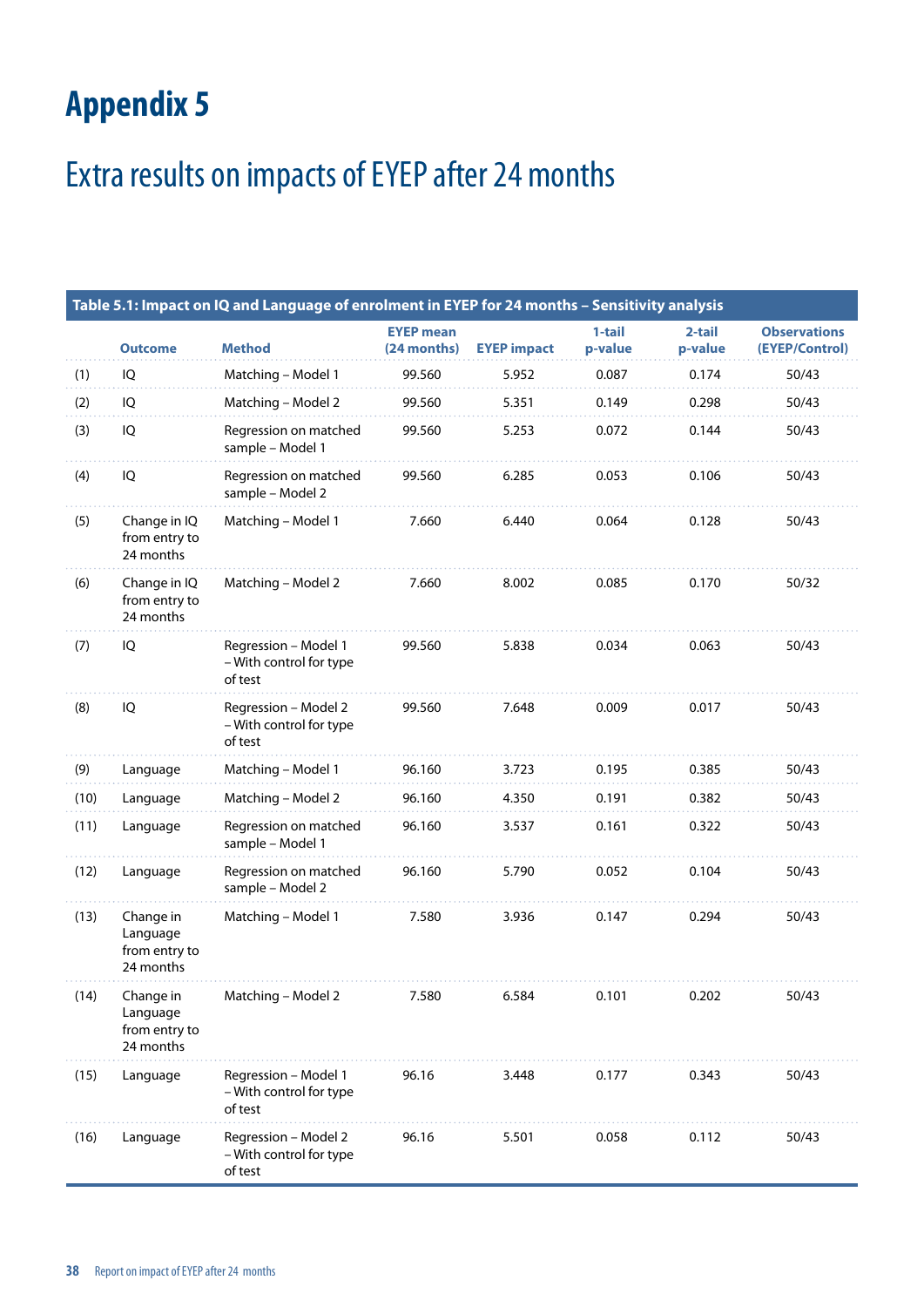**Table 5.2: Impact on Protective factors, Social and emotional development and K6 of primary caregivers of enrolment in EYEP for 24 months – Sensitivity analysis**

|      | <b>Outcome</b>        | <b>Method</b>                                              | <b>EYEP</b> mean<br>(24 months) | <b>EYEP</b> impact | 1-tail<br>p-value | 2-tail<br>p-value | <b>Observations</b><br>(EYEP/Control) |
|------|-----------------------|------------------------------------------------------------|---------------------------------|--------------------|-------------------|-------------------|---------------------------------------|
| (1)  | Protective<br>factors | Matching - Model 1                                         | 44.94                           | 3.131              | 0.067             | 0.134             | 46/41                                 |
| (2)  | Protective<br>factors | Matching - Model 2                                         | 44.94                           | 4.097              | 0.075             | 0.150             | 46/41                                 |
| (3)  | Protective<br>factors | Regression on matched<br>sample - Model 1                  | 44.94                           | 3.398              | 0.044             | 0.088             | 46/41                                 |
| (4)  | Protective<br>factors | Regression on matched<br>sample - Model 2                  | 44.94                           | 4.277              | 0.052             | 0.104             | 46/41                                 |
| (5)  | Social-<br>emotional  | Matching - Model 1                                         | 12.8                            | $-34.7$            | 0.002             | 0.004             | 47/39                                 |
| (6)  | Social-<br>emotional  | Matching – Model 2                                         | 12.8                            | $-33.6$            | 0.006             | 0.012             | 47/39                                 |
| (7)  | Social-<br>emotional  | Regression on matched<br>sample – Model 1                  | 12.8                            | $-33.6$            | 0.004             | 0.008             | 47/39                                 |
| (8)  | Social-<br>emotional  | Regression on matched<br>sample - Model 2                  | 12.8                            | $-29.8$            | 0.008             | 0.016             | 47/39                                 |
| (9)  | Social-<br>emotional  | Regression - Model 1<br>- With control for type<br>of test | 12.8                            | $-31.7$            | 0.002             | 0.003             | 47/39                                 |
| (10) | Social-<br>emotional  | Regression - Model 2<br>– With control for type<br>of test | 12.8                            | $-29.5$            | 0.004             | 0.006             | 47/39                                 |
| (11) | Social-<br>emotional  | Bounds approach -<br>Model 1 - Lower bound                 | 24.1                            | $-7.7$             | 0.242             | 0.484             | 54/55                                 |
| (12) | Social-<br>emotional  | Bounds approach -<br>Model 1 - Upper bound                 | 11.1                            | $-50.6$            | < 0.001           | < 0.001           | 54/55                                 |
| (13) | K6                    | Matching – Model 1                                         | 13.91                           | $-1.210$           | 0.204             | 0.408             | 46/45                                 |
| (14) | K6                    | Matching – Model 2                                         | 13.91                           | $-1.716$           | 0.244             | 0.488             | 46/45                                 |
| (15) | K6                    | Regression on matched<br>sample – Model 1                  | 13.91                           | $-1.381$           | 0.202             | 0.404             | 46/45                                 |
| (16) | K6                    | Regression on matched<br>sample – Model 2                  | 13.91                           | $-1.713$           | 0.260             | 0.519             | 46/45                                 |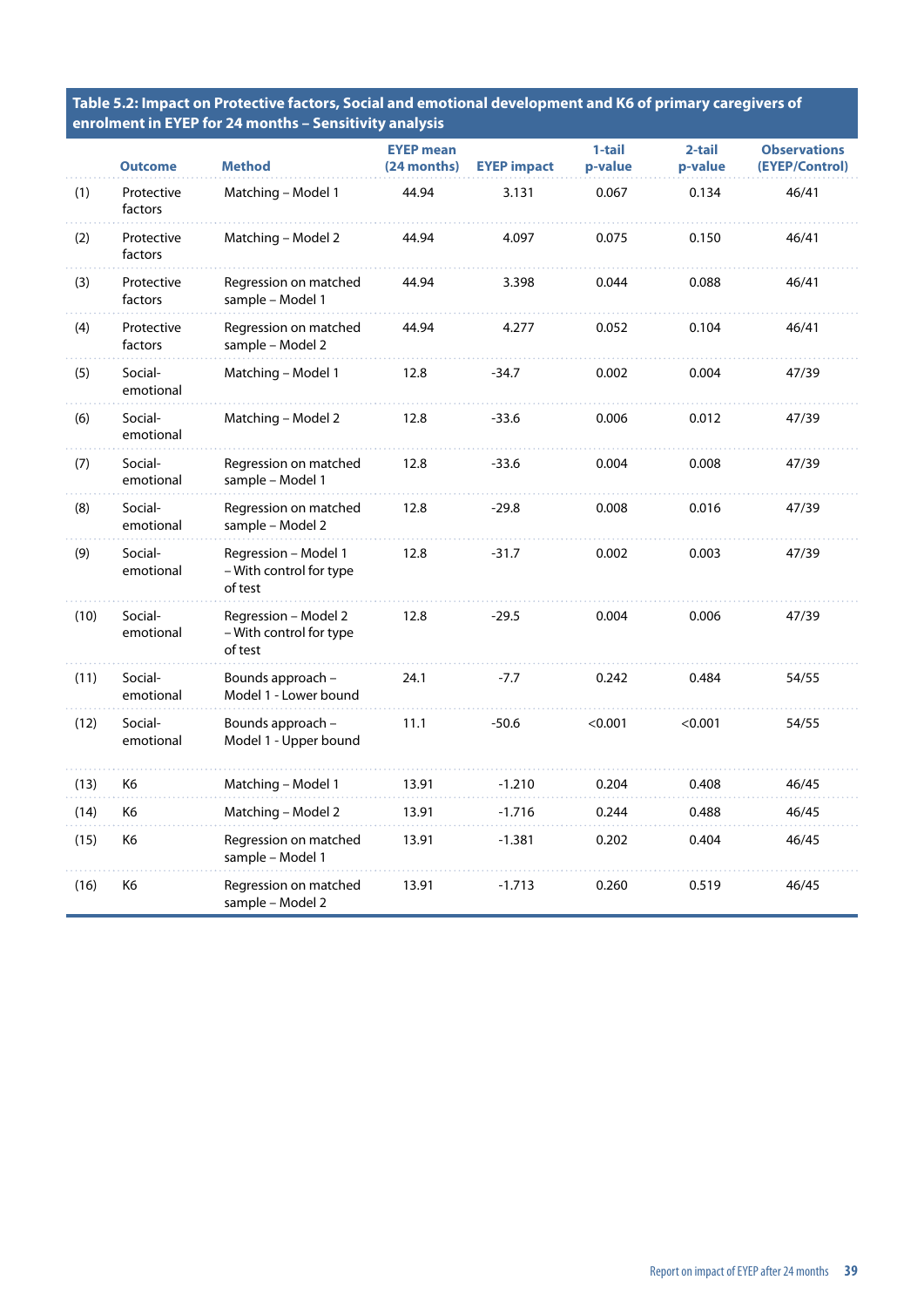**Table 5.3: Impact of enrolment in EYEP at 12 and 24 months – Regression and matching estimates - Children who attended for at least 60 days**

| <b>Outcome</b>                                                 |           | <b>Regression</b>     |                   | <b>Matching</b>       |                   |                                              |
|----------------------------------------------------------------|-----------|-----------------------|-------------------|-----------------------|-------------------|----------------------------------------------|
|                                                                |           | <b>EYEP</b><br>impact | 1-tail<br>p-value | <b>EYEP</b><br>impact | 1-tail<br>p-value | <b>No. of observations</b><br>(EYEP/Control) |
| <b>IQ - Model 1</b>                                            | 12 months | 3.059                 | 0.131             | 5.009                 | 0.098             | 50/36                                        |
|                                                                | 24 months | 3.986                 | 0.127             | 3.975                 | 0.204             | 50/36                                        |
| <b>IQ - Model 2</b>                                            | 12 months | 4.194                 | 0.068             | 5.694                 | 0.121             | 50/36                                        |
|                                                                | 24 months | 6.045                 | 0.035             | 4.138                 | 0.242             | 50/36                                        |
| <b>Language - Model 1</b>                                      | 12 months | $-1.444$              | 0.306             | $-1.029$              | 0.326             | 50/36                                        |
|                                                                | 24 months | 1.751                 | 0.327             | 0.903                 | 0.451             | 50/36                                        |
| <b>Language - Model 2</b>                                      | 12 months | $-0.002$              | 0.489             | 0.697                 | 0.436             | 50/36                                        |
|                                                                | 24 months | 4.138                 | 0.129             | 3.063                 | 0.304             | 50/36                                        |
| <b>Protective factors - Model 1</b>                            | 12 months | 1.093                 | 0.324             | $-0.702$              | 0.453             | 43/32                                        |
|                                                                | 24 months | 3.442                 | 0.058             | 3.560                 | 0.055             | 43/32                                        |
| <b>Protective factors - Model 2</b>                            | 12 months | 1.892                 | 0.240             | 1.184                 | 0.373             | 43/32                                        |
|                                                                | 24 months | 3.590                 | 0.067             | 4.549                 | 0.051             | 43/32                                        |
| <b>Social and emotional - Model 1</b>                          | 12 months | $-20.0$               | 0.084             | $-13.9$               | 0.165             | 42/32                                        |
|                                                                | 24 months | $-29.0$               | 0.006             | $-32.9$               | 0.006             | 42/32                                        |
| <b>Social and emotional - Model 2</b>                          | 12 months | $-35.2$               | 0.011             | $-16.1$               | 0.155             | 42/32                                        |
|                                                                | 24 months | $-36.3$               | 0.003             | $-33.2$               | 0.016             | 42/32                                        |
| <b>Psychological distress - Model 1</b>                        | 12 months | $-0.533$              | 0.336             | 0.108                 | 0.241             | 42/36                                        |
|                                                                | 24 months | $-1.429$              | 0.150             | $-0.098$              | 0.255             | 42/36                                        |
| <b>Psychological distress - Model 2</b>                        | 12 months | 0.009                 | 0.497             | 0.172                 | 0.156             | 42/36                                        |
|                                                                | 24 months | $-1.692$              | 0.126             | $-0.209$              | 0.132             | 42/36                                        |
| <b>Parenting daily hassles - Frequency -</b><br><b>Model 1</b> | 12 months | 3.697                 | 0.065             | 3.083                 | 0.053             | 39/31                                        |
|                                                                | 24 months | 1.477                 | 0.270             | 0.449                 | 0.492             | 39/31                                        |
| <b>Parenting daily hassles - Frequency -</b><br><b>Model 2</b> | 12 months | 4.609                 | 0.044             | 3.952                 | 0.092             | 39/31                                        |
|                                                                | 24 months | 0.707                 | 0.393             | 0.179                 | 0.351             | 39/31                                        |
| <b>Parenting daily hassles - Intensity -</b><br><b>Model 1</b> | 12 months | 4.811                 | 0.089             | 3.939                 | 0.099             | 38/31                                        |
|                                                                | 24 months | 0.419                 | 0.457             | $-1.408$              | 0.260             | 38/31                                        |
| <b>Parenting daily hassles - Intensity -</b><br><b>Model 2</b> | 12 months | 5.494                 | 0.078             | 3.250                 | 0.210             | 38/31                                        |
|                                                                | 24 months | 1.389                 | 0.370             | $-2.533$              | 0.155             | 38/31                                        |
| <b>HOME - Model 1</b>                                          | 12 months | 0.894                 | 0.409             |                       |                   | 25/26                                        |
|                                                                | 24 months | 0.482                 | 0.465             |                       |                   | 25/26                                        |
| <b>HOME - Model 2</b>                                          | 12 months | 2.694                 | 0.261             |                       |                   | 25/26                                        |
|                                                                | 24 months | 1.642                 | 0.388             |                       |                   | 25/26                                        |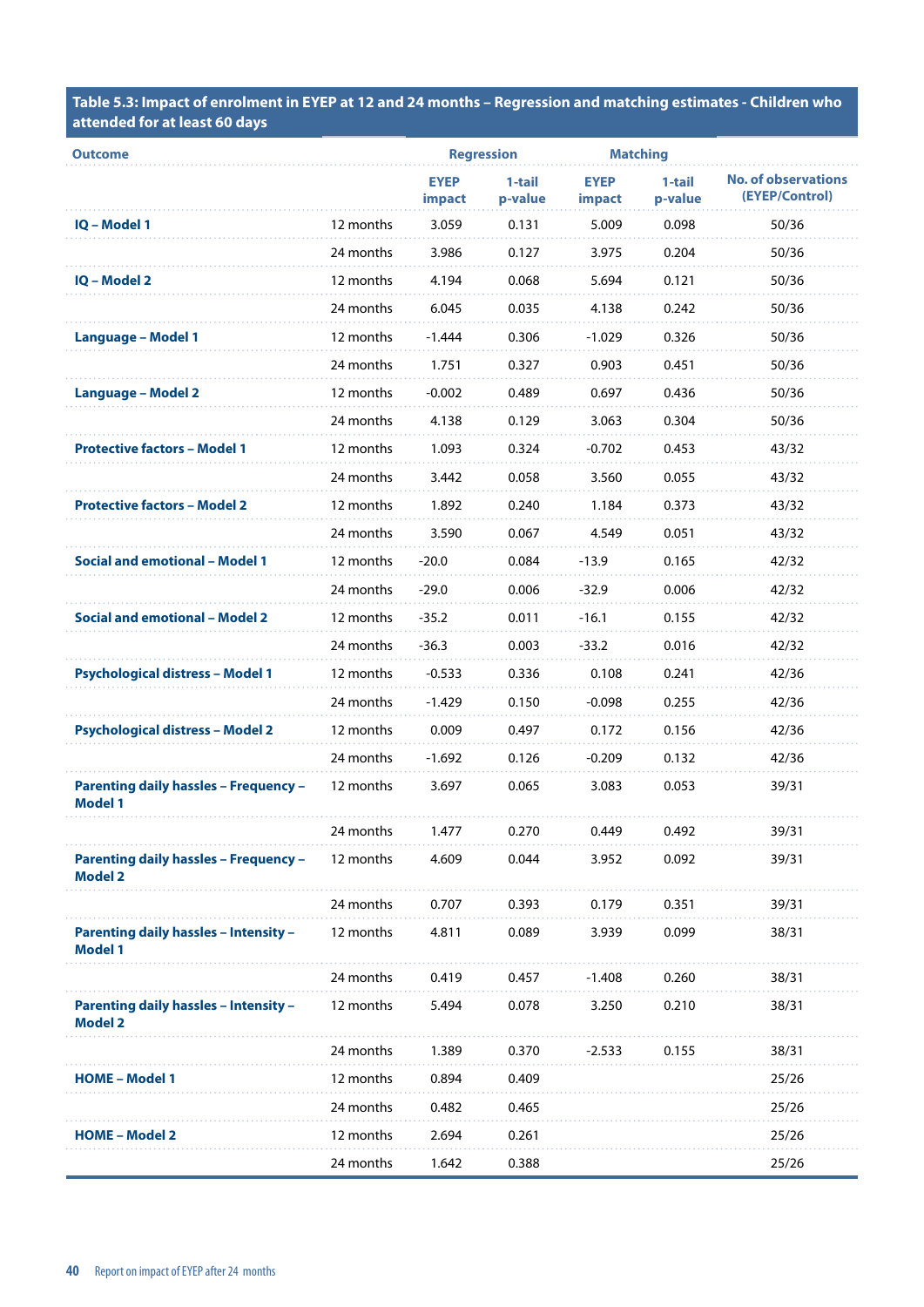### **Changing the Life Trajectories of Australia's Most Vulnerable Children**

| Report no. 1 | June 2017         | Participants in the Trial of the Early Years Education Program                                                                                |
|--------------|-------------------|-----------------------------------------------------------------------------------------------------------------------------------------------|
| Report no. 2 | <b>March 2018</b> | The first twelve months in the Early Years Education Program: An initial assessment of the<br>impact on children and their primary caregivers |
| Report no. 3 | May 2019          | The Early Years Education Program (EYEP) Model                                                                                                |
| Report no. 4 | May 2019          | 24 months in the Early Years Education Program: Assessment of the impact on children and<br>their primary caregivers                          |